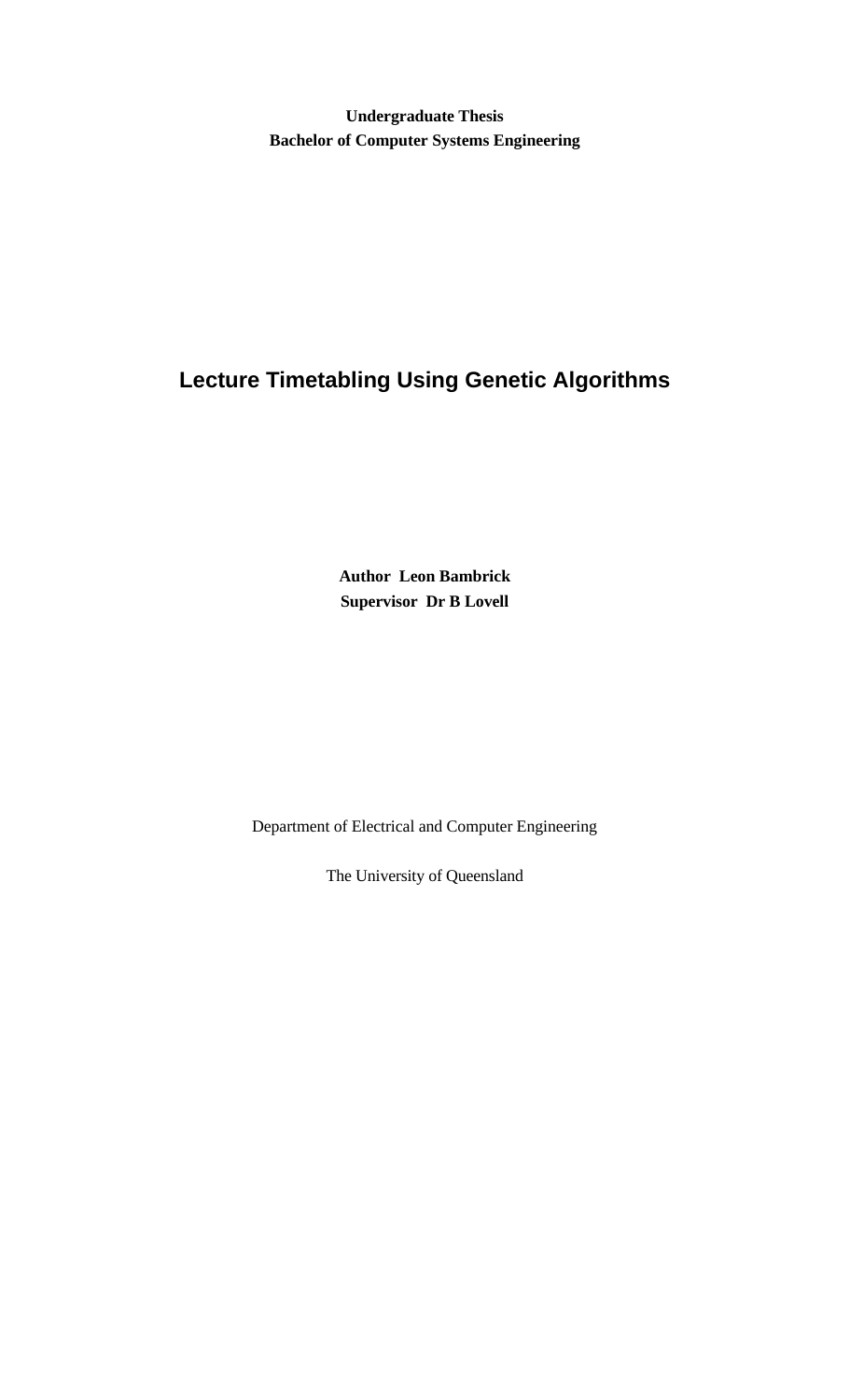11 Rhuddlan Street Carindale 4152 Ph (07) 3398 7864 October 20, 1997

The Dean School of Engineering University of Queensland St Lucia, Q 4072

RE: Submission of thesis entitled "Lecture Timetabling Using Genetic Algorithms".

Dear Professor Simmons,

In accordance with the requirements of the degree of Bachelor of Engineering (Pass) in the division of Computer Systems Engineering I present the following thesis entitled "Lecture Timetabling Using Genetic Algorithms". This work was performed under the supervision of Dr B Lovell.

 I declare that the work submitted in this thesis is my own, except as acknowledged, and has not been previously submitted for a degree at the University of Queensland or any other institution.

Yours sincerely,

LEON BAMBRICK 328 828 944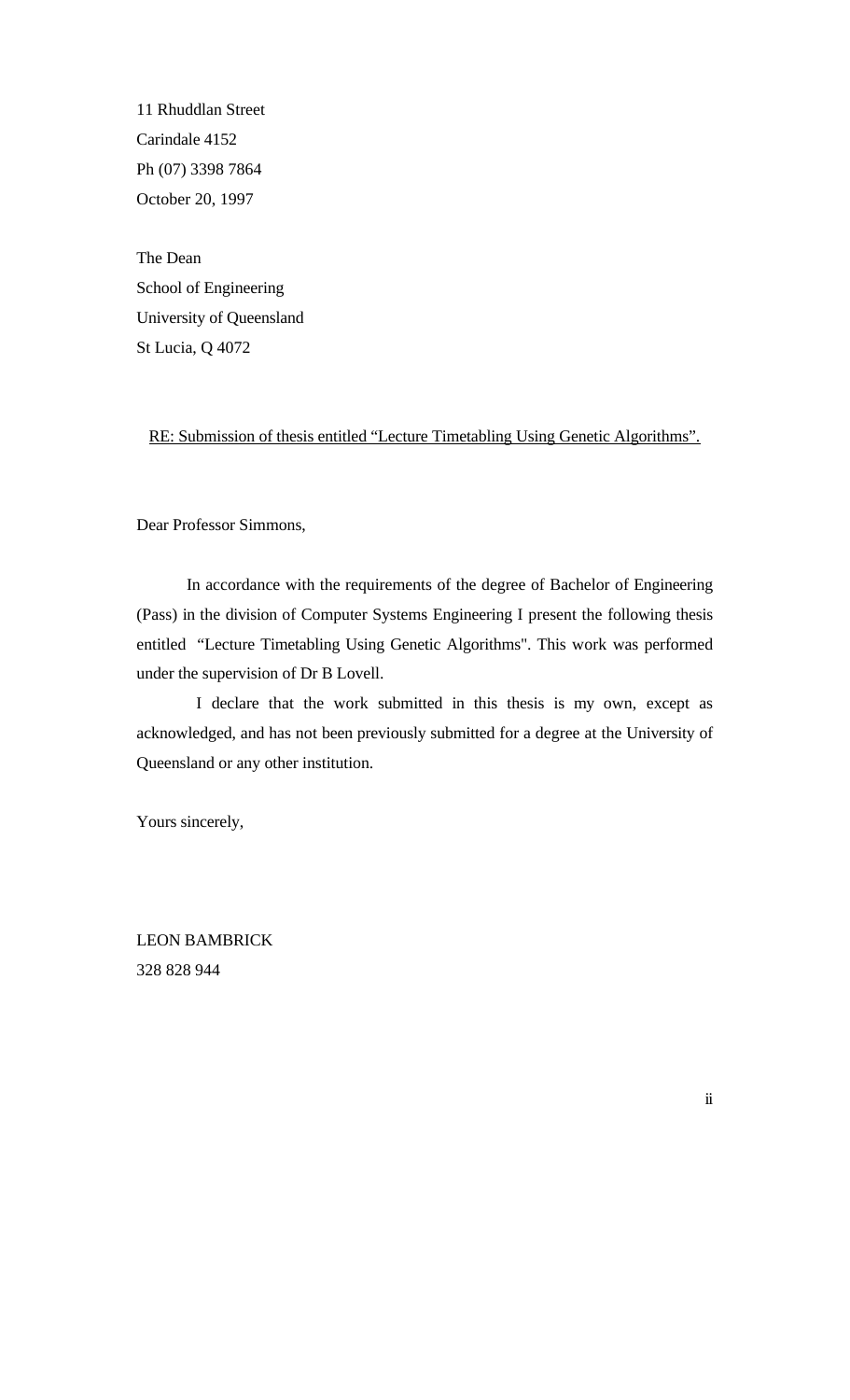### **Abstract.**

This paper details the implementation of a computer program which employs Genetic Algorithms (GAs) in the quest for an optimal lecture timetable generator. GA theory is covered with emphasis on less fully encoded systems employing non-genetic operators. The field of Automated Timetabling is also explored. A timetable is explained as, essentially, a schedule with constraints placed upon it. The program, written in C, incorporates a repair strategy for faster evolution. In a simplified university timetable problem it consistently evolves constraint violation free timetables. The effects of altered mutation rate and population size are tested. It is seen that the GA could be improved by the further incorporation of repair strategies, and is readily scalable to the complete timetabling problem. Appendices include the entire source code.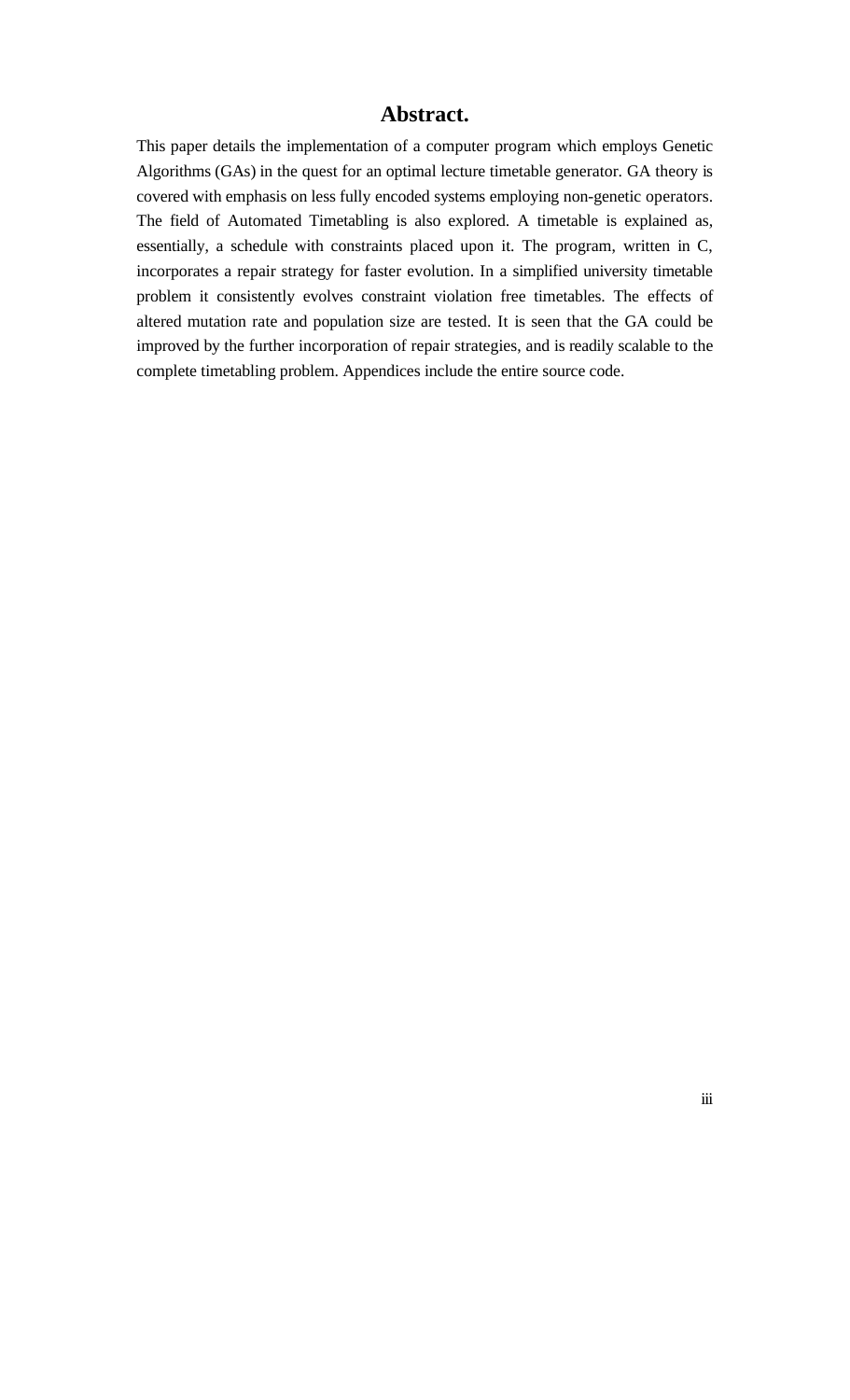# **Acknowledgments**

I would like to acknowledge the contribution of Dr Brian Lovell in firstly suggesting the topic and secondly supervising this thesis through its various phases.

Also I wish to thank Ms Sharon Hennessey for her invaluable asistance and endless support.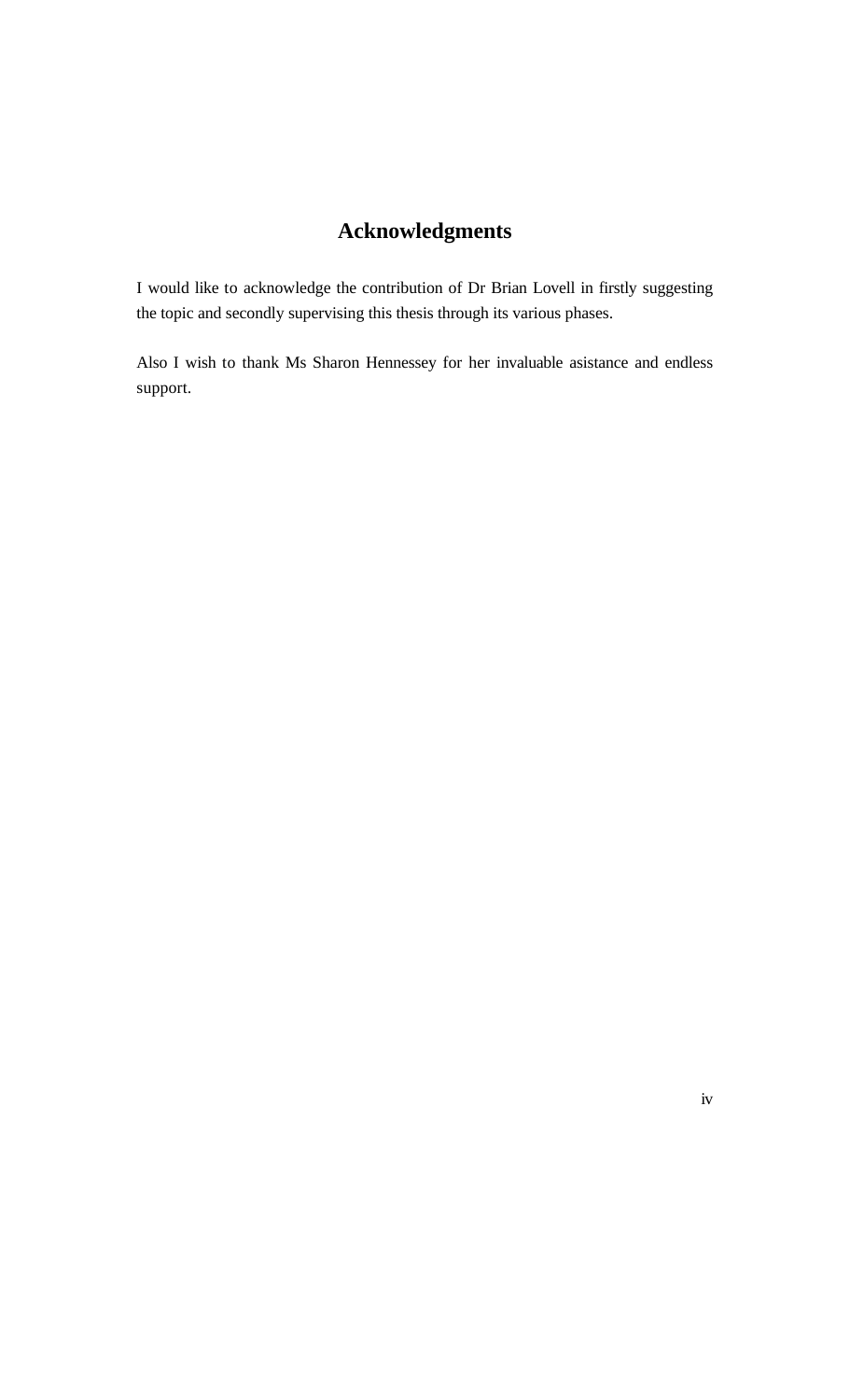**"Everyone has a story to tell about a bad timetable."**

Burke and Ross (1995), pg 9.

v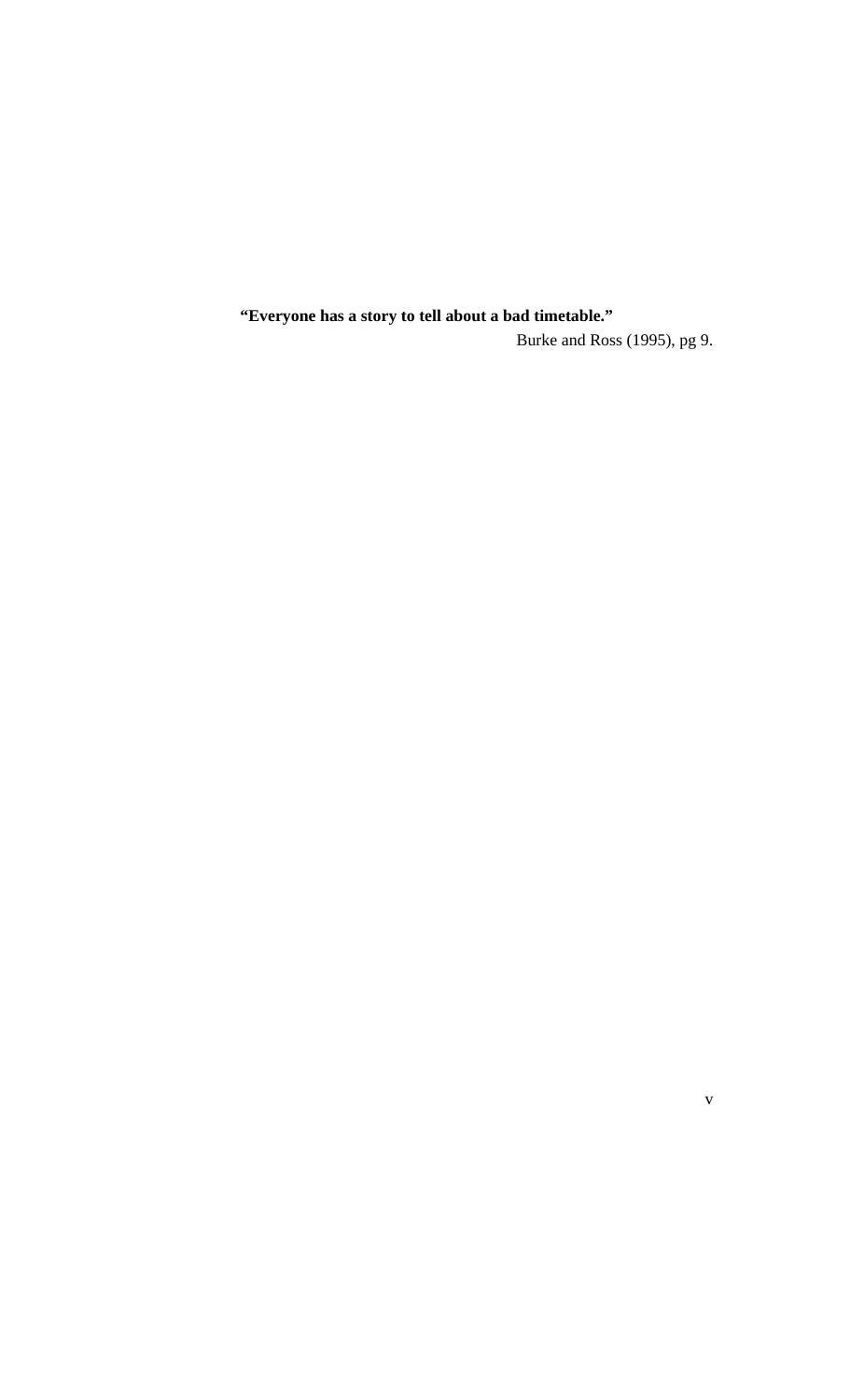# **Table of Contents**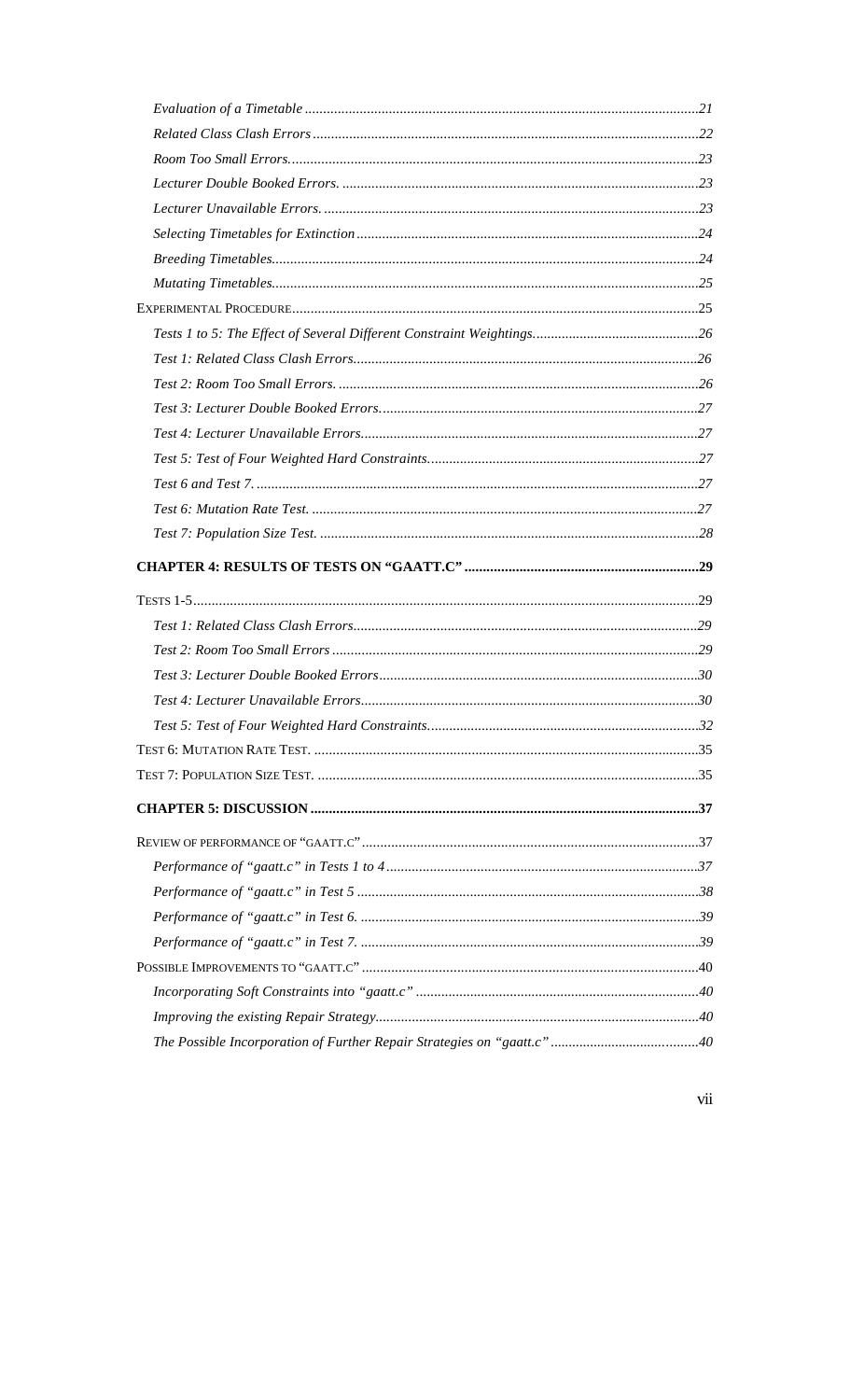| EXTENDING "GAATT.C" TO THE COMPLETE LECTURE TIMETABLING PROBLEM. 42 |  |
|---------------------------------------------------------------------|--|
|                                                                     |  |
|                                                                     |  |
|                                                                     |  |
|                                                                     |  |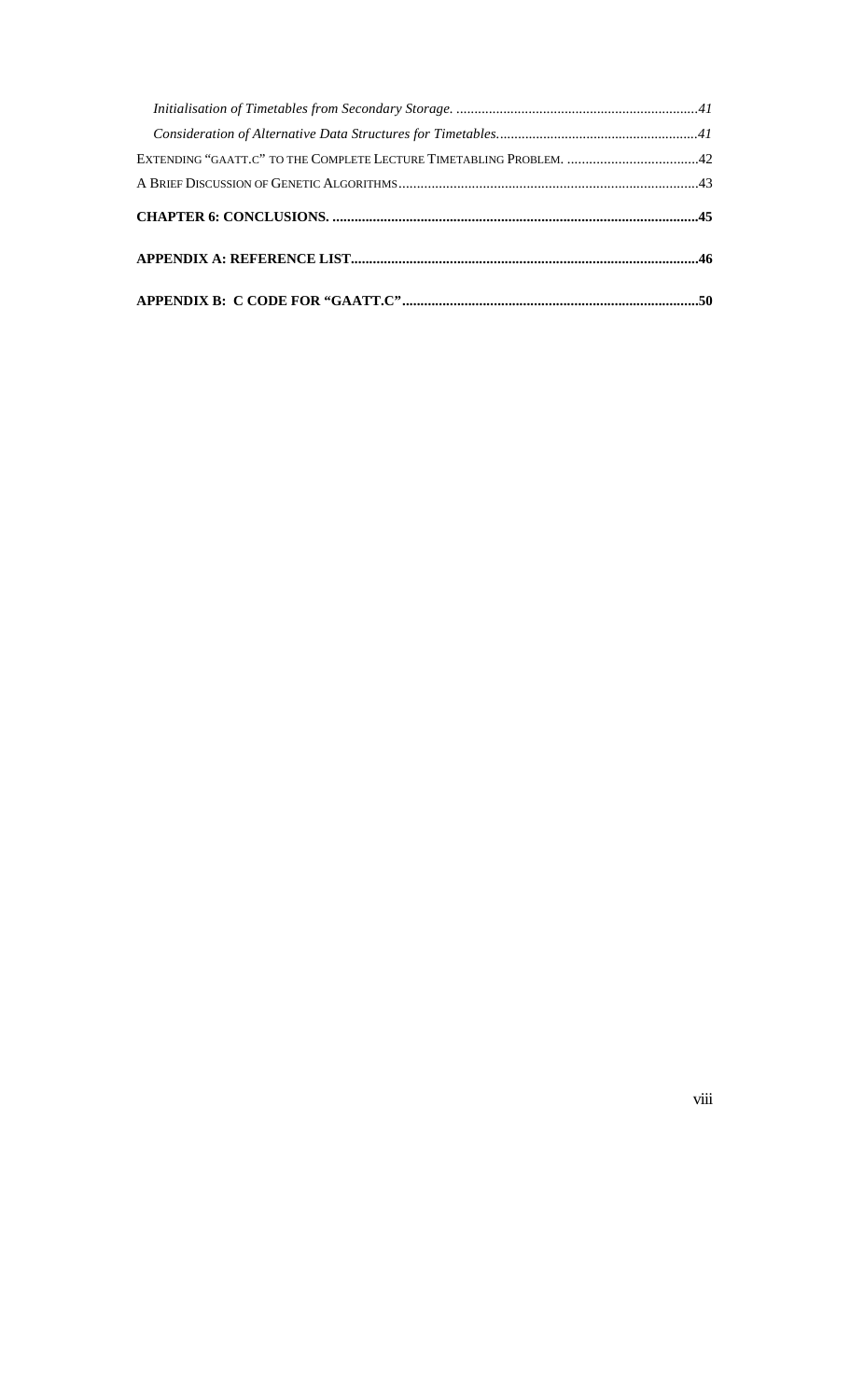# **List of Figures**

| FIGURE 7: HARD CONSTRAINTS USED IN THE SIMPLIFIED TIMETABLING PROBLEM.  16              |
|-----------------------------------------------------------------------------------------|
|                                                                                         |
|                                                                                         |
|                                                                                         |
|                                                                                         |
|                                                                                         |
| FIGURE 13: PSEUDO CODE FOR THE SECOND STAGE OF THE REPAIR STRATEGY21                    |
| FIGURE 14: PSEUDO CODE FOR USING MULTIPLE CONSTRAINTS TO EVALUATE A TIMETABLE 22        |
| FIGURE 15: PSEUDO CODE FOR ASSESSING THE NUMBER OF RELATED CLASS CLASH ERRORS 22        |
| FIGURE 16: PSEUDO CODE FOR ASSESSING THE NUMBER OF ROOM TOO SMALL ERRORS 23             |
| FIGURE 17: PSEUDO CODE FOR ASSESSING THE NUMBER OF LECTURER DOUBLE BOOKED ERRORS23      |
| FIGURE 18: PSEUDO CODE FOR ASSESSING THE NUMBER OF LECTURER UNAVAILABLE ERRORS 24       |
|                                                                                         |
| FIGURE 21: AVERAGE NUMBER OF RELATED CLASS CLASH ERRORS VS NUMBER OF GENERATIONS FOR    |
|                                                                                         |
| FIGURE 22: AVERAGE NUMBER OF ROOM TOO SMALL ERRORS VS NUMBER OF GENERATIONS IN          |
|                                                                                         |
| FIGURE 23: AVERAGE NUMBER OF LECTURER DOUBLE BOOKED ERRORS VS NUMBER OF GENERATIONS     |
|                                                                                         |
| FIGURE 24: AVERAGE NUMBER OF LECTURER UNAVAILABLE ERRORS VS NUMBER OF GENERATIONS IN    |
|                                                                                         |
|                                                                                         |
| FIGURE 26: AVERAGE NUMBER OF RELATED CLASS CLASH ERRORS VS NUMBER OF GENERATIONS FOR    |
|                                                                                         |
| FIGURE 27: AVERAGE NUMBER OF ROOM TOO SMALL ERRORS VS NUMBER OF GENERATIONS IN TEST 533 |
| FIGURE 28: AVERAGE NUMBER OF LECTURER DOUBLE BOOKED ERRORS VS NUMBER OF GENERATIONS     |
|                                                                                         |
| FIGURE 29: AVERAGE NUMBER OF LECTURER UNAVAILABLE ERRORS VS NUMBER OF GENERATIONS       |
|                                                                                         |
| FIGURE 30: AVERAGE COST AFTER 500 GENERATIONS VS MUTATION RATE FOR TEST 6 36            |
| FIGURE 31: AVERAGE COST AFTER 500 GENERATIONS VS SIZE OF POPULATION FOR TEST 736        |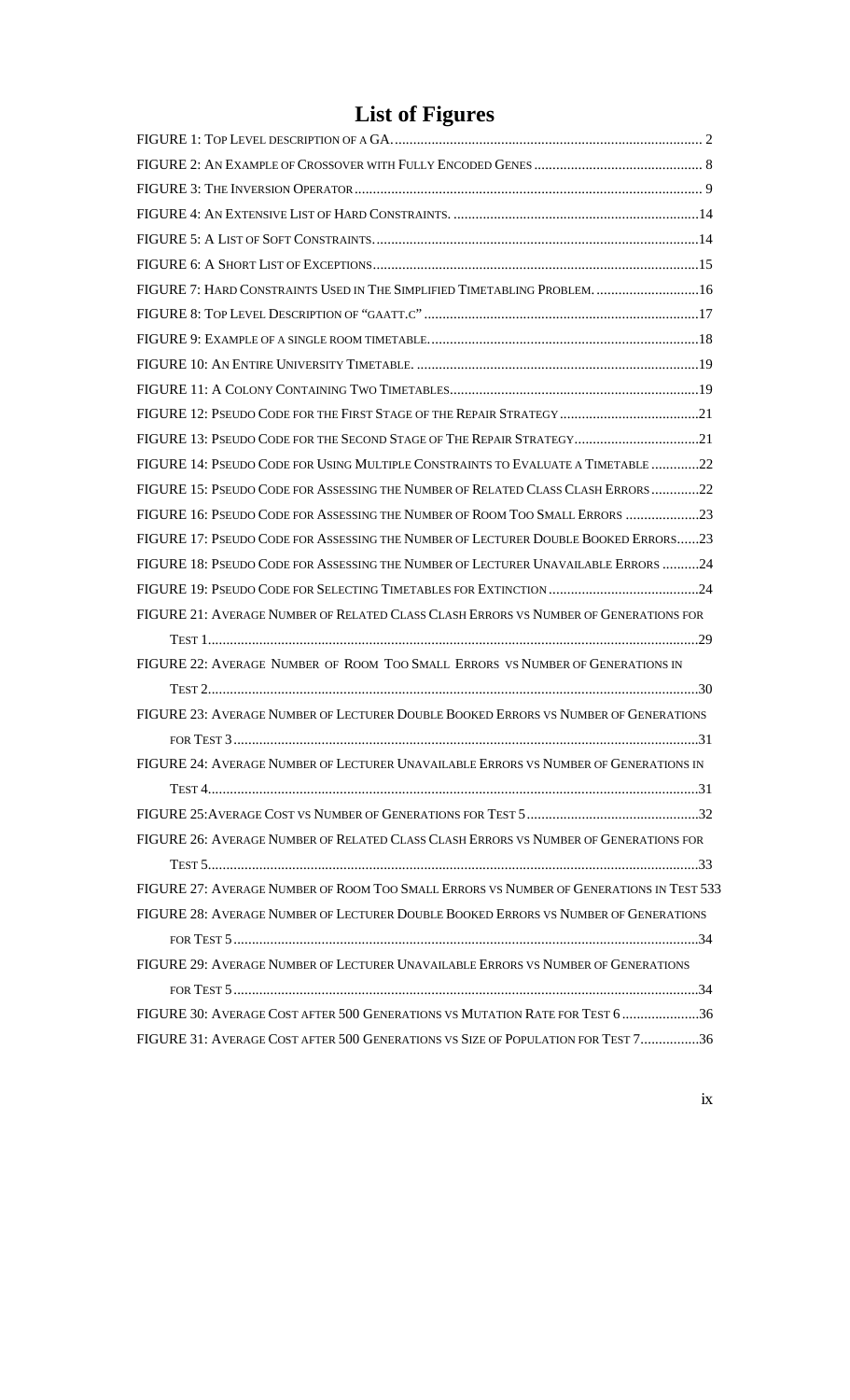# **List of Tables**

| TABLE 1: WEIGHTINGS OF EACH TYPE OF HARD CONSTRAINT VIOLATION IN TESTS 1 |  |
|--------------------------------------------------------------------------|--|
|                                                                          |  |
|                                                                          |  |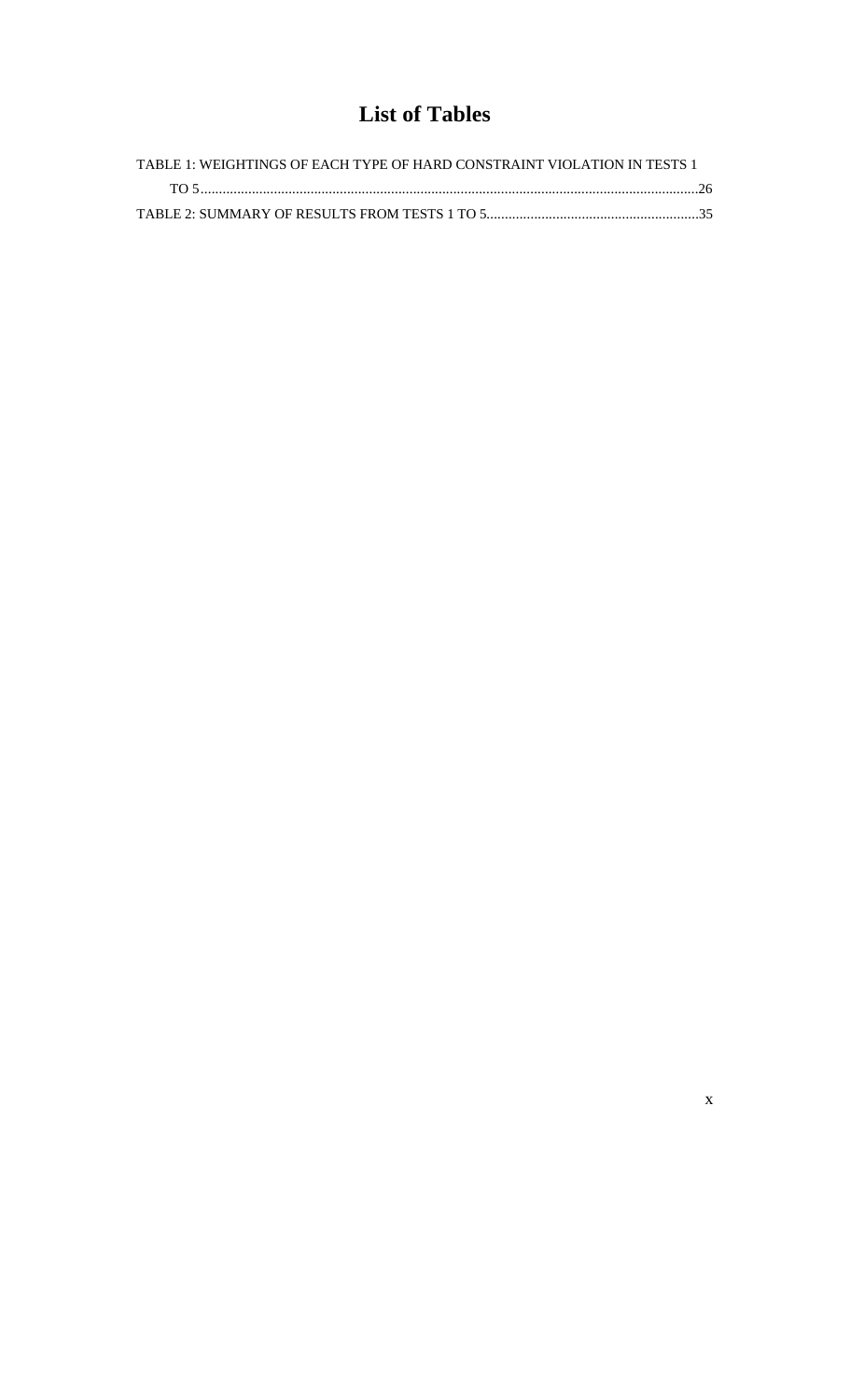## **Chapter 1: Introduction**

This paper explains an example usage of Genetic Algorithms (GAs) for finding optimal solutions to the problem of Lecture Timetabling at a large university. There are two objectives in this. First, to provide a detailed introduction to the topic of Genetic Algorithms- their history, their method and their variations. The second objective is to apply them to the problem of Automated Lecture Timetabling.

There are a number of papers available which discuss the matter of Automated Timetabling in detail. A fair proportion of these employ GA style methods to provide solutions that are actually in place in several institutions. A collection of these can be found in Burke and Ross (1996).

The current timetabling method used at the University of Queensland (UQ) is considered adequate. This thesis does not in any way represent a proposed replacement of that system.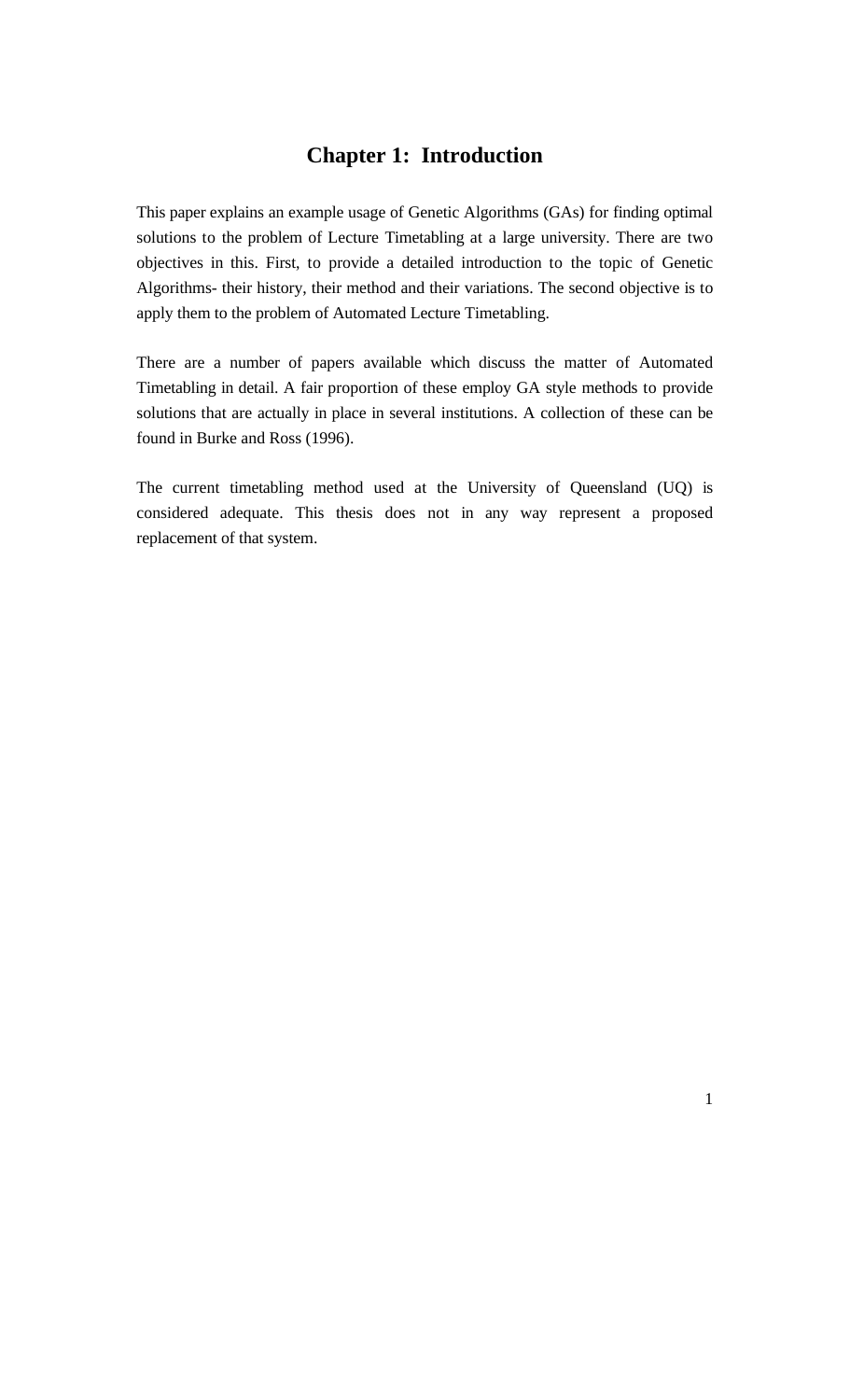# **Chapter 2: Background**

## **Theory of Genetic Algorithms**

#### *The Origins of Artificial Species*

John Holland's book "Adaptation in natural and artificial systems" as well as De Jong's "Adaptation of the behavior of a class of genetic adaptive systems," both published in 1975, are seen as the foundation of Genetic Algorithms (GAs) (Davis, 1991).

Holland's original schema was a method of classifying objects, then selectively "breeding" those objects with each other to produce new objects to be classified (Buckles and Petry, 1994). Created for the direct purpose of modelling Darwinian natural selection, the programs followed a simple pattern of the birth, mating and death of life forms. A top level description of this process is given in FIGURE 1 (Gen and Cheng, 1997; Buckles and Petry, 1992; Davis, 1991; Shaffer, 1996; NovaGenetica, 1997; Heitkoetter, 1993; Hoener, 1996).

```
Create a population of creatures.
Evaluate the fitness of each creature.
While the population is not fit enough:
{
       Kill all relatively unfit creatures.
       While population size < max :
       {
               Select two population members.
               Combine their genetic material to create a new creature.
               Cause a few random mutations on the new creature.
               Evaluate the new creature and place it in the population.
       }
}.
```
**FIGURE 1: Top Level description of a GA.**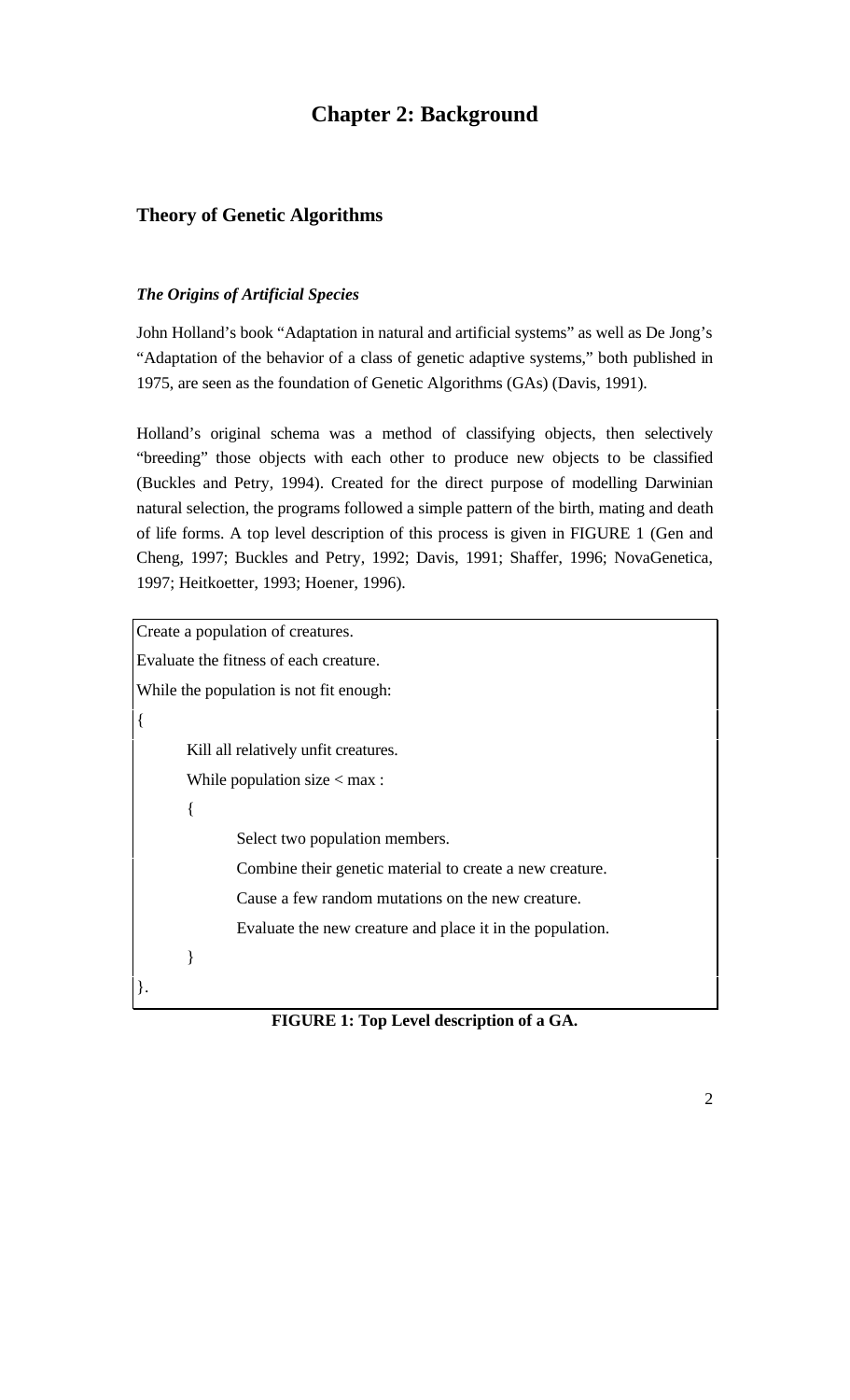The creatures upon which the genetic algorithm acts are composed of a series of units of information- referred to as genes. The genes which make up each creature are known as the chromosome. Each creature has its own chromosome.

A GA, as shown in FIGURE 1 requires a process of initialising, breeding, mutating, choosing and killing. The order and method of performing each of these gives rise to many variations on Holland's original schema.

#### *Encoding of chromosomes*

"a certain amount of art is involved in selecting a good decoding technique when a problem is being attacked" (Davis 1991, p 4)

The first place one starts when *implementing* a computer program is often in choosing data types. And that is where the first major variation between Holland's original schema and many other types of GA arises (Buckles and Petry, 1997).

Holland encoded chromosomes as a string of binary digits. A number of properties of binary encoding work to provide simple, effective and elegant GAs. There are, however, many other ways to represent a creature's genes, which can have their own implicit advantages (Davis, 1991).

In order to get a problem into gene form, the substance of its solution must be represented as a collection of units of information (Davis, 1991). This is true of many problems. For example, when designing a weekly budget, the amount spent on each item could be stored as a number in a column. This can be thought of as not just a list of values but a string of genes. The value in the first row might represent the amount of money to spend on rice, and the second row might be the amount of money to spend on caviar and so on. Each of these values might be converted from base 10 to base 2 to create a fixed width binary number. Hence the problem of minimising your budget while maintaining your survival is translated into a genetic representation. A collection of possible budgets could be thus encoded, producing a population of Budget creatures.

In many cases, the problems to be encoded can seem more easily represented by data types other than binary (Anderson and Simpson, 1996). For example the budget we are encoding seems more similar to a list of real numbers with two decimal places than a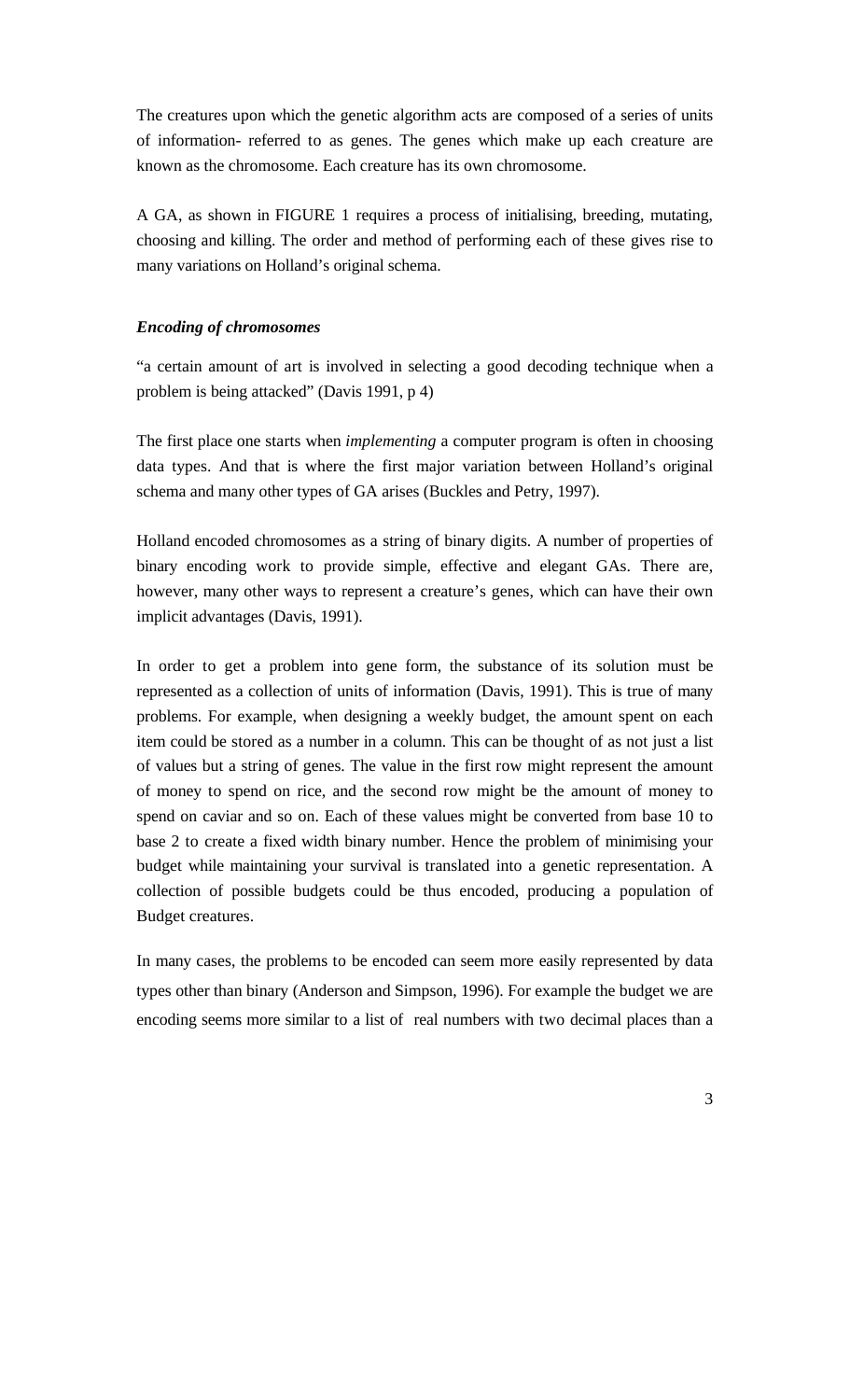list of binary numbers. If the performance of the available computing equipment will allow, then genes can be represented in the form of integers, reals, arrays, or any data type declarable (Davis 1991). Encoding methods which do not use a binary representation are said to be partially decoded. It is often noted that at this stage that Evolutionary Programming techniques also use a population of creatures whose external performance is not fully encoded (Heitkoetter, 1993).

#### *A chicken and egg problem.*

In the GA dialect the encoded list of genes is labelled a genotype. While the actual thing which they encode is labelled a phenotype (Gen and Cheng, 1997). Whether a phenotype is encoded to create a genotype or a genotype is decoded to create a phenotype, is a question on which the literature varies (Heitkoetter, 1993). In any case, the actual value of each gene is termed an allele (Gen and Cheng, 1997). In nature, the genes of living creature are stored as pairs and each parent only presents one gene from each pair (Sherwood, 1993). This differs from GAs, in which genes are not stored in pairs. But, in both GAs and biological life-forms, only a fraction of a parents' genes are passed to each offspring (Davis, 1991).

#### *Population Size.*

The first step in a GA is to initialise an entire population of chromosomes. The size of this population must be chosen. Depending on the available computing techniques, different sizes are optimal. If the population size chosen is too small then there is not enough exploration of the global search space, although convergence is quicker. If the population size is too large then time will be wasted by dealing with more data than is required and convergence times will become considerably larger (Goldberg, 1989).

#### *Evaluating a chromosome*

Random populations are almost always extremely unfit (Davis, 1991). In order to determine which are fitter than others, each creature must be evaluated. In order to evaluate a creature, some knowledge must be known about the environment in which it survives. This environment is the partially encoded (or partially decoded) description of the problem (Gen and Cheng). In our budgeting example we might describe the characteristics of a good budget as a collection of rules. One rule might be "Caviar is expensive and not very nourishing- any budget which spends a lot on caviar will not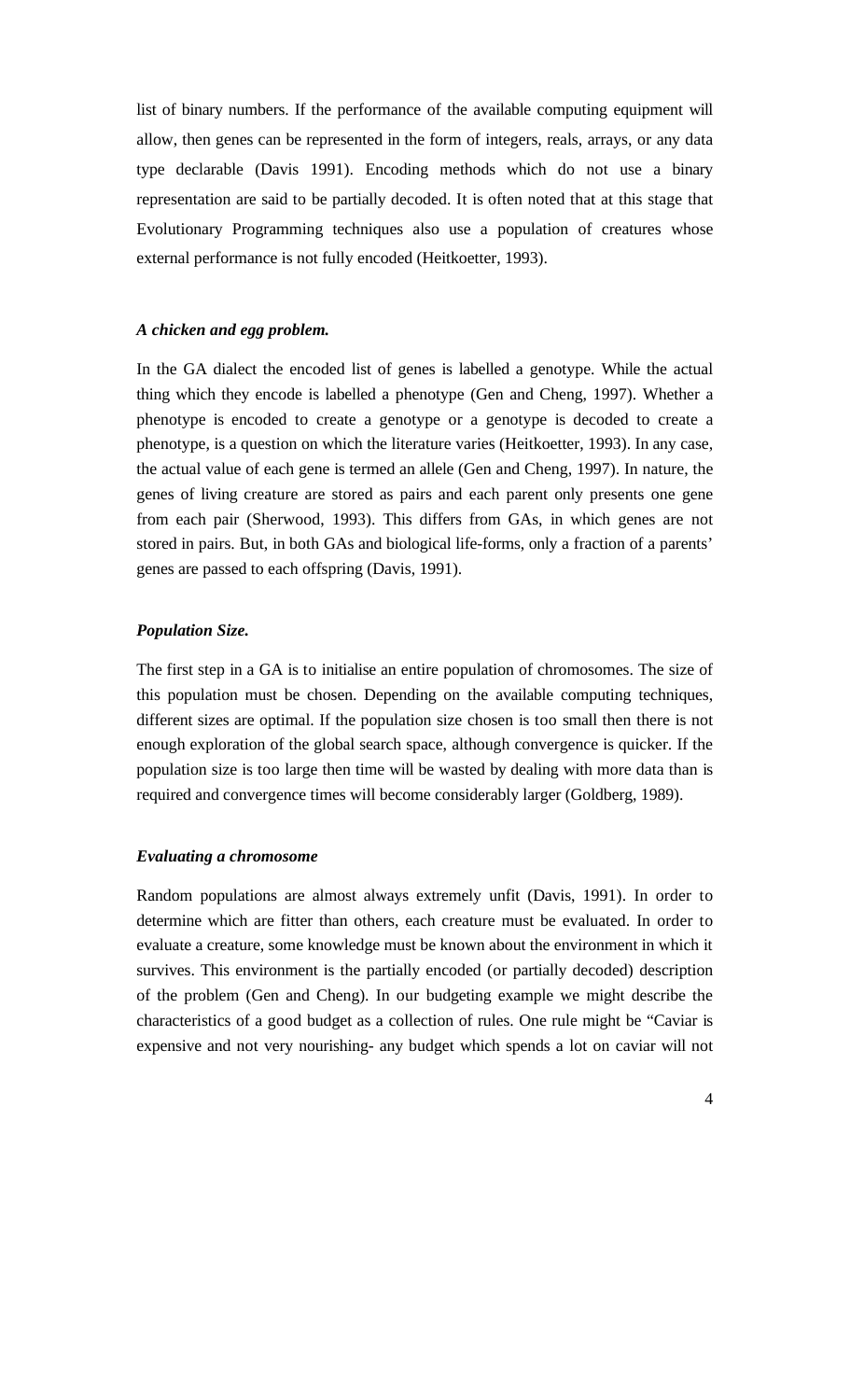rate very well." One by one each piece of knowledge relating to the problem is converted to another rule used in evaluating a creature. There might be one or more rules used in evaluating a chromosome. Where there are a number of rules (ie, in a multi-objective problem), each rule can be given a relative importance- a weighting (Rich, 1995).

Depending on the way we structure the method of evaluating a chromosome we can either aim to generate the least costly population or the most fit; it is a question of minimising cost or maximising fitness. In the budgeting example, the heuristic concerning caviar can be represented with a cost. In optimisation problems cost is not a measure of money, but a unit of efficiency (Gen and Cheng, 1997; Davis, 1991). In this case it is simpler to say that caviar is costly, than that a lack of caviar is healthy. Of course, fitness can be seen as inversely related to cost and vice versa, so one can be easily transformed to the other (Gen and Cheng, 1997).

When discussing optimisation techniques, the range of possible solutions is often referred to as the solution space and the cost/fitness of each point in the solution space is referred to as the altitude in the landscape of the problem. To looking for the global minimum of the cost is also to look for the lowest point in the lowest valley of the cost landscape. Similarly, to look for the global maximum fitness is to look for the highest point of the highest mountain in the fitness landscape. Terminology that assumes an understanding of the concept of a cost landscape will be used throughout this paper.

With any non trivial optimisation problem it would take an unreasonably long amount of time to exhaustively search the solution space for the global minimum of cost. As such optimisation techniques are employed which utilise two techniques to hasten the search, referred to as exploitation and exploration. Exploitation is when information about the explored region of the landscape is used to direct the search. Exploration is where new, unexplored regions of the landscape are ventured into (Gen and Cheng, 1997). Finding a suitable medium between these two concepts is essential for fast optimisation (Gen and Cheng, 1997).

#### *Initialising a Population.*

There are two general techniques for initialising a population. A population of creatures (all of the genetic information about all of the creatures in the colony) can be loaded from secondary storage. This data will then provide a starting point for the directed evolution. More commonly the GA can start with a random population. This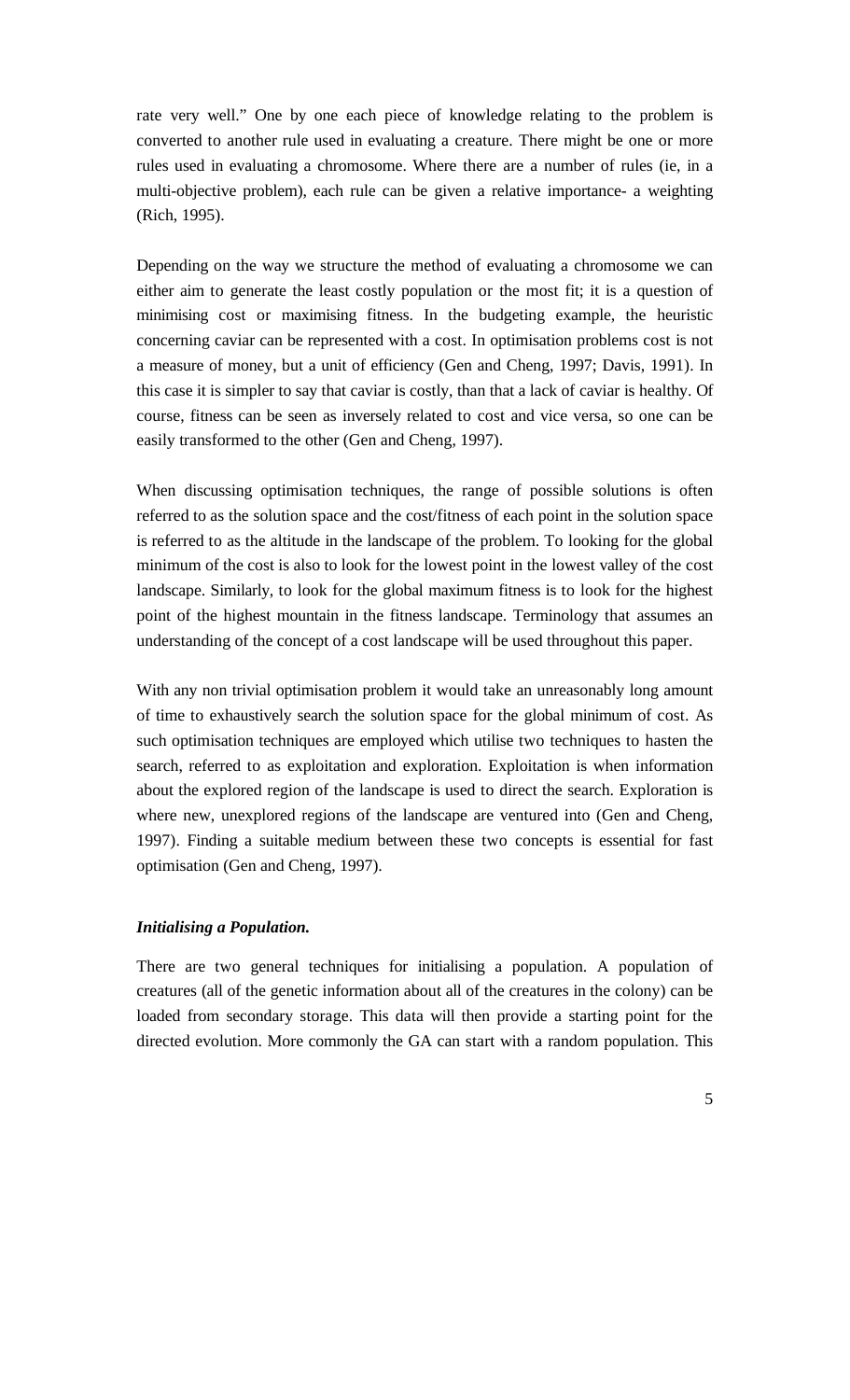is a full sized population of creatures whose genetic make up is determined by a random process (Davis, 1991).

#### *Methods of Selecting for Extinction or for Breeding*

Once a full population of creatures is established, each with a measure of fitness (or of cost) we can find an overall fitness. If the overall fitness is not yet as high as is desired a portion of the least fit creatures in the population can be selected for extinction. This can be referred to as an elitist natural selection operator (Davis, 1991).

Alternatively, an overcrowding strategy can be employed. Early GAs used a replacement strategy which maintained a constant population by replacing two parents with their two offspring in each generation (Gen and Cheng, 1997). Soon afterward a "crowding strategy" was invented which had a single offspring replacing which ever of its parents it most resembled. This can require a gene by gene comparison of the child to each of its parents, and as such is quite expensive, computationally (Gen and Cheng, 1997).

Tournament selection is another technique for deciding which creatures to eradicate. In this scheme, two creatures are chosen and played off against each other- the winner is allowed to reproduce and/or the loser is selected for extinction (Rich, 1995). This is said to mimic behaviour exhibited by stags in large deer populations and occasionally seen amongst humans (Heitkoetter, 1993).

Exactly how many creatures are wiped out at each generation is a question of some importance. The proportion of premature termination in the population creates what is termed the selection pressure (Gen and Cheng, 1997; Gell-Mann, 1994). For example, in natural life forms events such as plagues, wars, floods, famines or ice ages represent periods in which selection pressures are quite high, in varying directions in each case.

In various GAs, the method of selecting creatures for breeding is handled in different ways. Holland's original model uses a method where the healthiest are most likely to breed (Gen and Cheng, 1997). Other methods select any two creatures at random for breeding. Selective breeding can be used in conjunction with or in the absence of an Elitist Natural Selection Operator- in either case the GA can perform evolution (Gen and Cheng, 1997).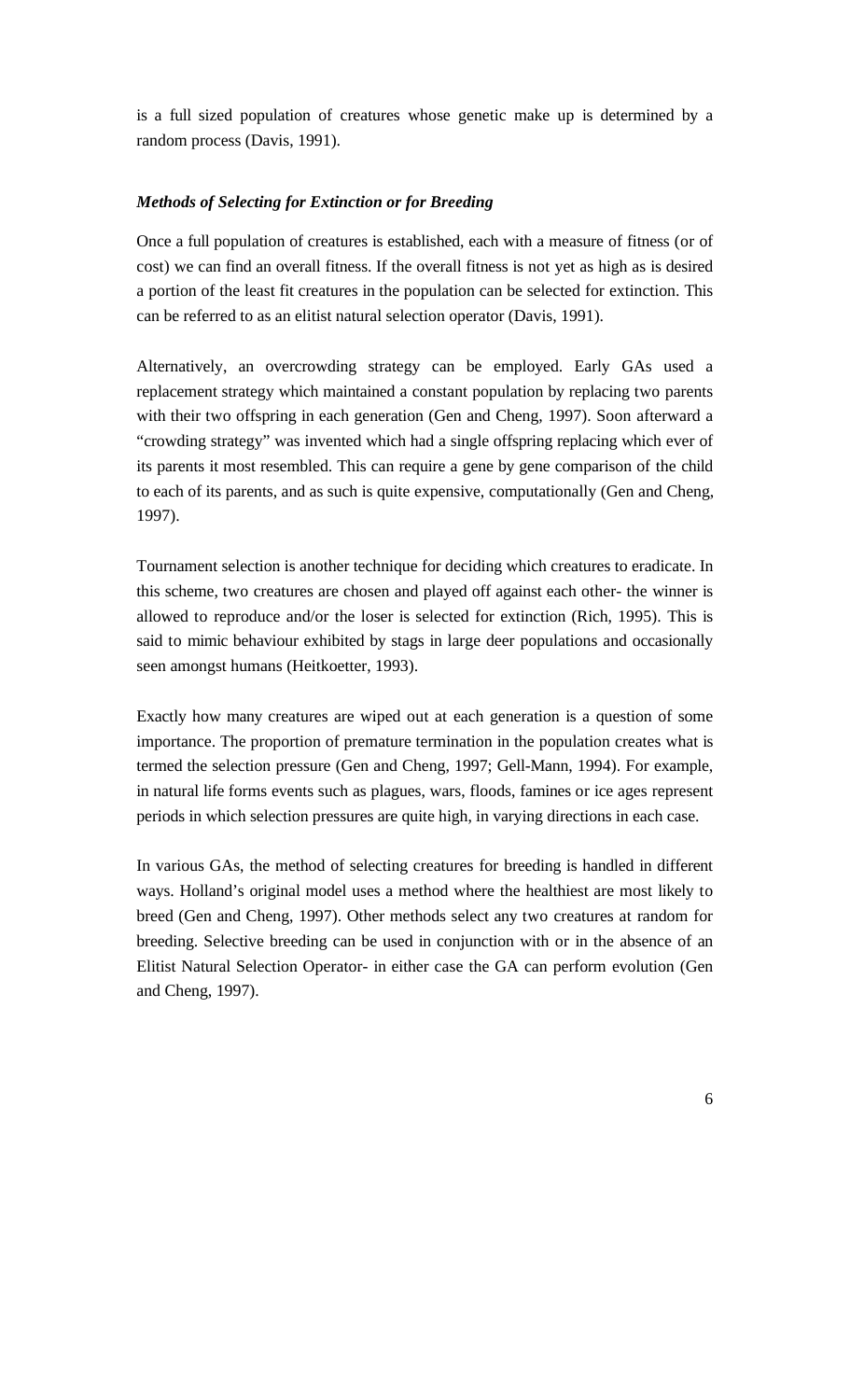In highly evolved populations of creatures, the process of speciation begins. This is where the intra-mating of some groups (termed "species") causes high fitness offspring of that species, while the mating of the species members with members of the population who are not of that species produces extremely low fitness offspring, termed "lethals." Lethals rarely survive into the next generation (Heitkoetter, 1993).

The purpose of selective breeding is both to promote high fitness chromosomes (Gen and Cheng, 1997) and to avoid the over production of lethals (Heitkoetter, 1993).

#### *Crossover*

Once parents have been chosen, breeding itself can then take place. A new creature is produced by selecting, for each gene in the chromosome, an allele from either the mother or the father. The process of combining the genes can be performed in a number of ways. The simplest method of combination is called single point cross-over (Gen and Cheng, 1997; Buckles and Petry, 1997; Davis, 1991). This can be best demonstrated using genes encoded in binary, though the process is translatable to almost any gene representation (Davis, 1991).

A child chromosome can be produced using single point crossover, as shown in FIGURE 2. A crossover point is randomly chosen to occur somewhere in the string of genes. All genetic material from before the crossover point is taken from one parent, and all material after the crossover point is taken from the other (Davis, 1991).

The process of crossover can be performed with more than one crossover point (Gen and Cheng, 1997). Indeed, every point can be chosen for crossover if preferred (Heitkoetter, 1993). One method of crossover, often used in multi-objective systems, is unity order based crossover (Heitkoetter, 1993). In this scheme, each gene has an equal probability of coming from either parent- there may be a crossover point place after each or any gene (Heitkoetter, 1993).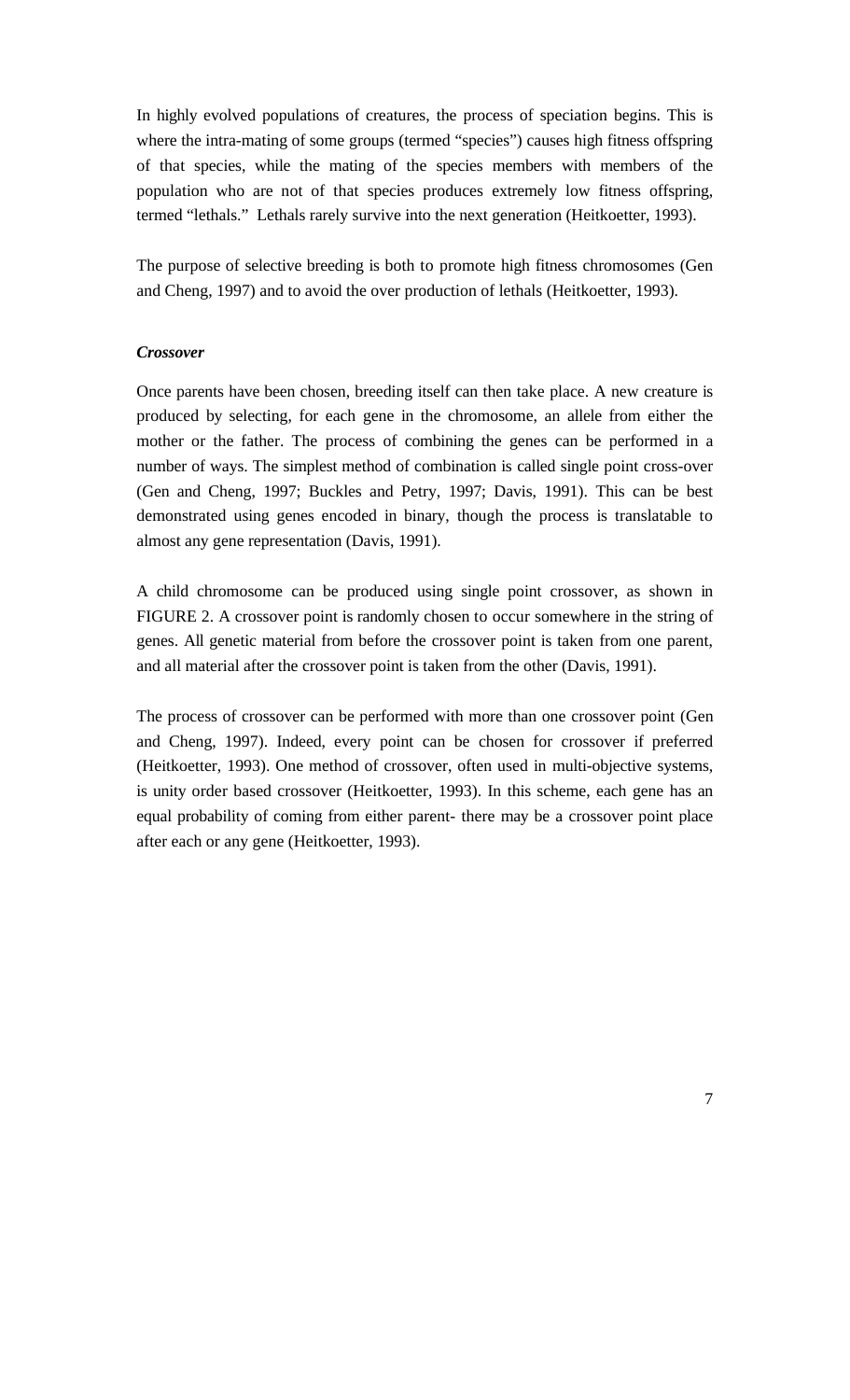| Two parents have already been selected:     |                                                        |                                                                      |  |  |  |
|---------------------------------------------|--------------------------------------------------------|----------------------------------------------------------------------|--|--|--|
| PARENT1:<br>PARENT2:                        |                                                        |                                                                      |  |  |  |
| Choose a crossover point:                   |                                                        |                                                                      |  |  |  |
|                                             | PARENT1: 1011010101010010<br>PARENT2: 0101001110110101 | 01001001110011100110101011101101<br>01110101001001101011001010010110 |  |  |  |
| Perform crossover to produce a child:       |                                                        |                                                                      |  |  |  |
| CHILD:                                      |                                                        |                                                                      |  |  |  |
| Which then becomes, a whole new chromosome: |                                                        |                                                                      |  |  |  |
| CHILD:                                      |                                                        |                                                                      |  |  |  |

**FIGURE 2: An Example of Crossover with Fully Encoded Genes**

### *Mutation*

After crossover is performed and before the child is released into the wild, there is a chance that it will undergo mutation. The chance of this occurring is referred to as the mutation rate. This is usually kept quite small (Davis, 1991). The purpose of mutation is to inject noise, and, in particular, new alleles, into the population. This is useful in escaping local minima as it helps explore new regions of the multi dimensional solution space (Gen and Cheng, 1997). If a mutation rate is too high it can cause well bred genes to be lost and thus decrease the exploitation of the high fitness regions of the solution space. Some systems do not use mutation operators at all (Heitkoetter, 1993). Instead, they rely on the noisy (ie, diverse) random populations created at initialisation to provide enough genes that recombination alone will yield an effective search (Heitkoetter, 1993).

Once a gene has been selected for mutation, the mutation itself can take on a number of forms (Davis, 1991). This, again, depends on the implementation of the GA. In the case of a binary string representation, simple mutation of a single gene causes that genes value to be complemented- a 1 becomes a 0 and vice versa. This is analogous to the effect of stray ultra violet light upon genes in nature (Gen and Cheng, 1997). The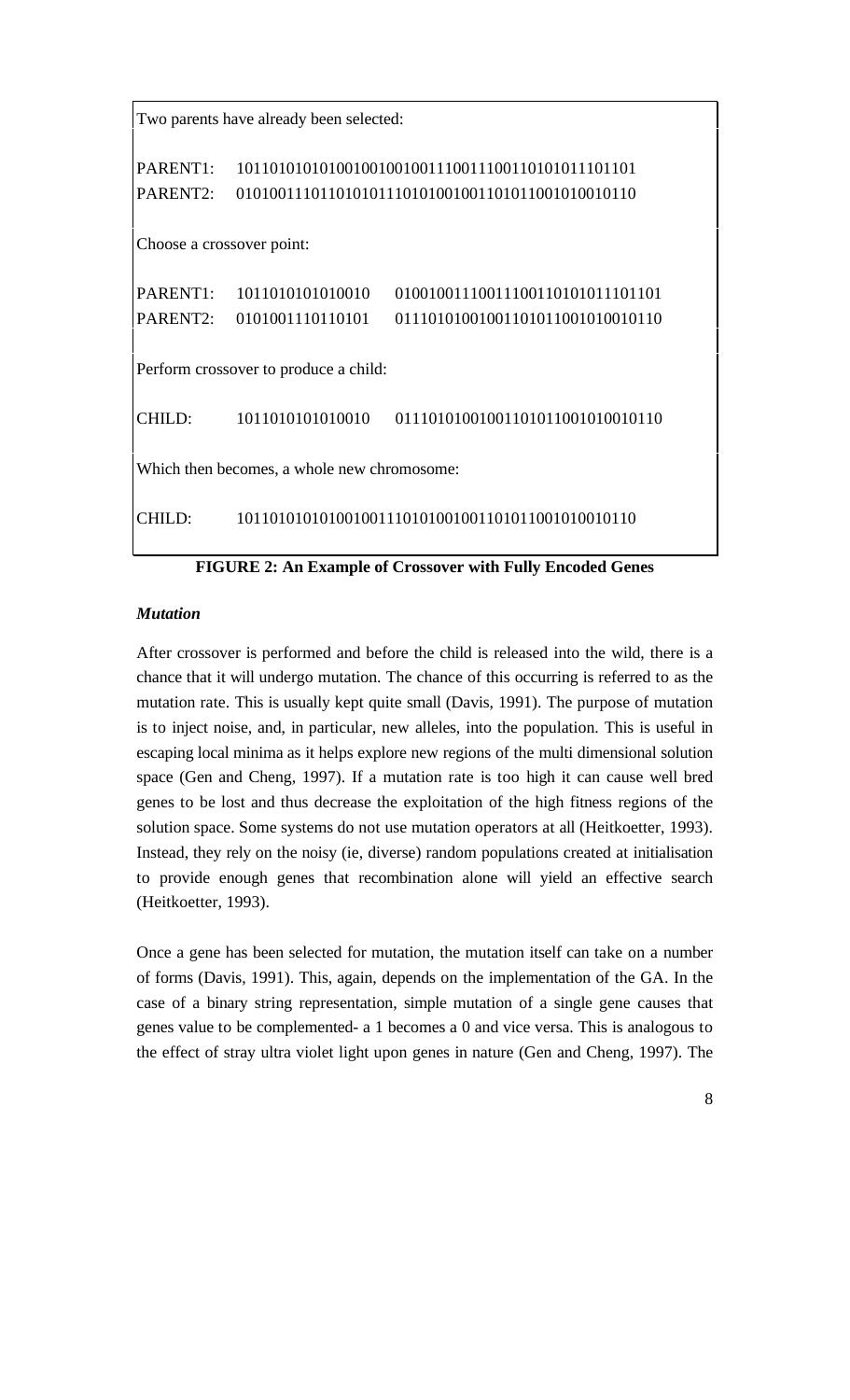genetic sensitivity which allows light to cause various forms of cancer also helps life on this planet to search the solution space of the ultimate question.

In the case of non binary gene representations, more cumbersome methods of mutation are required. For integer or real number representations, a common method is to add a zero mean Gaussian number to the original value. In more complex data types a value can be randomly selected from a library of possible values. In any case, all that is required is that the method of mutation is general enough that it can cause the appearance of any possible allele within the population (Davis, 1991). It seems that in more highly decoded genetic representations, mutation becomes increasingly complicated.

#### *Inversion.*

In Holland's founding work on GAs he made mention of another operator, besides selection, breeding, crossover and mutation which takes place in biological reproduction. This is known as the inversion operator (Davis, 1991). An inversion is where a portion of a chromosomes detaches from the rest of the chromosome, then changes direction and recombines with the chromosome. This is demonstrated in FIGURE 3.

| Chromosome           |                                                                |                                              |  |
|----------------------|----------------------------------------------------------------|----------------------------------------------|--|
|                      |                                                                |                                              |  |
|                      | During Inversion: 00100101101010 01010110100101 00101010001010 |                                              |  |
|                      |                                                                |                                              |  |
|                      |                                                                | 01010110100101                               |  |
| One portion inverts: |                                                                | becomes                                      |  |
| (order is reversed)  |                                                                | 10100101101010                               |  |
|                      |                                                                |                                              |  |
| Recombination:       |                                                                | 00100101101010 10100101101010 00101010001010 |  |
| After Inversion:     |                                                                |                                              |  |
|                      |                                                                |                                              |  |

#### **FIGURE 3: The Inversion Operator**

The process of inversion is decidedly more complex to implement than the other operators involved in genetic algorithms. Because of this, and because GAs can perform evolution without inversion, it is generally not used (Davis 1991). However, it is suspected that in the highly complex GA problems of the future, inversion might play a vital role (Davis, 1991). Gen and Cheng (1997) mention the use of an inversion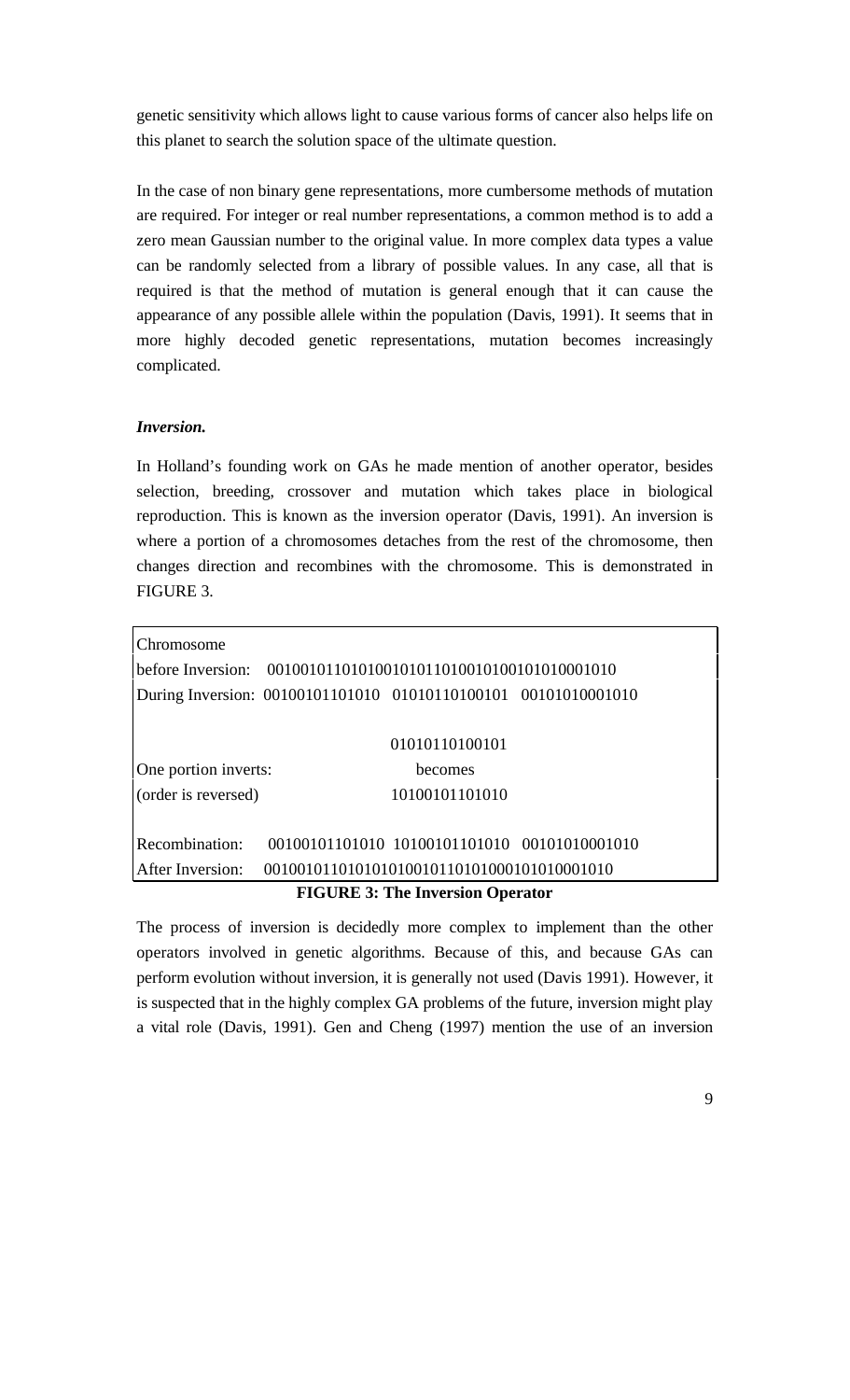technique of mutation (amongst others) in a GA solution to a travelling salesperson problem.

#### *Lamarckian Operators.*

In order to optimise performance of a GA, many applications also apply other techniques to the chromosomes. For example, after a chromosome has been bred, it might be possible to apply local hill climbing techniques or greedy algorithms to improve the chromosomes fitness, prior to evaluation. This is referred to as Lamarckian Evolution in Gen and Cheng (1997), as an analogy to Lamarck's theory of adaptation in which lessons learned from experiences occurring in the life of an organism can be passed on to its offspring (Gen and Cheng, 1997).

#### *Memetic Algorithms.*

Memetic Algorithms (MAs) are often explained as follows. In GAs, the unit of information is a gene, and this is generally passed on, intact, from one creature to the next. In MAs, the unit of information is a "meme," and each creature interprets/alters the meme when it is first received (Burke, Newall and Weare, 1995). This is based on an analogy with the way that information passed from person to person is interpreted and considered by each person (Gen and Cheng, 1997). This reduces the overall solution space, thereby enabling a sufficient search in less generations (Gen and Cheng, 1997). Lamarckian operators applied in conjunction with this interpretation of the meme can effectively compress a large search space into a smaller once by only considering local optima. This can decrease the number of generations required to optimise the solution, but it might also increase the time taken to perform each step (Burke, Newall and Weare, 1995).

#### *Repair Strategies.*

Some representations of genes can cause offspring that are outside the search space (Gen and Cheng). Consider a system which breeds lecture timetables. Two timetables, chosen as parents, might each have only one instance of each class. Yet, if these parents are not identical, then a child produced by their crossover might have multiple bookings of some classes. Such a timetable might be outside the search space of the problem- in which case a repair strategy could be used to remap the chromosome to within the search space. For this example, the repair strategy would alter the child's genes to ensure that exactly one booking of each class is made in a week. Another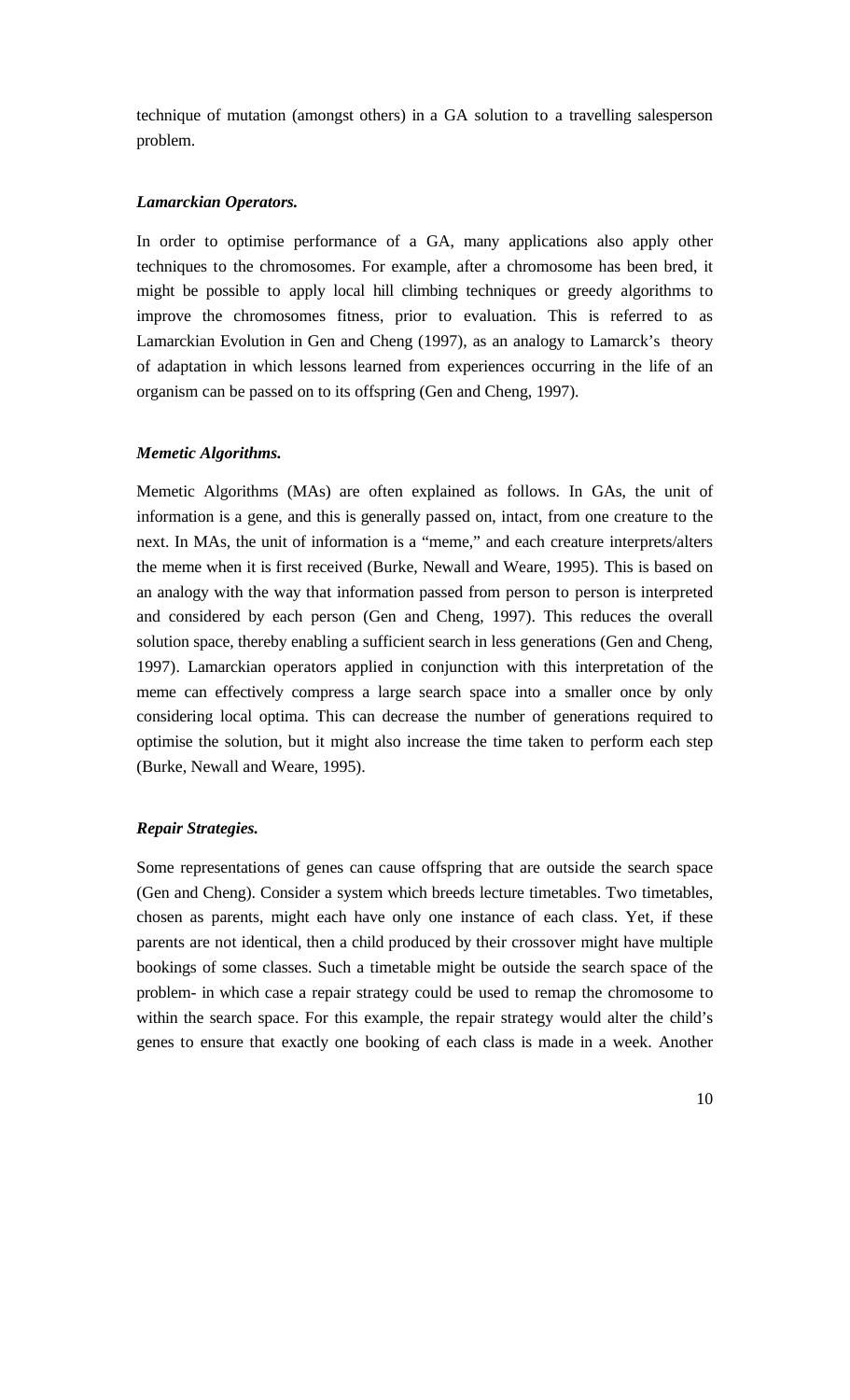scheme involves immediately rejecting any chromosome which is outside the search space of the problem. Alternatively, there could be a large penalty cost for timetables with multiple bookings. This can be termed a penalising strategy and it requires the searching of a much larger search space. Gen and Cheng (1997) indicate that repair strategies have been shown to converge far more quickly than penalty strategies and rejection strategies.

The final stage in the genesis of a creature is to determine the creature's fitness. This process is performed in the same way as it was during initialisation (Davis, 1991).

Each iteration of the process is termed a generation. The process can terminate when it has either run for a preset number of generations (Goldberg, 1989), or it has produced a sufficiently fit population or, perhaps, at least one sufficiently fit individual creature (Heitkoetter, 1993).

#### *Optimising Genetic Algorithm Performance*

"the problem of tuning the primary algorithm presents a secondary, or metalevel, optimisation problem." (Grefenstette 1986, p 5)

It can be seen that in any implementation there are a number of variables the value of which will change the speed and effectiveness of the evolutionary process. Variables include mutation rate, selection pressure, number of crossovers, constraint weightings and so on. In more complex implementations there are a greater number of these variables. For each of these variables there is a range of values which provide a working GA. But various combinations of values, at different times, will provide better performance (Grefenstette, 1986). There are many techniques which can be used for determining optimum values for these variables (Ravise, Sebag and Schoenauer, 1995). GAs themselves are of one of these methods (Heitkoetter, 1993). It is theoretically possible to have GAs driven by GAs, ad infinitum.

#### *Applications of Genetic Algorithms*

Unlike most methods of combinatorial optimisation, GAs did not initially have an underlying mathematical model. As such, they spent some time demonstrating themselves on a number of famous mathematical problems (such as the travelling salesperson problem and the k-armed bandit problem) before tackling more practical issues (Davis, 1991).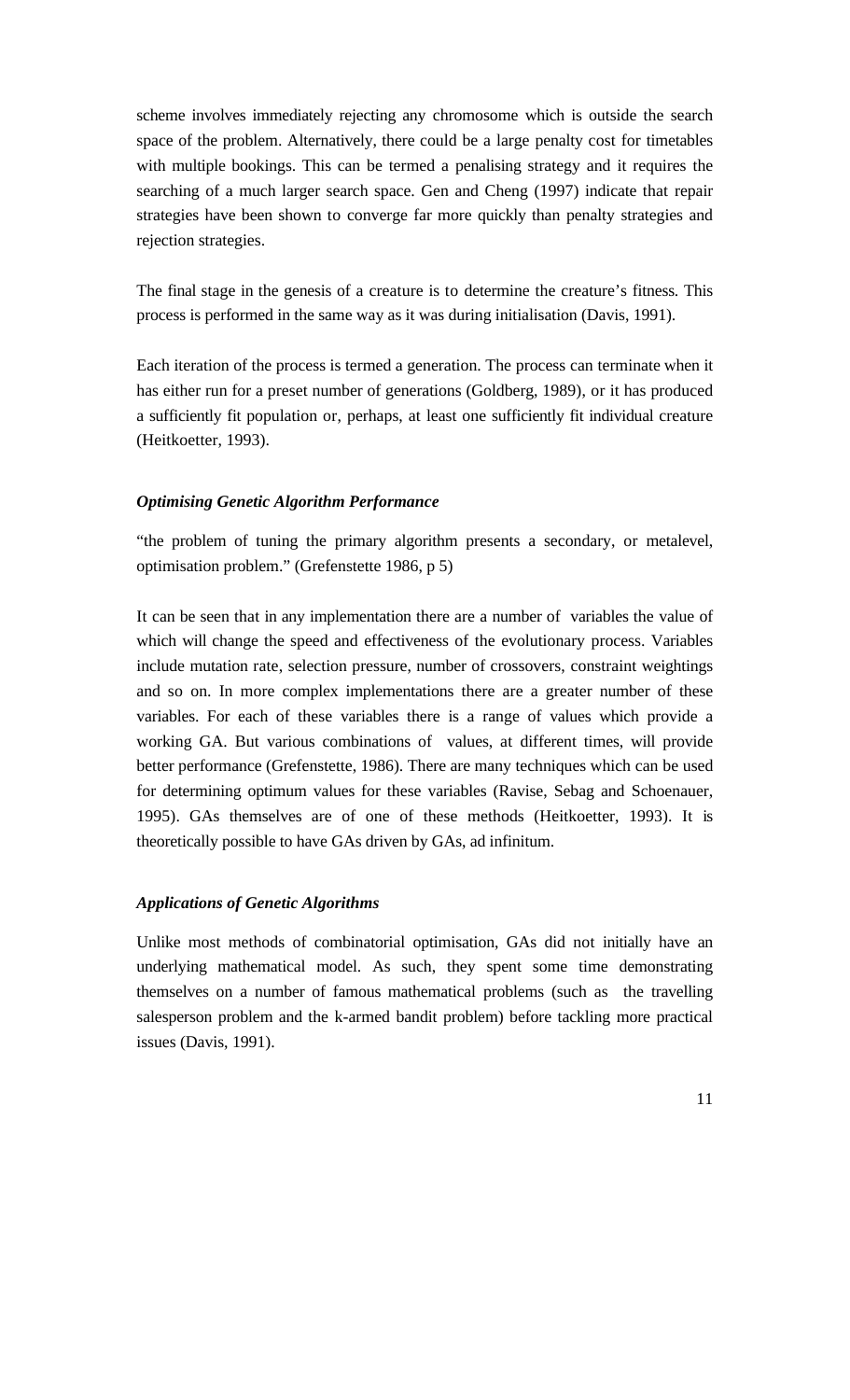By 1989 when David E Goldberg released the seminal "Genetic algorithms in search, optimisation and machine learning", the field had begun the brightest phase of its career- that of Being Applicable to Real World Problems (Davis, 1991).

Any problem which can be phrased so as to require the minimising or maximising of some function can be addressed by GAs (Davis, 1991). In particular, where this function is dependent upon a great many variables, such that more conventional methods are out of their depth, evolutionary methods become attractive (Corne and Ross, 1995).

Particularly noteworthy applications of GA include the solving of pipe network optimisation problems (Anderson and Simpson, 1996) transportation problems (Gen and Cheng, 1997) conformational analysis of DNA (Davis, 1991) image processing and machine learning (Buckles and Petry, 1992) and, of course, scheduling problems (Burke and Ross 1996; Buckles and Petry, 1992).

GAs are by their very nature, easily translated to parallel systems (Davis, 1991). Each creature is to some part separate from each other creature and related, to some degree. At the moment of breeding and death, there must be some interaction between one creature and the colony (or some portion of the colony). Tournament selection is a method of choosing for extinction (or for selecting for breeding) which is most effectively executed on a parallel system. In this case, it is not necessary for any one machine to know the average fitness of the entire population, only for the machines possessing the combatants to briefly communicate. The application of GAs to parallel architectures has seen a large improvement in their performance, and has created a large amount of interest (Davis, 1991; Buckles and Petry, 1997). This appears to be the major direction in which GA is heading.

GAs are advancing by containing less of a close metaphor with natural evolutioninstead conforming only to that essence of evolution which allows it to work. For example, data structures are replacing binary numbers as the most common form of representing genetic material. In modern GAs, chromosomes are rarely fully encoded (Davis, 1991).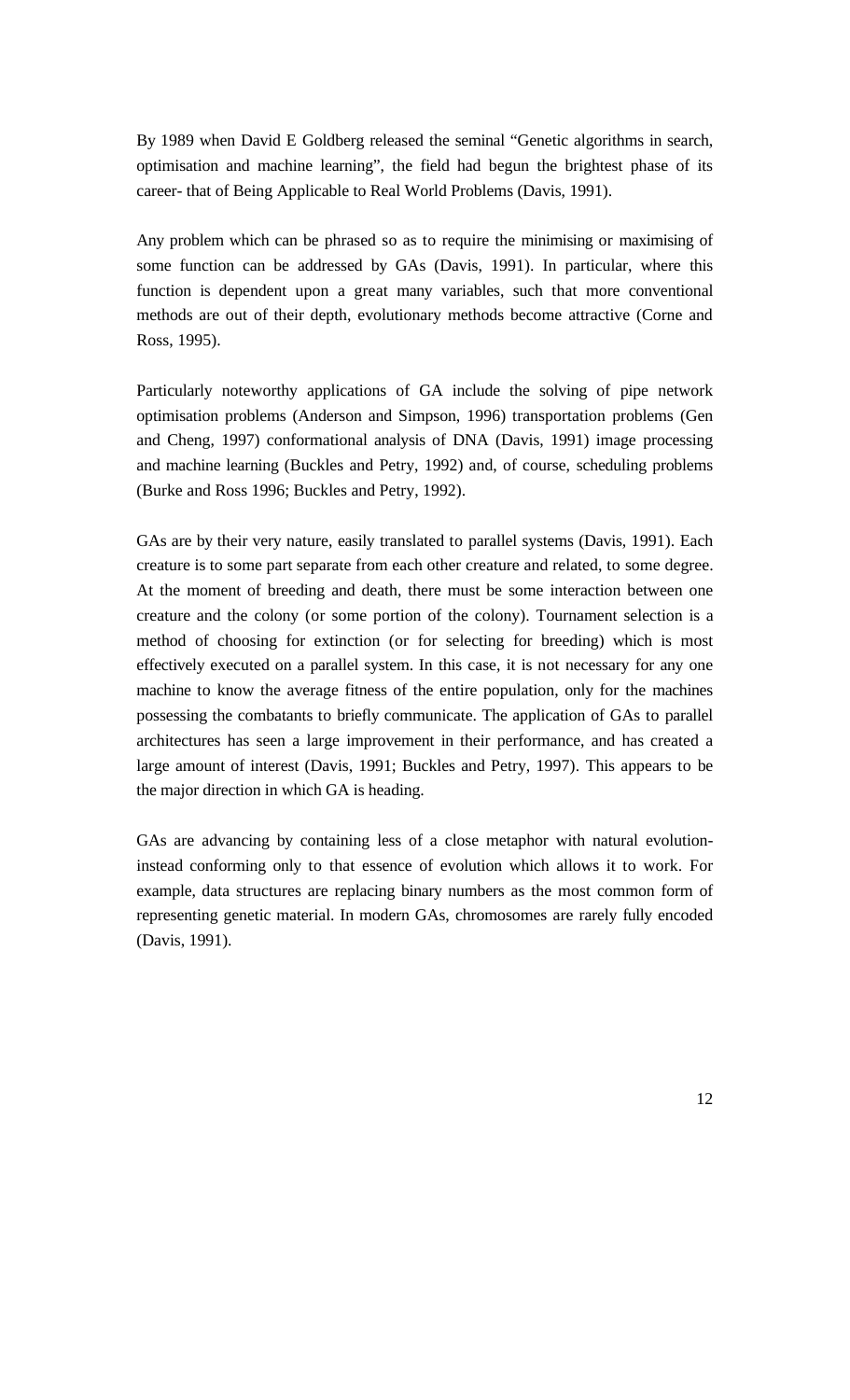#### **Automated Timetabling**

UQ St Lucia campus has over ten thousand students, partaking in approximately three thousand classes per semester (University of Queensland, 1997). The production of suitable timetables each semester represents a large scale optimisation problem.

Timetables at UQ are currently devised by a software application entitled Tiara, which was written by a company named Opcom. Opcom is also responsible for the TransInfo public transport information system, and a number of other large scale optimisation problems in Queensland (Opcom, 1996). The clash resolution methods which they use do not employ Genetic Algorithms.

Automated methods used to solve timetabling include Tabu Search, Simulated Annealing, Evolutionary Algorithms and Artificial Intelligence (D. de Werra, 1995). There are a number of papers within Burke and Ross (1996) that deal specifically with GA methods of automated timetabling. In Corne and Ross (1996) it is noted that only on particularly complex or resource starved timetabling problems do Evolutionary Algorithms (including GAs) begin to outperform methods such as hill-climbing.

Professional software currently available for Automated Timetabling lacks the generality required by different institutions (Burke and Ross, 1996). This can mean that code needs adjustment or lengthy training and installation programs before it can be implemented at an institution which it was not intentionally written for.

#### *Soft and Hard Constraints.*

A timetable is essentially a schedule which must suit a number of constraints. Constraints are almost universally employed by people dealing with timetabling problems (Burke and Ross, 1995). Constraints, in turn, are almost universally broken into two categories: soft and hard constraints (Burke and Ross, 1995).

Hard constraints are constraints, of which, in any working timetable, there will be no breaches. For example, a lecturer cannot be in two places at once (Erben and Keppler, 1995; Rich 1995). An extensive list of hard constraints is provided as FIGURE 4.

Soft constraints are constraints which may be broken, but of which breaches must be minimised. For example, classes should be booked close to the home department of that class (Erben and Keppler, 1995). Soft constraints mentioned in various papers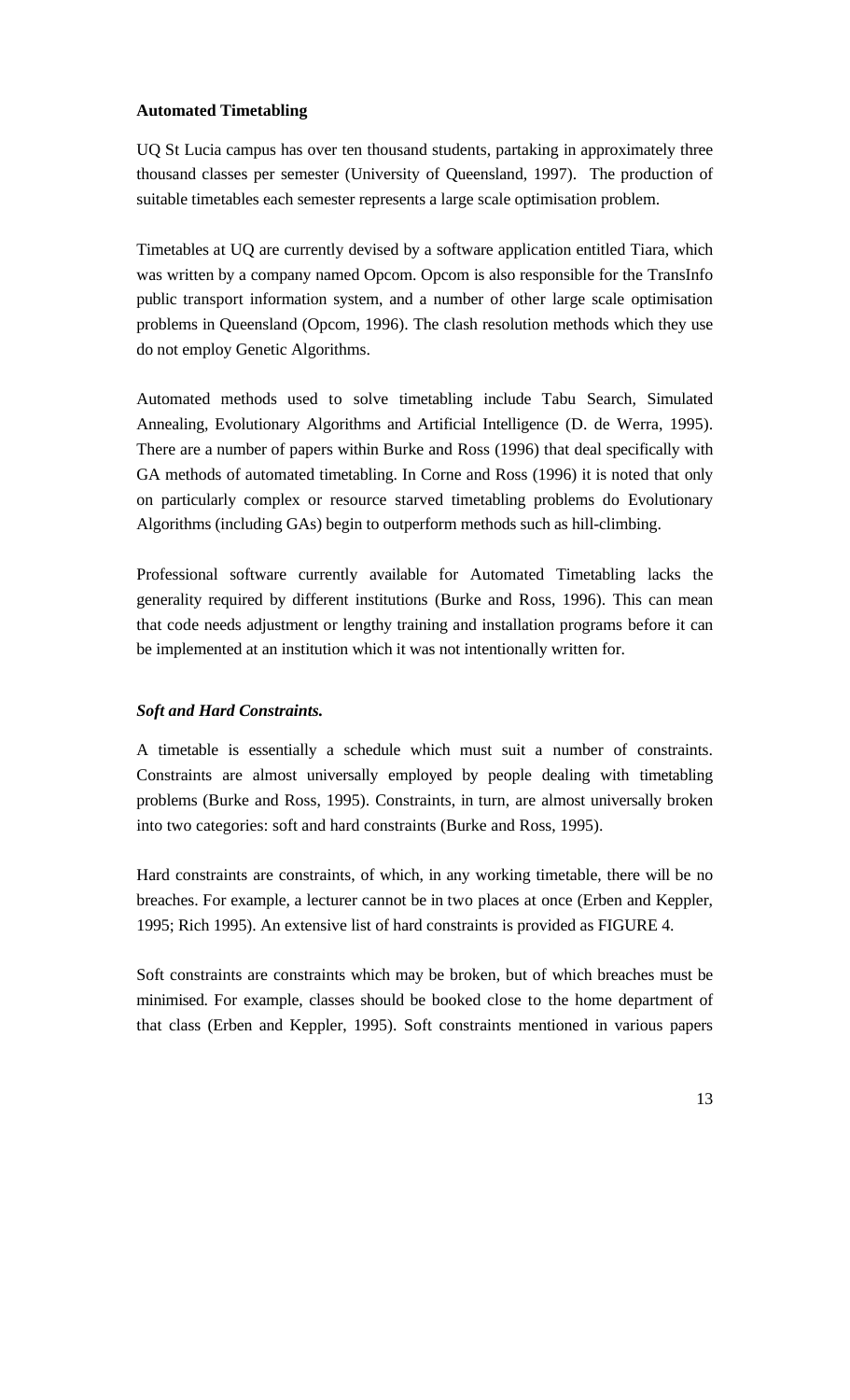show drastic differences. Also their order of importance appears to be a source of contention. Examples of some common soft constraints are provided in FIGURE 5.

In addition to constraints, there are a number of exceptions which must be taken into consideration when constructing an Automated Timetabling system. A number of these are listed in FIGURE 6.

Classrooms must not be double booked. Every class must be scheduled exactly once. Classes of students must not have two bookings simultaneously. A classroom must be large enough to hold each class booked to it. Lecturers must not be double booked. A lecturer must not be booked when he/she is unavailable. For example, a lecturer might have prior commitments. Some classes require particular rooms. For example, experiments might be held in particular laboratories. Some classes require classrooms to have particular equipment. For example audio visual equipment. Some classes need to be held consecutively. Consider a six hour-long practical experiment.

#### **FIGURE 4: An Extensive List of Hard Constraints.**

Some lecturers do not wish to have classes assigned consecutively in time. There are preferred hours in which a lecturer's classes might be scheduled. The distance a lecturer walks should be minimised

Most students and some lecturers do not wish to have empty periods in their timetables.

Classes should be distributed evenly over the week.

Classrooms should be booked close to the home department of that class.

Classrooms should not be booked which are much larger than the size of the class.

**FIGURE 5: A List of Soft Constraints.**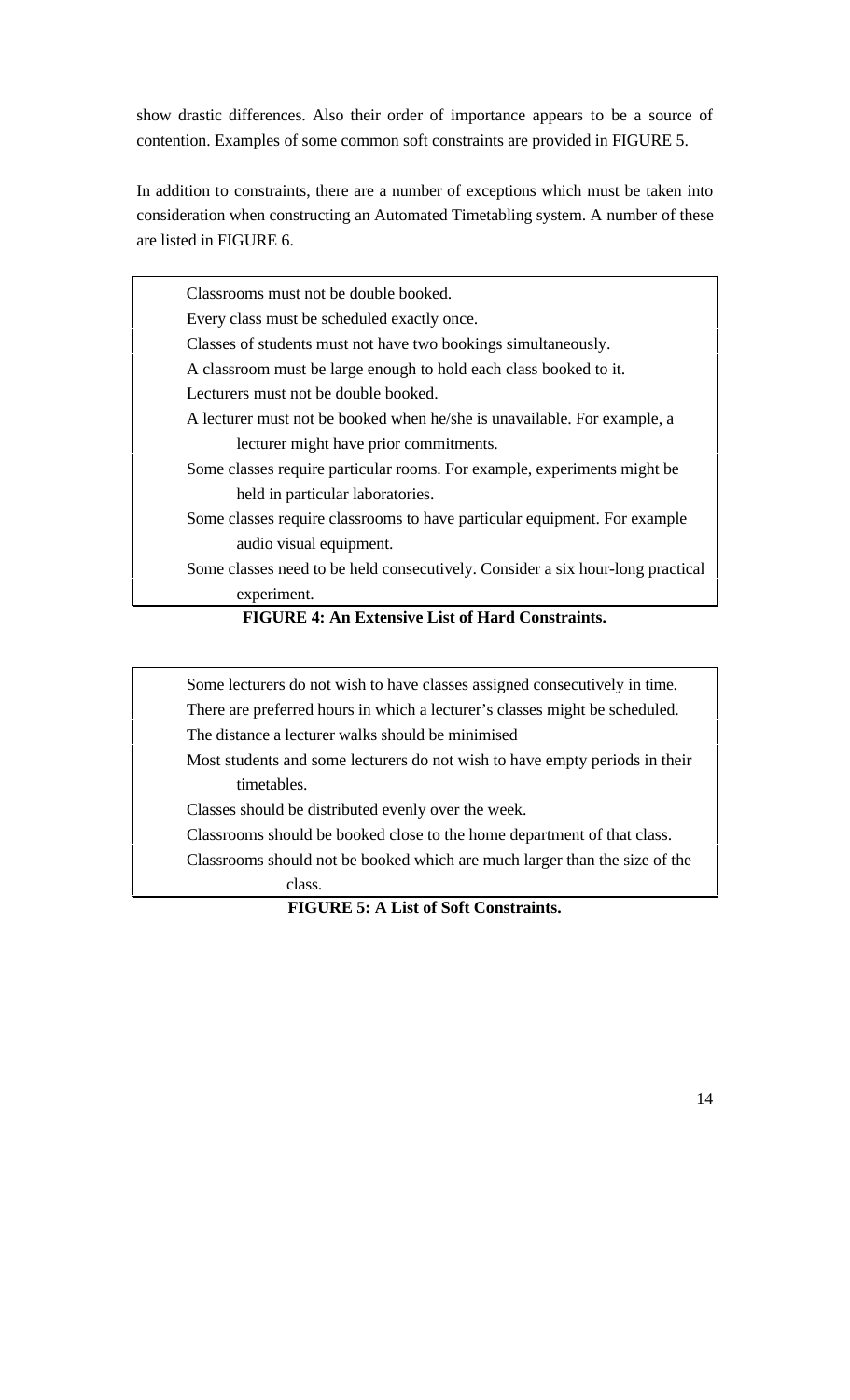A timetable might cover more than one campus Timetable requirements might vary from one week to the next. More than one member of staff might need to be assigned to a particular class. A classroom is not needed for a field trip. Interdisciplinary subjects might be studied.

#### **FIGURE 6: A Short List of Exceptions**

#### *Other Applications of a Lecture Timetabling GA*

Exam Timetabling is one of the most closely related disciplines to Lecture Timetabling, and it is also approachable using GA methods (Burke and Ross, 1996). Essentially the same structure as used in a GA Lecture Timetabling system can be applied to the Exam Timetabling problem (Burke, Newall and Weare, 1995). The rules used for evaluating each proposed exam timetable must be rewritten accordingly. Minimising of an individual's stress is particularly important in exam timetabling, so rules such as "No student should sit two exams in the one day" are given high priority (Ergul, 1995). In Exam Timetabling the exact enrolment is known (unlike in Lecturer Timetabling where it is based on predicted enrolment). Considerations must be therefore be made not just on the basis of each class, but on an individual student basis (Ergul, 1995). This greatly increases the size of a chromosome, and creates a considerable difference between the performance parameters of Lecture and Exam Timetabling GAs.

Wherever there is a maximum stress, minimum resource (Rich, 1995) multiple objective timetabling problem then a GA similar to a Lecture Timetabling system might be applicable (Corne and Ross, 1995). Consider the problems of scheduling of large transport systems, rostering in large corporations, multi-level job-scheduling in operating systems the timing constraints of intricate digital circuits and so forth (Davis, 1991).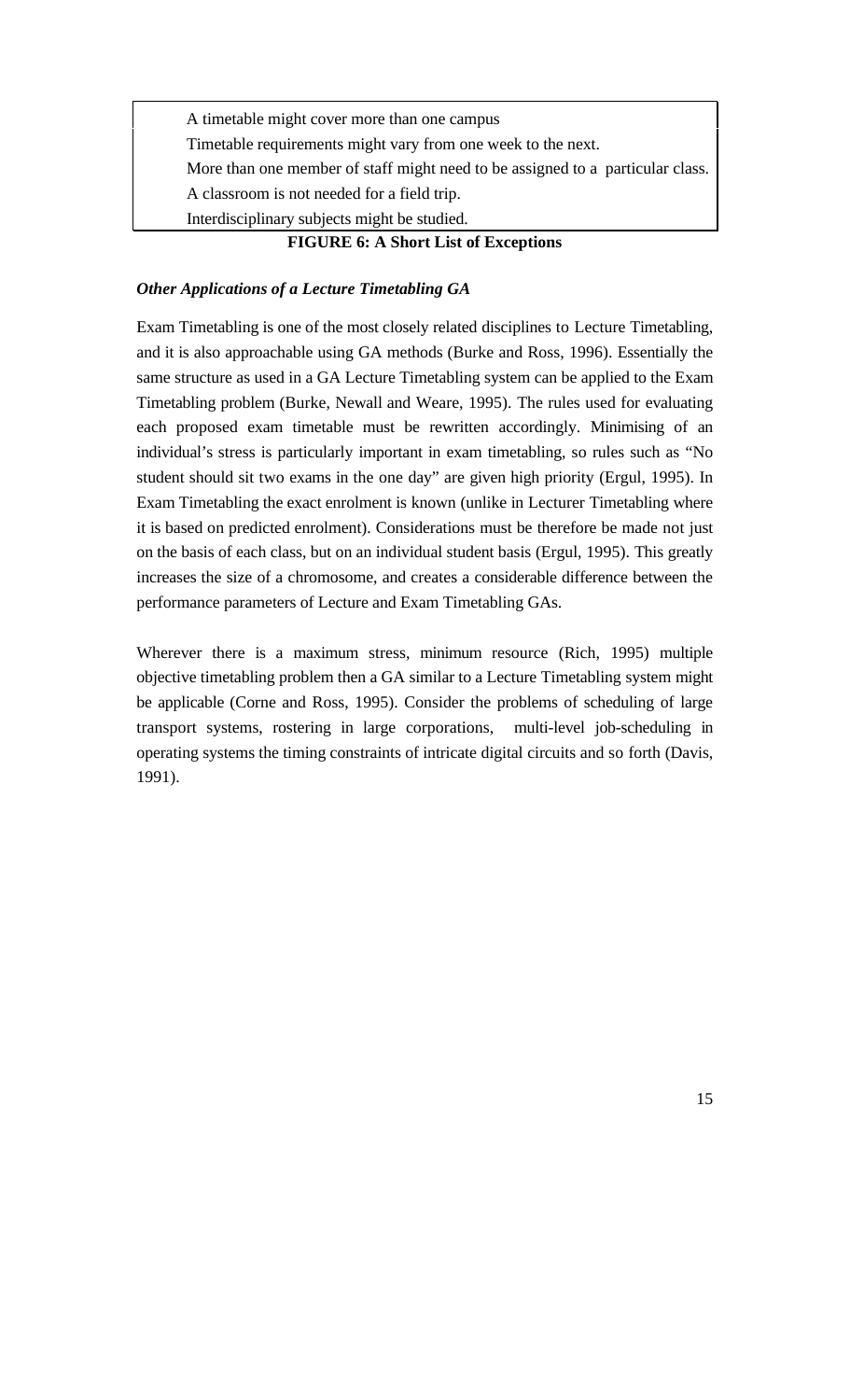# **CHAPTER 3: METHOD**

#### **The Simplified Lecture Timetabling Problem.**

The Automated Timetabling system devised in this thesis deals with a simplified version of the University Timetabling problem. The rationale for simplification, however, is that the program is suitably complex that it could be scaled to the full problem without any need to modify its architecture. This is done in two ways. Firstly, only a fraction of the hard constraints are placed on the timetables which it produces. Those considered are shown in FIGURE 7. Soft constraints are not incorporated into this GA. The theory behind adding all of the constraints (including the soft constraints) is included later. Secondly, the size of the fictional university with which we are dealing is only a fraction of the UQ timetable.

Classrooms must not be double booked. Every class must be scheduled exactly once. Classes of students must not have two bookings simultaneously. A classroom must be large enough to hold each class booked to it. Lecturers must not be double booked. A lecturer must not be booked when he/she is unavailable. For example, a lecturer might have prior commitments.

**FIGURE 7: Hard Constraints Used in The Simplified Timetabling Problem.**

#### **Implementing a Timetable as a Genetic Algorithm.**

In this thesis a C program was developed which employed GA methods to perform Automated TimeTabling. Consequently, the program was entitled "gaatt.c" The complete source code of this program is included as Appendix B.

The GA operates upon a population of timetables which are maintained in memory. Each timetable is evaluated by testing the number of times it breaches each constraint. Thus timetables are evolved with a minimum number of constraint violations. A top level description of "gaatt.c" is provided as FIGURE 8. It can be seen that this structure is similar to the pseudo code given in FIGURE 1, with the major difference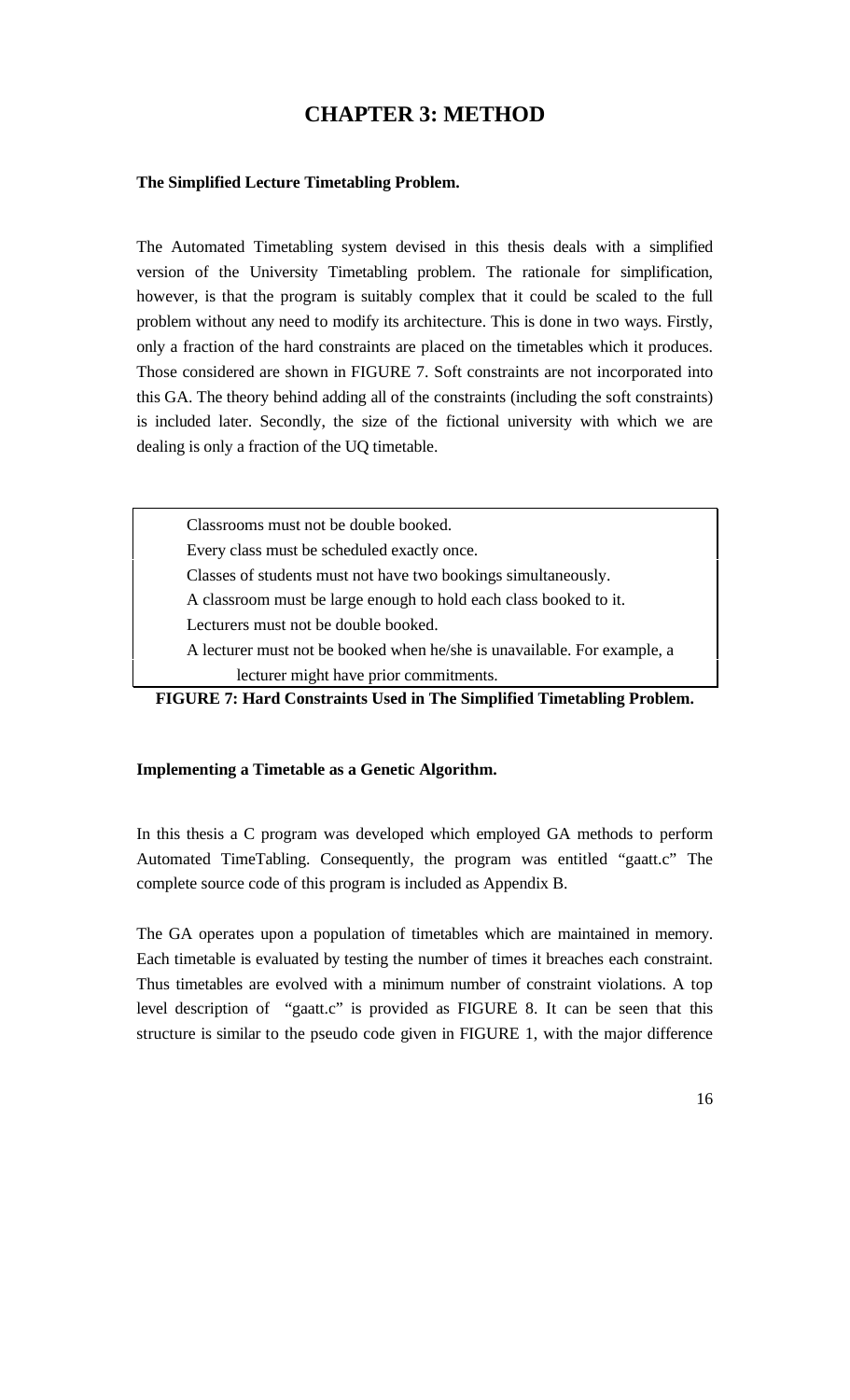being the incorporation of a repair strategy. Explanation of each of the components of the program are given in the remainder of this section.

Load all constraint data from a constraint file. While the population size is less than the maximum: { Create a new timetable with no classes booked to it. Repair the new timetable by using the constraint data. Evaluate the cost of the new timetable by using the constraint data. Enter the new timetable into the population. } While the cost of the best timetable is greater than zero: { Discard a portion of costly timetables. Repeat until the population size is maximum: { Breed a new timetable. Mutate the new timetable. Repair the new timetable by using the constraint data. Evaluate the cost of the new timetable by using the constraint data. Enter the new timetable into the population. } }.

**FIGURE 8: Top Level Description of "gaatt.c"**

## *Constraint Data*

In order to test for each of the types of hard constraint it is necessary to store sufficient detail about the university. This means that information concerning all lecturers, classrooms and classes must be maintained. The way in which each of these data types are implemented will now be given in detail.

A lecturer is a structured data type with one field- an availability timetable. An availability timetable is an array which indicates (using 1s and 0s) whether the lecturer is available or unavailable to lecture during each hour in the week. In this way prior commitments can be taken into consideration.

A class is a structured type with three fields. Each class has a certain size (predicted size), a lecturer number and a number indicating the code number of the group of related classes to which it belongs. For example, core first year engineering subjects might form one set of related classes, and would each have the same number in their related class field. Each class can only be listed as belonging to one set of related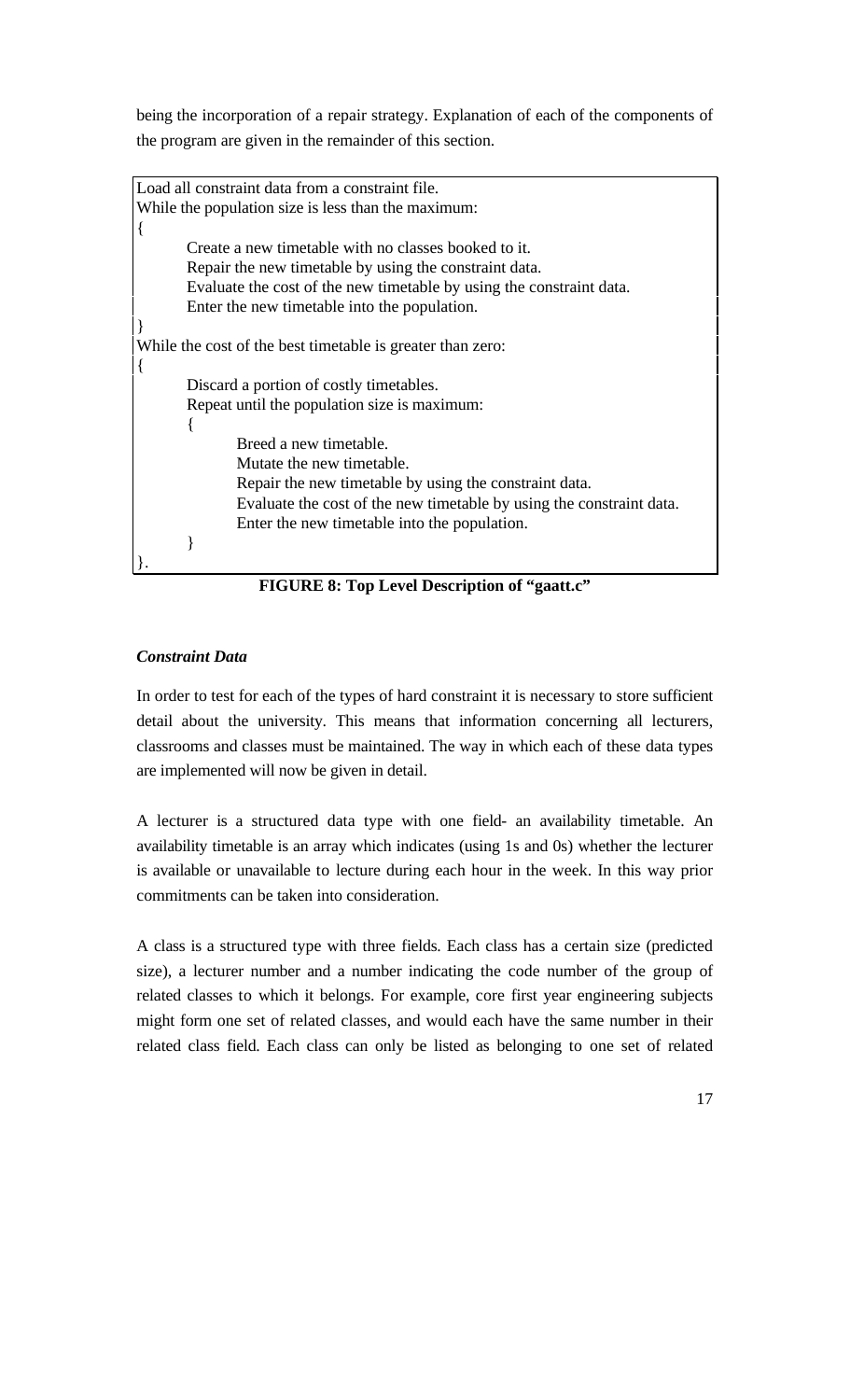classes. This is a simplification which ignores more complex relations between classes, for example, where classes are studied by more than one faculty.

In this simplified GA a classroom has only one field, the capacity of the room.

The set of all lecturers is stored as an array. Similarly, there are arrays of classes and of classrooms. Each of these elements is identified uniquely by its position in the relevant array.

The set of all information concerning lecturers, classes and classrooms is termed the constraint data. Each time "gaatt.c" executes it loads all constraint data from a text file with a ".ctr" extension. Each different ".ctr" file describes a different university problem.

It should be noted that information considering each individual student is not used in this Lecture Timetabling System. This is because timetables must presumably be produced at a time of year when enrolments are not yet finalised. In fact students are to some extent expected to use class timetables of the semester to aid in the decision of which subjects they enrol in (University of Queensland, 1997). As such individual students cannot be considered. Class sizes, for example, would be determined by an expected number of students.

#### *Timetables.*

The timetable for a single room is a two dimensional array as shown in FIGURE 9. The timetable for an entire university is therefore a collection of room timetables- one for every room in the university- as shown in FIGURE 10. Times at which there is no class booked hold a NULL booking, which has a value of zero.

| <b>Proposed timetable for Room 1</b> |     |     |     |     |     |
|--------------------------------------|-----|-----|-----|-----|-----|
| Time                                 | Mon | Tue | Wed | Thu | Fri |
| $8-9$                                | 23  | 0   | 54  | 0   | 34  |
| $9-10$                               | 12  | 0   | 7   | 23  |     |
|                                      |     |     |     |     |     |
| 5-6                                  |     | 161 |     | 17  |     |

**FIGURE 9: Example of a single room timetable.**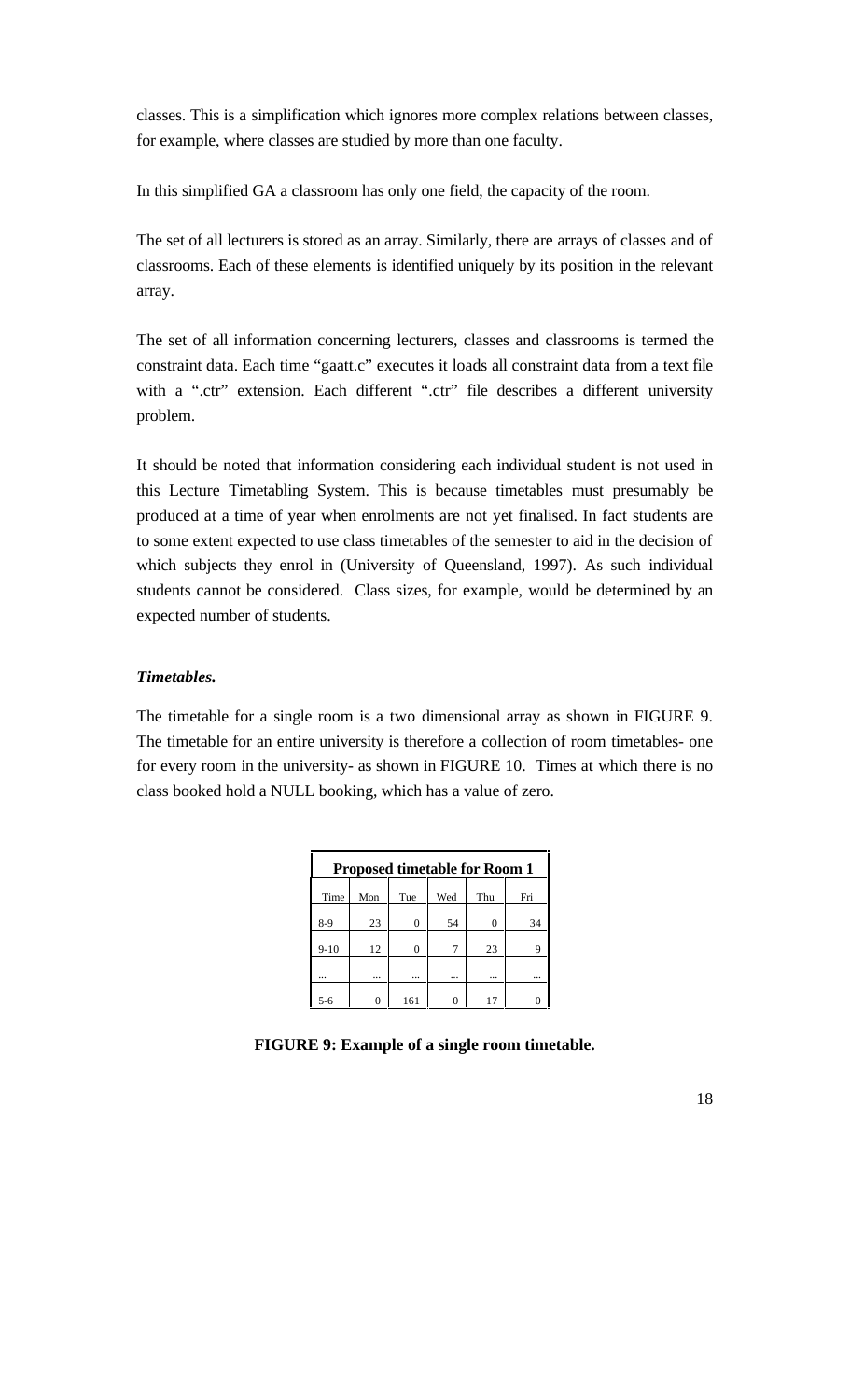





**FIGURE 11: A Colony Containing Two Timetables**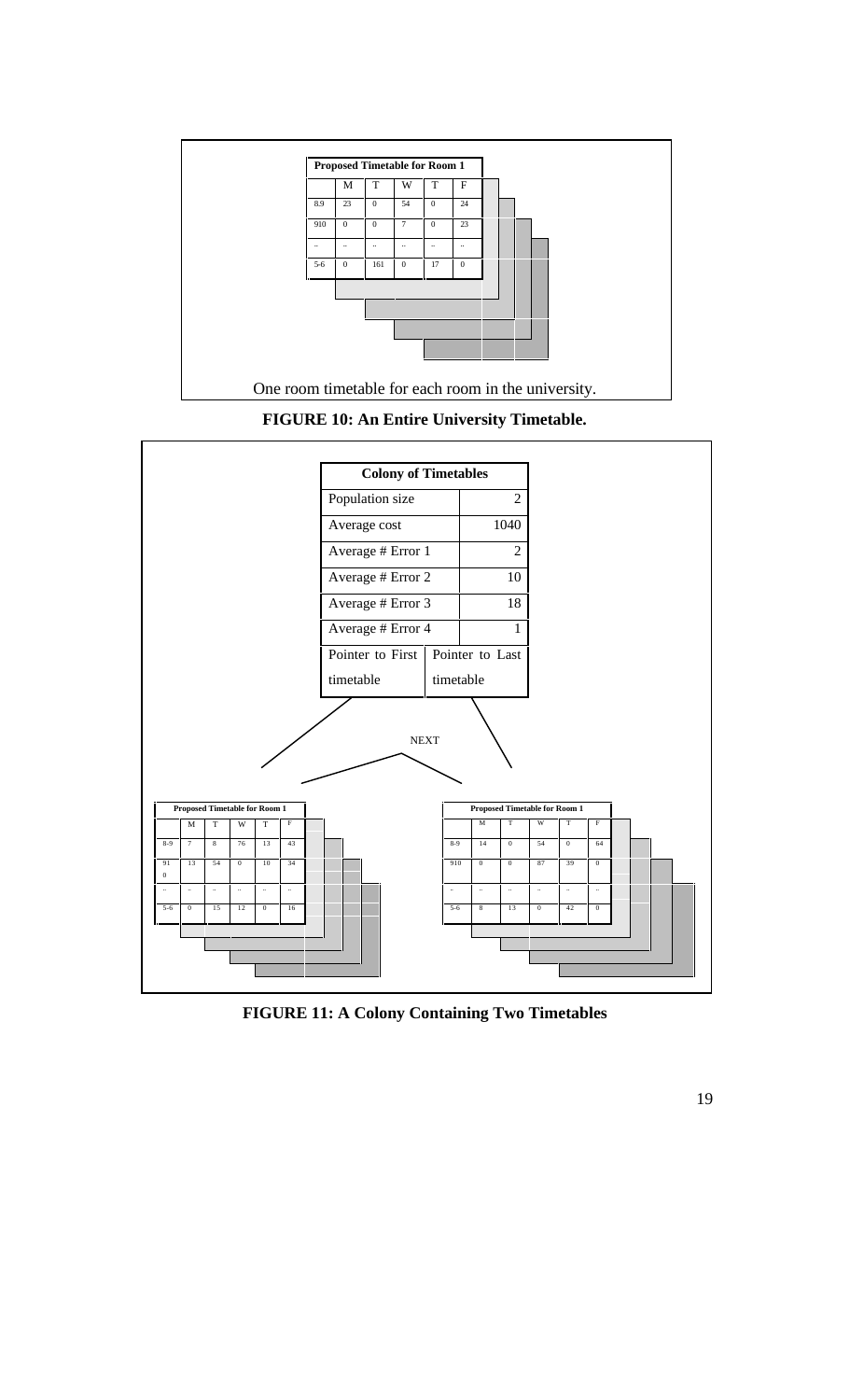A university timetable stores information about what classes are booked in each room, at any hour of the day, on any day of the week. Each of these bookings (or NULL bookings) is one gene. A timetable also has fields which describe (decode) some aspect of this genetic information. A timetable has a field which stores its cost. It also has fields which store the number of breaches of each type of hard constraint.

A population (or colony) is a collection of timetables. A population is itself a structured type with a number of fields. It contains a pointer to the least costly timetable in the population, (which has, in turn, a pointer to the next least costly). There is also a pointer to the most costly timetable in the population, as well as a field storing the average cost, and the average number of violations of each type of hard constraint. A field is also included which records the number of timetables in the population. FIGURE 11 shows the way in which a population is comprised of a linked list of timetables.

A colony of creatures is therefore a singly-linked list of structured types (creatures) containing timetable data (genes) in a three dimensional array. The timetables are kept in order from least costly to most costly.

This method of gene representation means that it is not possible to have two classes booked to the same room at the same time. As such there is one less hard constraint to be considered when evaluating timetables.

#### *Repair Strategy*

A repair strategy is used which ensures that all classes appear exactly once. For robustness, this is done in two stages. Firstly, any classes which appear more than once are (non deterministically) altered such that they appear only once, as outlined in FIGURE 12. Secondly, any classes which did not appear at all are booked to a spare space (regardless of room size, etc) as outlined in FIGURE 13.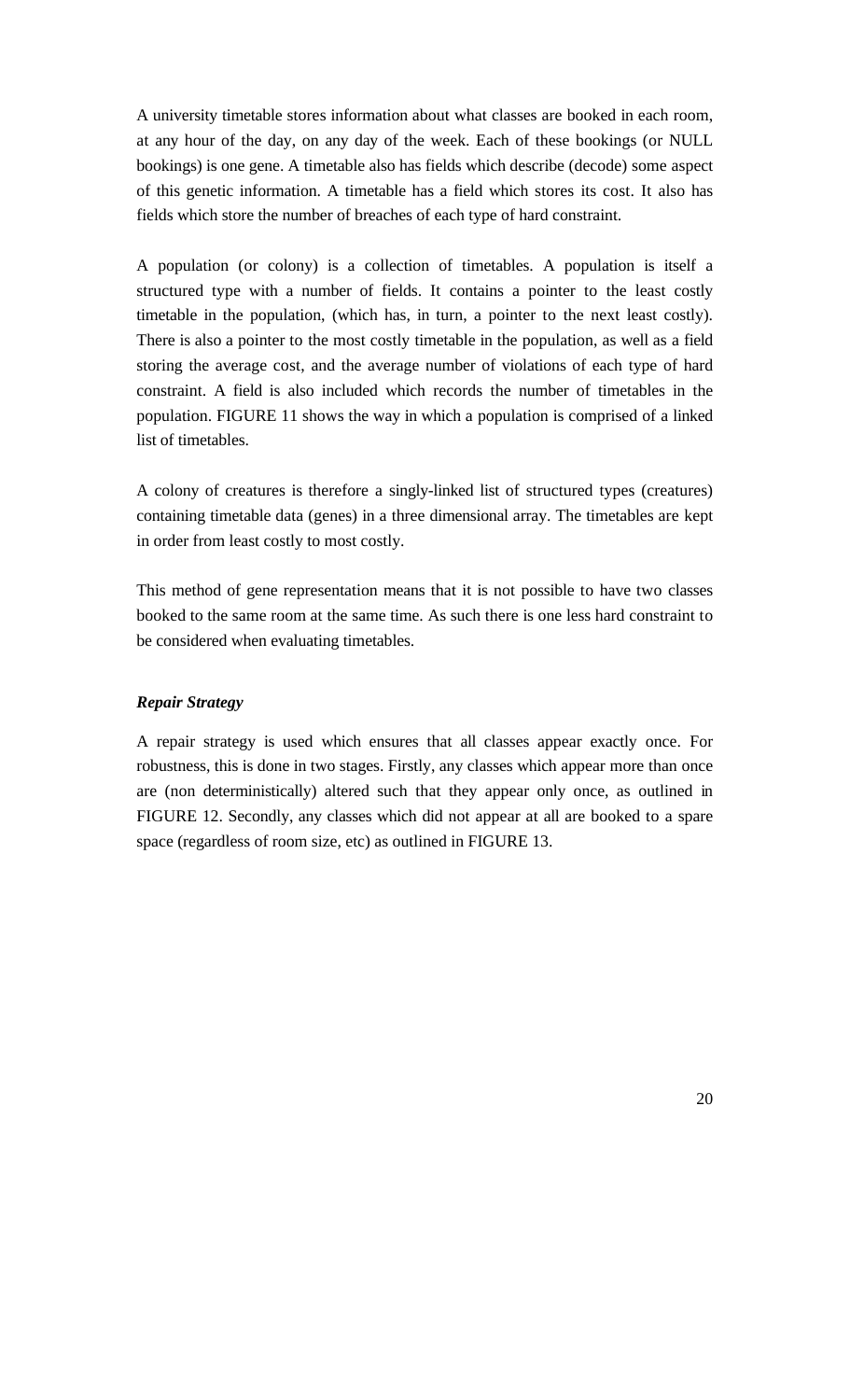For each class: set the Count to 0. for each time: for each room: If the current class is booked at this location: Add 1 to the count. Add the location of this class to a linked list. If the class occurred more than once then: keep doing the following until there is only one booking left: randomly choose one of the bookings. turn it into a NULL booking. Free the linked list.

# **FIGURE 12: Pseudo Code for the First Stage of the Repair Strategy**

| For each class:                                                           |
|---------------------------------------------------------------------------|
| For each time:                                                            |
| Look in each room until either the class is seen or you get to the end.   |
| If you got to the end without finding the class then randomly find a      |
| NULL booking and book that class to it.                                   |
| <b>FIGURE 13: Pseudo Code for the Second Stage of The Repair Strategy</b> |

If this repair strategy is applied to an empty timetable the result is a timetable with each class booked to a random time and place. As such, the repair strategy is also used for initialising a random population.

The use of the repair strategy ensures that each class is booked exactly once. Hence, the number of hard constraints which must be considered when timetables are being evaluated is further reduced.

It has so far been shown that the hard constraints "classrooms must not be double booked" and "every class must be scheduled exactly once" have been satisfied by non genetic means.

#### *Evaluation of a Timetable*

The remaining for types of hard constraints are used in the evaluation of timetables. They are each considered in turn, as shown in the pseudo code of FIGURE 14. This method could be extended to any amount of hard constraints. Soft constraints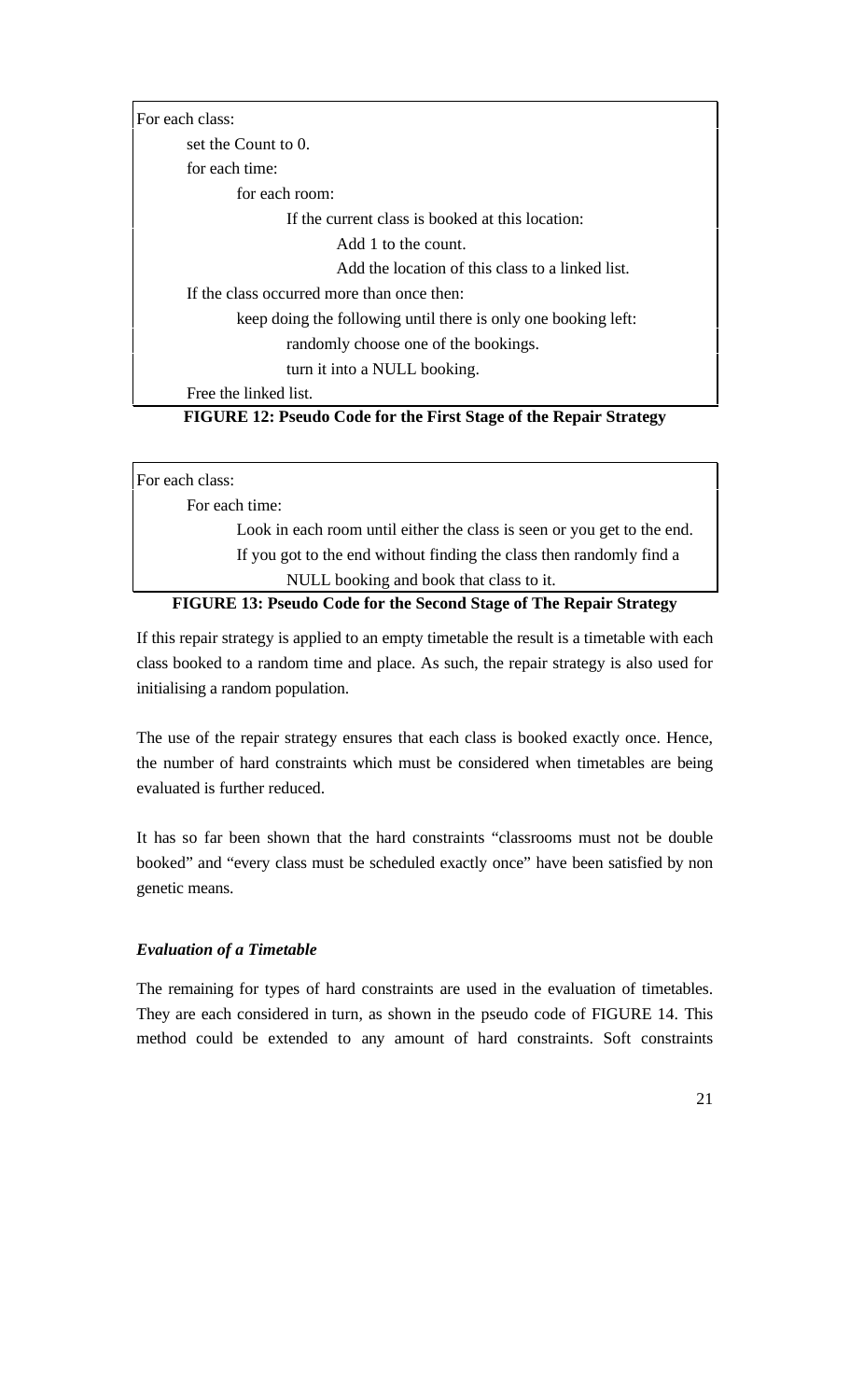violations are not calculated in "gaatt.c". If they were, then they would be evaluated in precisely the same manner as hard constraints. This concept is explored thoroughly in the discussion section.

For the timetable being evaluated: Initialise the cost field to zero. For each of the hard constraints: Record how many times that constraint is violated. Add the count (multiplied by the weighting for that particular constraint) to the timetable's cost field.

# **FIGURE 14: Pseudo Code for Using Multiple Constraints to Evaluate a Timetable**

Each type of hard constraint will now be considered in turn. Through out the remainder of this paper these four constraints are always considered in the same order. This is purely for the sake of consistency.

# *Related Class Clash Errors*

For each timetable it must be determined how many times related classes are booked simultaneously. The method for doing this is given in FIGURE 15. An error of this sort implies that an entire class load of students is expected to be in two places at once.

For each group of related classes we must check: For each time: For each room: Does the class booked at this time belong to the current group of related classes? If so then add "1" to the Count. If (Count>1) then Record (Count-1) more "Related class clash" errors.

**FIGURE 15: Pseudo Code for Assessing the Number of Related Class Clash**

**Errors**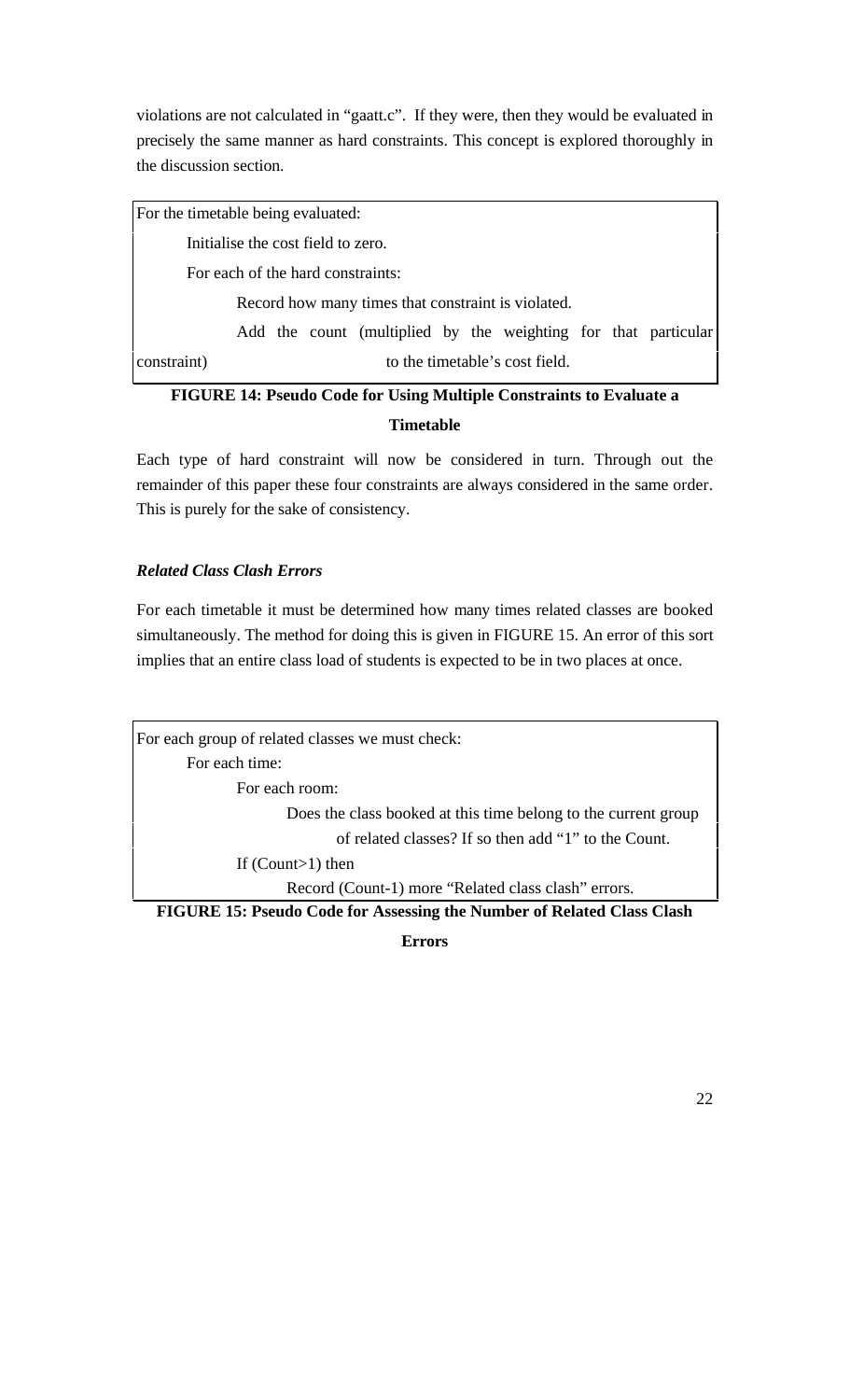#### *Room Too Small Errors.*

The number of Room Too Small Errors must also be evaluated. This calculates how many classes in a timetable are booked to rooms which are too small to accommodate them. A pseudo code description of the search for Room Too Small errors is given in FIGURE 16.

For each room we must check: For each time: For each class, given that the room is THIS big Is the size of the class bigger than THIS? If so then add "1" to the Count. Record (Count) more "Room too small" errors.

**FIGURE 16: Pseudo Code for Assessing the Number of Room Too Small Errors**

#### *Lecturer Double Booked Errors.*

A count is performed to see how often lecturers are expected to be in two (or more) lectures at once. Pseudo code for this is given as FIGURE 17.

For each lecturer we must check: For each time: For each class: Is this class taught by the current lecturer? If so then add "1" to the Count. If (Count>1) then Record (Count-1) more "Lecturer double booked" errors.

**FIGURE 17: Pseudo Code for Assessing the Number of Lecturer Double Booked Errors**

#### *Lecturer Unavailable Errors.*

As well as lecturers having more than one lecture at a time, there is the possibility that they will have lectures at times when they have prior commitments. To penalise such cases a test is performed which counts all instances when they are booked to give a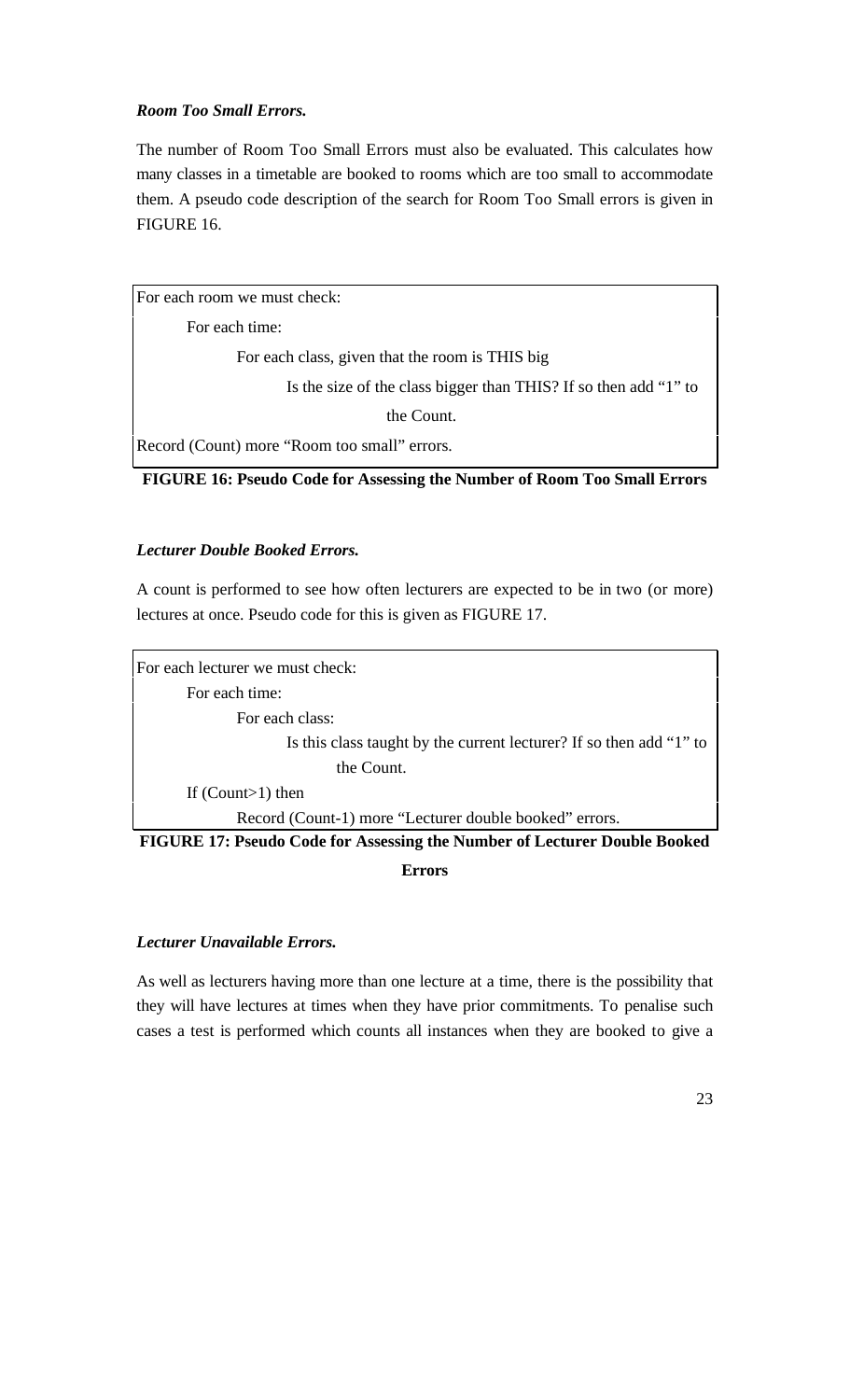lecture at a time when they have indicated that they have prior commitments. Pseudo code for this is provided in FIGURE 18.

| For each lecturer we must check:                                                 |
|----------------------------------------------------------------------------------|
| For each time, given that at that time the Lecturer's "Availability chart" shows |
| either a 1 (available) or $0$ (unavailable):                                     |
| For each room:                                                                   |
| Is the lecturer of that class the current lecturer?                              |
| If so then if the lecturer is unavailable add "1" to the Count.                  |
| Record (Count) more "Lecturer Unavailable" errors.                               |
| FIGURE 18: Pseudo Code for Assessing the Number of Lecturer Unavailable          |

**Errors**

#### *Selecting Timetables for Extinction*

An elitist natural selection operator is used. Because the timetables are kept in an ordered linked list this is particularly easy to implement. In each generation a fixed portion of the timetables are eradicated. For the purposes of this thesis the portion was maintained at 50%. Pseudo code of this elitist selection process is provided as FIGURE 19.

Work out how many timetables are going to survive.

Sort through the list until you find the last one to survive.

Assign that one as now being last in the population.

Systematically free each of the remaining timetables from the memory.

**FIGURE 19: Pseudo Code for Selecting Timetables for Extinction**

### *Breeding Timetables*

Timetables are randomly selected from the population and used for breeding. No favouritism is given to fitter timetables. A child timetable is bred by performing unity order based crossover on the parents. This means that each parent has an equal chance of providing each gene.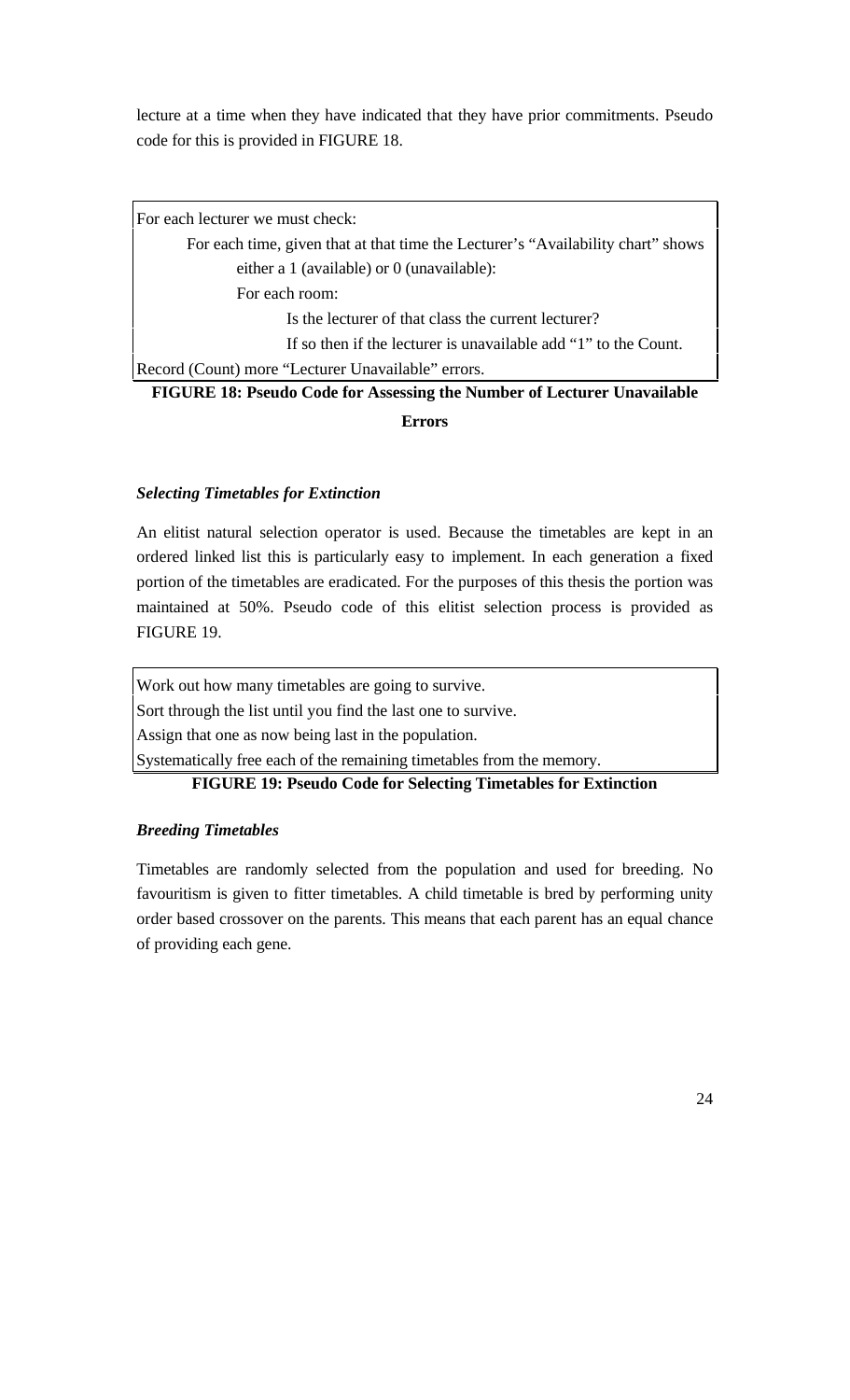#### *Mutating Timetables*

The method of mutation is given in FIGURE 20. This means that the chance of any one gene undergoing mutation is approximately twice the mutation rate divided by one thousand. A mutation rate equal to ten, for example, implies that approximately twenty in every thousand genes will be mutated.

```
There is a fixed mutation rate.
For each gene
{
       Randomly choose a number between 1 and 1000.
       If the number is less than the mutation rate then
       {
               Randomly choose a gene from the current timetable and swap it with 
                      the current gene.
       }.
}.
```
## **FIGURE 20 Pseudo Code for Method of Mutation**

This method should be scalable to the complete problem. The incorporation of further constraints, and the upscaling of the problem size should not require any changes to the overall architecture.

#### **Experimental Procedure**

There were seven tests performed on "gaatt.c". The first five tests dealt with evaluating the performance of the GA with different weightings on the constraints. Test 6 looked at the effect of the rate of mutation on the speed of evolution. Test 7 looked at the effect of the population size on the speed of evolution.

For the purposes of these tests constraint data were created at random using a Pascal program which would output valid text files for "gaatt.c" to read. The parameters of this constraint data were as follows. There were 200 classes, half of which belonged to any one of fifty related class groups. There were fifty lecturers, lecturing an average of four classes, and available for lecturing throughout seventy percent of the working week. There were fifteen rooms with sizes evenly distributed between 300 and 50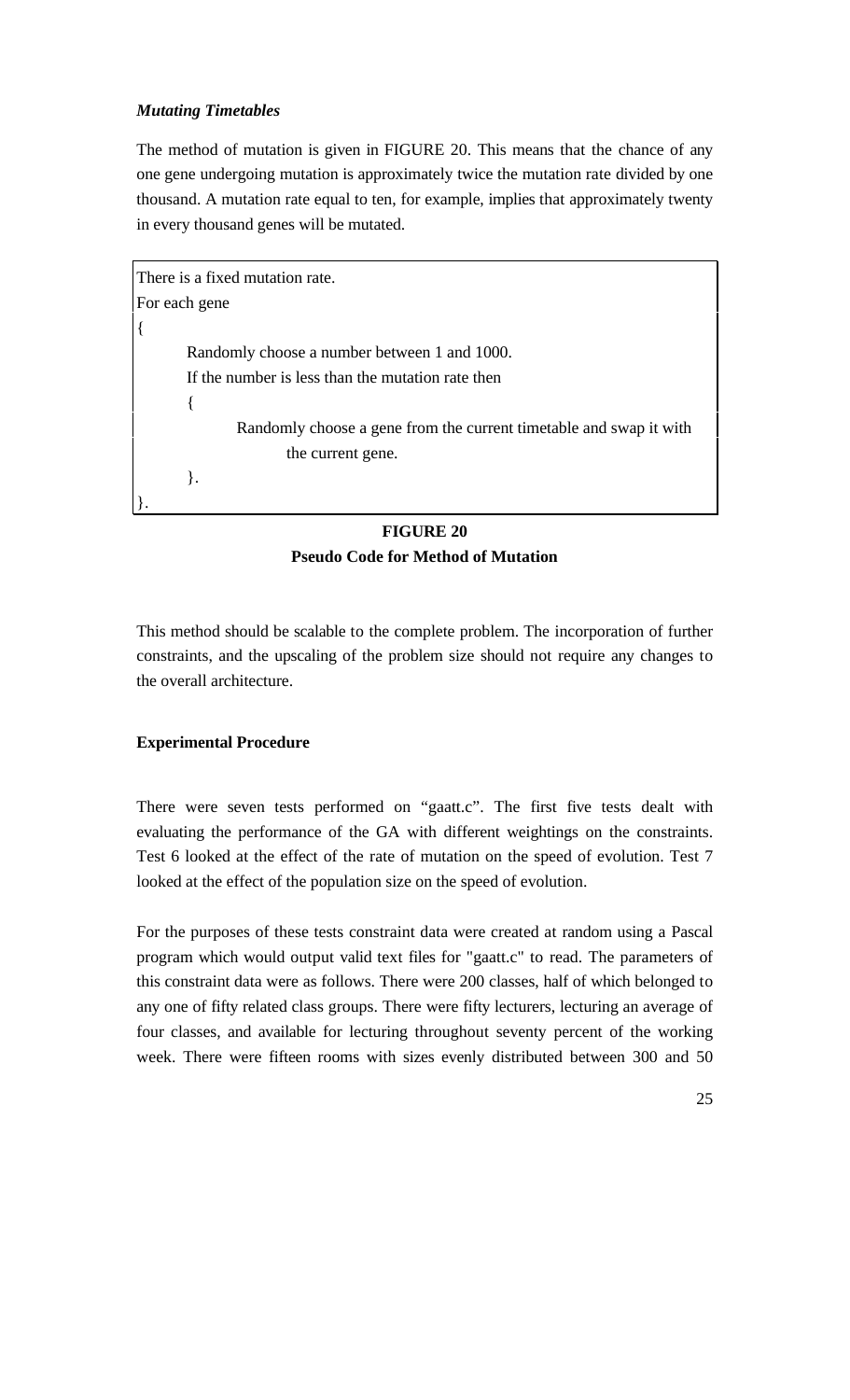seats. The class sizes were randomly chosen, with equal probability of selection at all sizes between 0 and 250.

### *Tests 1 to 5: The Effect of Several Different Constraint Weightings.*

In the first five tests the population size was kept at three and the mutation rate was kept at sixteen. The weightings used are as shown in Table 1.

### **TABLE 1: WEIGHTINGS OF EACH TYPE OF HARD CONSTRAINT VIOLATION IN TESTS 1 TO 5**

|                                      | Test 1 | Test 2 | Test 3 | Test 4 | Tests 5 |
|--------------------------------------|--------|--------|--------|--------|---------|
| <b>Related Class Clash Errors</b>    |        |        |        |        |         |
| Room Too Small Errors                |        |        |        |        |         |
| <b>Lecturer Double Booked Errors</b> |        |        |        |        |         |
| Lecturer Unavailable Errors          |        |        |        |        |         |

#### *Test 1: Related Class Clash Errors.*

The purpose of test 1 was to see how well "gaatt.c" performed when only Related Class Clash Errors were considered. This should mean that optimisation proceeds in the direction of timetables with no Related Class Clash Errors. As such, all other types of errors were given no weighting- in essence they were left out. "gaatt.c" was executed until it terminated correctly (ie, evolved a timetable with a cost of zero) or it stagnated. The average cost of the population after each generation was recorded. This test was repeated until results were clear.

#### *Test 2: Room Too Small Errors.*

In Test 2 only Room Too Small Errors were considered. "gaatt.c" was executed until it terminated correctly (ie, evolved a timetable with a cost of zero) or it stagnated. The average cost of the population after each generation was recorded. This test was repeated until results were clear.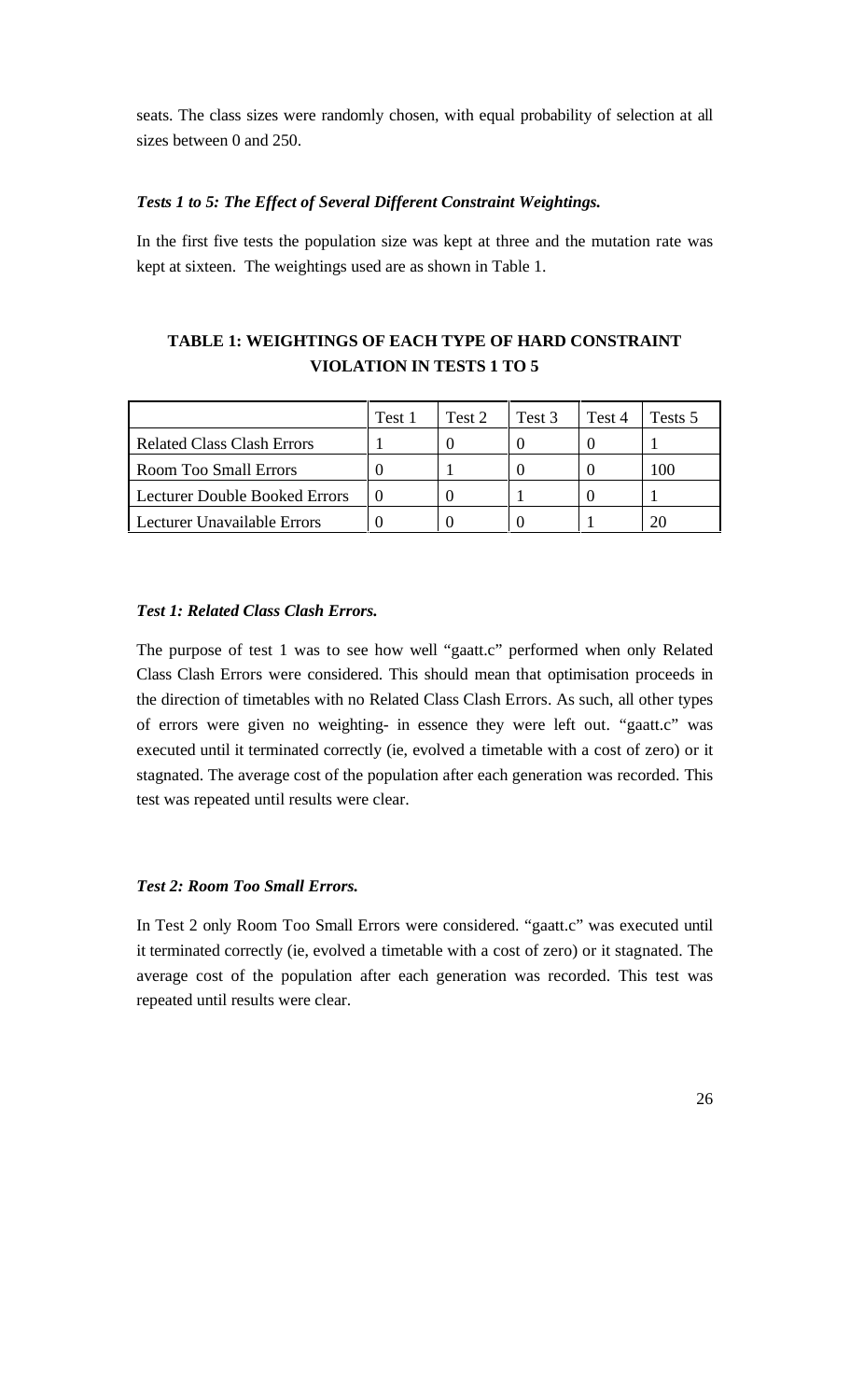#### *Test 3: Lecturer Double Booked Errors.*

In Test 3 only Lecturer Double Booked Errors were considered. "gaatt.c" was executed until it terminated correctly (ie, evolved a timetable with a cost of zero) or it stagnated. The average cost of the population after each generation was recorded. This test was repeated until results were clear.

#### *Test 4: Lecturer Unavailable Errors.*

In Test 4 only Lecturer Unavailable Errors were considered. "gaatt.c" was executed until it terminated correctly (ie, evolved a timetable with a cost of zero) or it stagnated. The average cost of the population after each generation was recorded. This test was repeated until results were clear.

#### *Test 5: Test of Four Weighted Hard Constraints.*

In Test 5 all four types of hard constraint error were considered. Their weightings were: 1, 100, 1, 20 respectively. These weightings were chosen as they were thought to reflect the difficulty of removing each type of error, respectively. "gaatt.c" was executed until it terminated correctly (ie, evolved a timetable with a cost of zero) or it stagnated. The average cost of the population after each generation was recorded. This test was repeated until results were clear.

# *Test 6 and Test 7.*

The sixth and seventh test also employed "gaatt.c". Weightings used on the hard constraints were the same as for the fifth test. That is: 1, 100, 1 and 20 for Related Class Clash Errors, Room Too Small Errors, Lecturer Double Booked Errors and Lecturer Unavailable Errors respectively.

#### *Test 6: Mutation Rate Test.*

The population size was fixed at three, and the mutation rate was varied.

With a mutation rate of 0, the GA was run until five hundred timetables had been generated and the average cost of the resultant population was recorded. This procedure was then repeated with many mutation rates between 0 and 500. Extra trials were performed where results were unclear.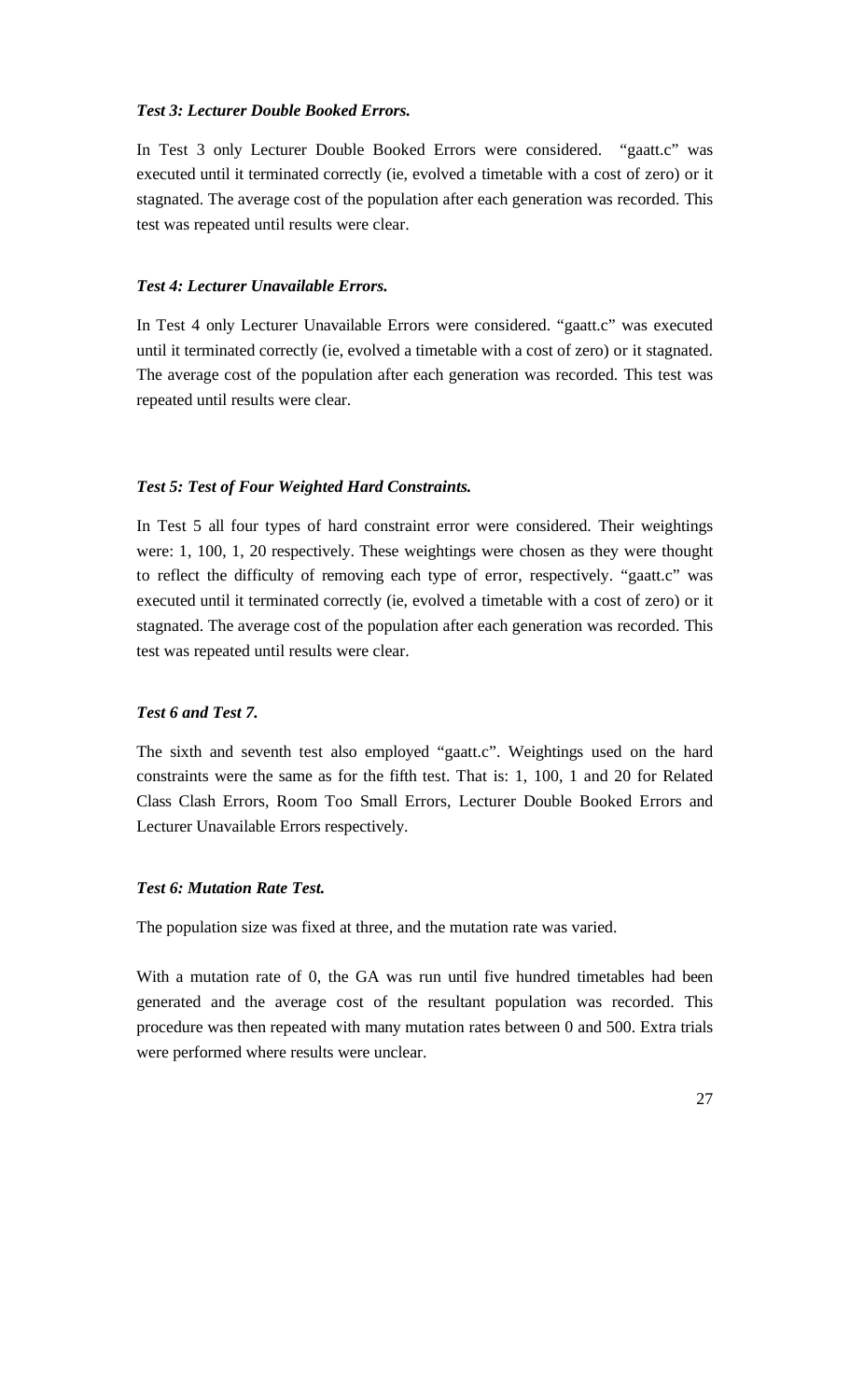# *Test 7: Population Size Test.*

The mutation rate was fixed at sixteen and the population size was varied.

With a population of three, the GA was run until more than 500 timetables had been generated, and the average cost of the resultant population was recorded. This procedure was then repeated with every population size up to 30. Memory limitations stopped the test from going further. The test was repeated until results became clear.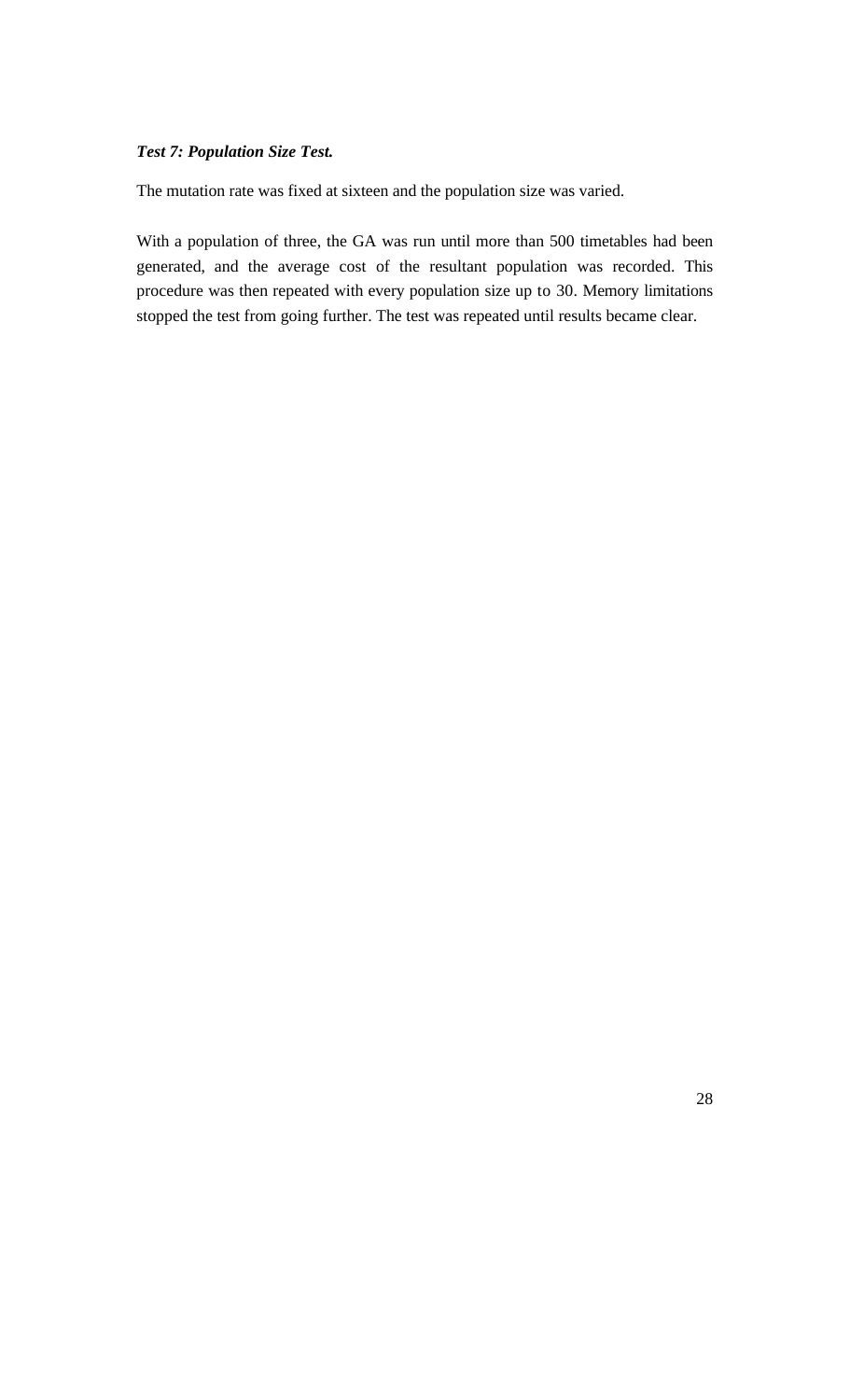# **Chapter 4: Results of Tests on "gaatt.c"**

# **Tests 1-5**

FIGURES 21 to 29 show the performance of "gaatt.c" in tests 1 to 5. Further information is given in Table 2, and in the following descriptions.

# *Test 1: Related Class Clash Errors*

Test 1 was repeated 15 times. In each case "gaatt.c" successfully eradicated all instances of Related Class Clash Errors. This took an average of 55.1 generations, with a standard deviation of 24.4 generations.

The average number of Related Class Clash Errors after each generation was recorded, for each iteration of the test. These results were then averaged and are displayed in FIGURE 21.



**FIGURE 21: Average Number of Related Class Clash Errors vs Number of Generations for Test 1**

# *Test 2: Room Too Small Errors*

Test 2 was repeated 11 times. In each case "gaatt.c" successfully eradicated all instances of Room Too Small Errors. This took an average of 1270.6 generations, with a standard deviation of 177.9 generations.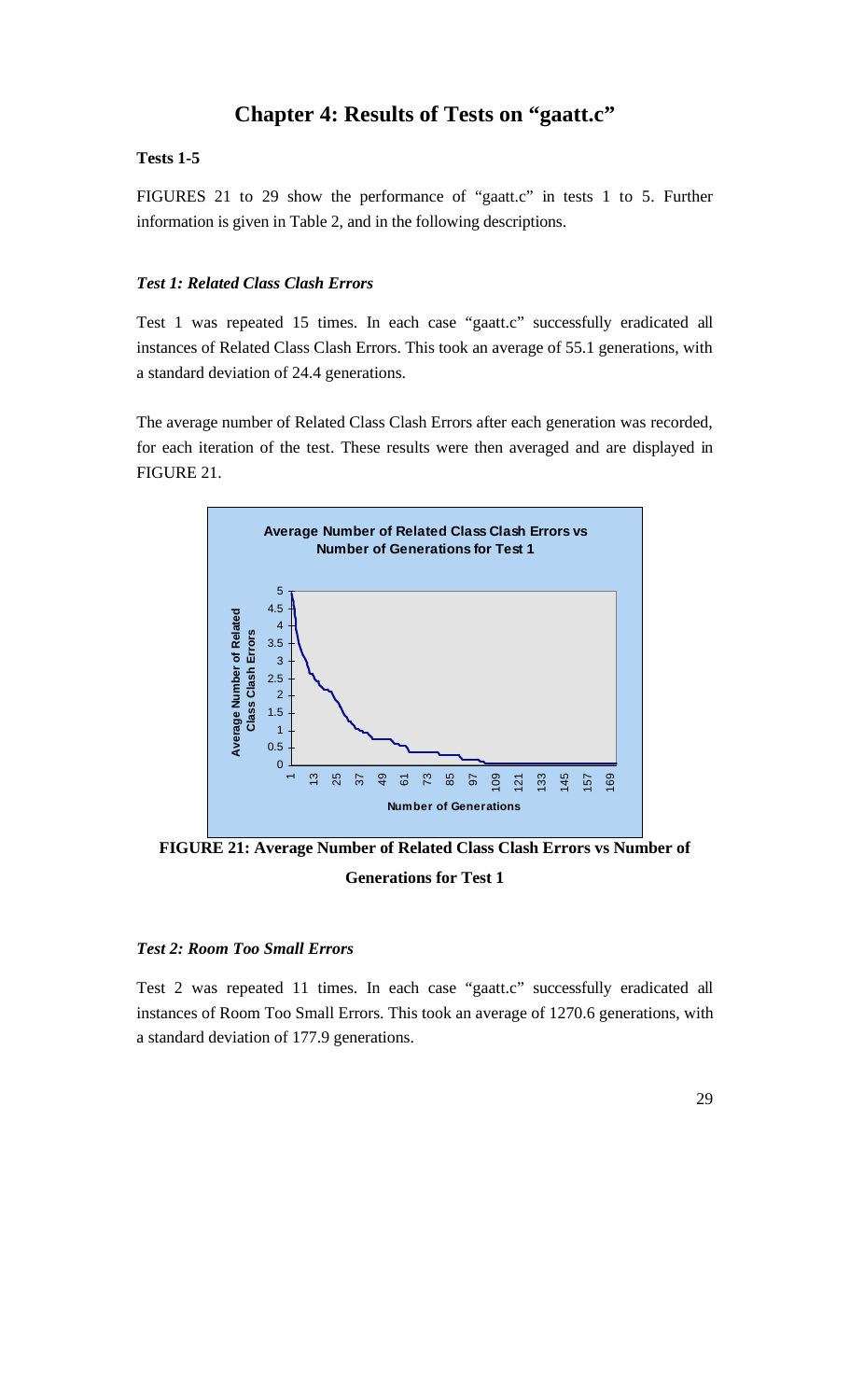The average number of Room Too Small Errors after each generation was recorded, for each iteration of the test. These results were then averaged and are displayed in FIGURE 22.



**FIGURE 22: Average Number of Room Too Small Errors vs Number of Generations in Test 2**

### *Test 3: Lecturer Double Booked Errors*

Test 3 was repeated 16 times. In each case "gaatt.c" successfully eradicated all instances of Lecturer Double Booked Errors. This took an average of 59.8 generations, with a standard deviation of 39.5 generations.

The average number of Lecturer Double Booked Errors after each generation was recorded, for each iteration of the test. These results were then averaged and are displayed in FIGURE 23.

#### *Test 4: Lecturer Unavailable Errors*

Test 4 was repeated 12 times. In each case "gaatt.c" successfully eradicated all instances of Lecturer Unavailable Errors. This took an average of 293.1 generations, with a standard deviation of 73.0 generations.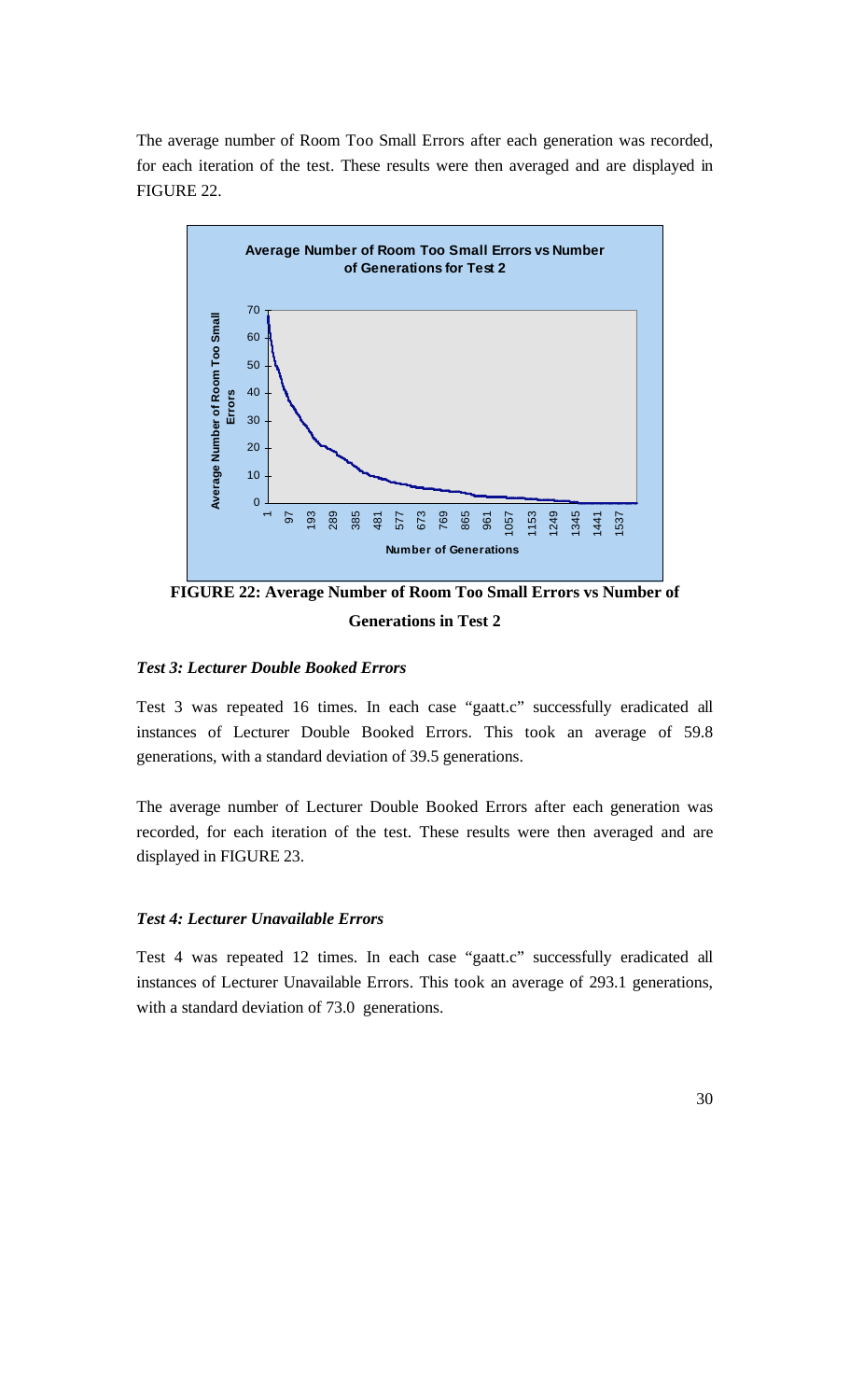

**FIGURE 23: Average Number of Lecturer Double Booked Errors vs Number of**

# **Generations for Test 3**

The average number of Lecturer Unavailable Errors after each generation was recorded, for each iteration of the test. These results were then averaged and are displayed in FIGURE 24.



**FIGURE 24: Average Number of Lecturer Unavailable Errors vs Number of Generations in Test 4**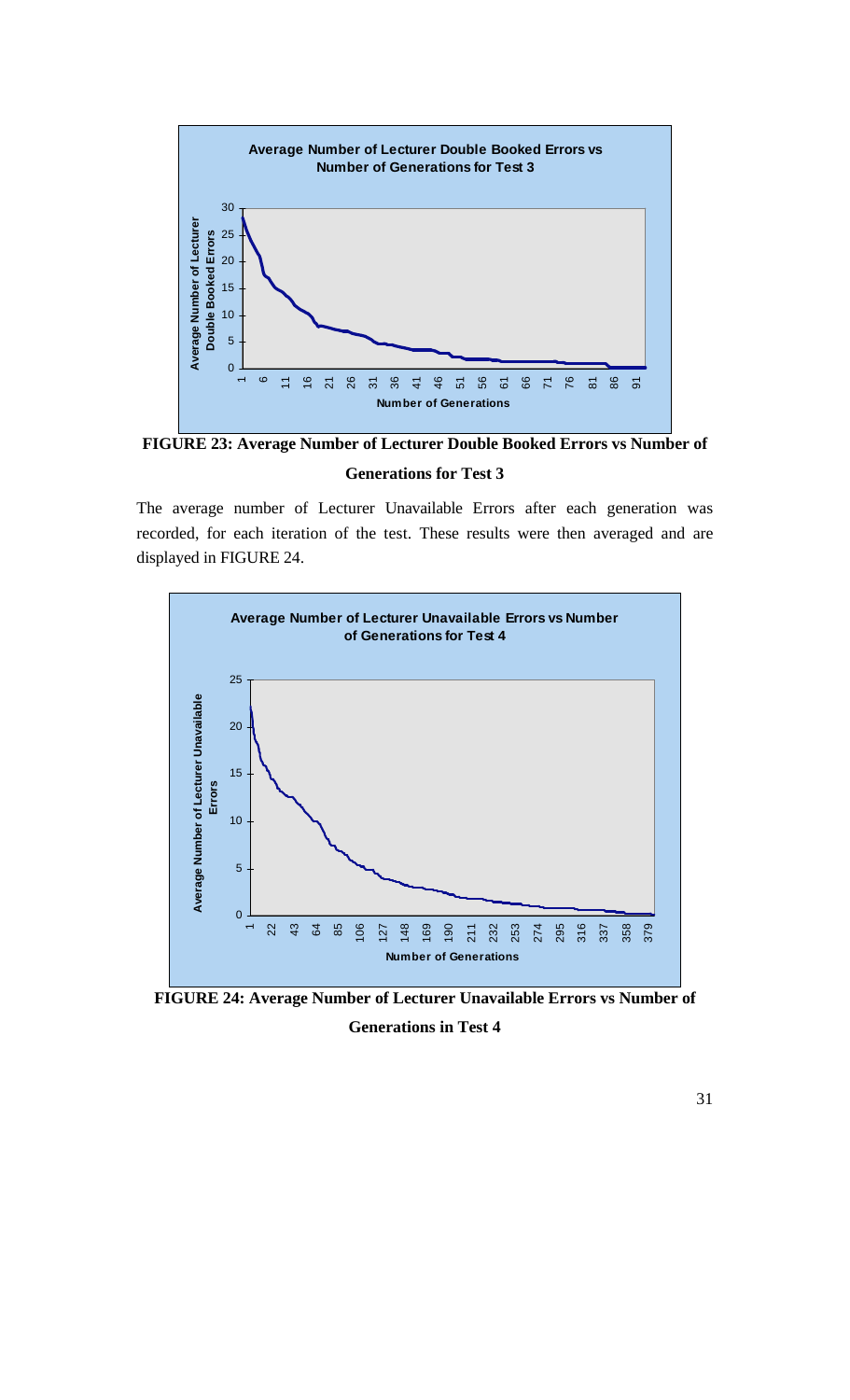#### *Test 5: Test of Four Weighted Hard Constraints.*

Test 5 was repeated 6 times. In each case "gaatt.c" successfully eradicated all instances of Hard Constraint Violations. This took an average of 4098.2 generations, with a standard deviation of 606.5 generations,

The average cost of the population after each generation was recorded, for each iteration of the test. These results were then averaged and are displayed in FIGURE 25.



**FIGURE 25:Average Cost vs Number of Generations for Test 5**

Also, the average number of Related Class Clash Errors after each generation was recorded, for each iteration of the test. These results were then averaged and are displayed in FIGURE 26.

The average number of Room Too Small Errors after each generation was recorded, for each iteration of the test. These results were then averaged and are displayed in FIGURE 27.

The average number of Lecturer Double Booked Errors after each generation was recorded, for each iteration of the test. These results were then averaged and are displayed in FIGURE 28.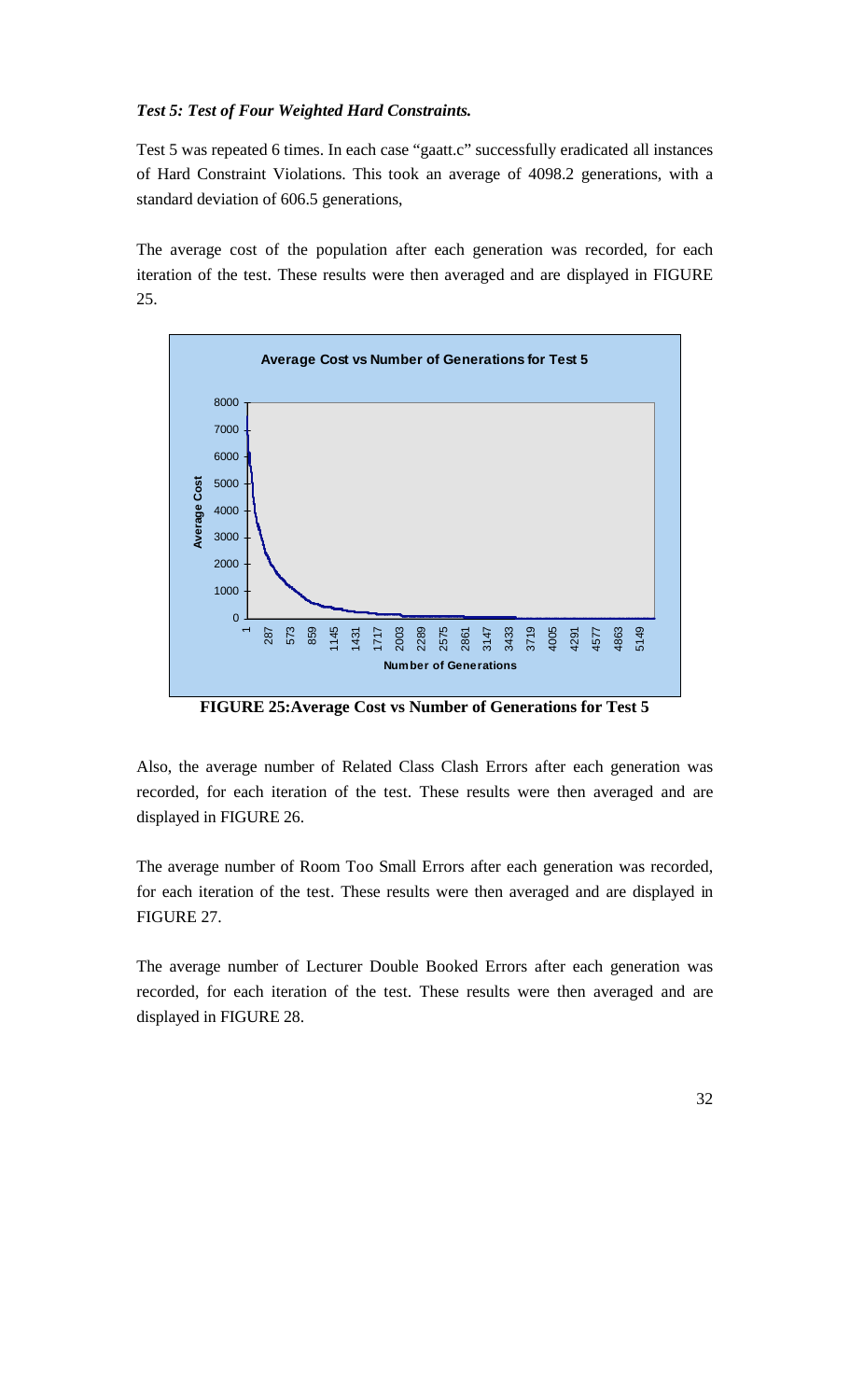

**FIGURE 26: Average Number of Related Class Clash Errors vs Number of**

# **Generations for Test 5**



**FIGURE 27: Average Number of Room Too Small Errors vs Number of**

### **Generations in Test 5**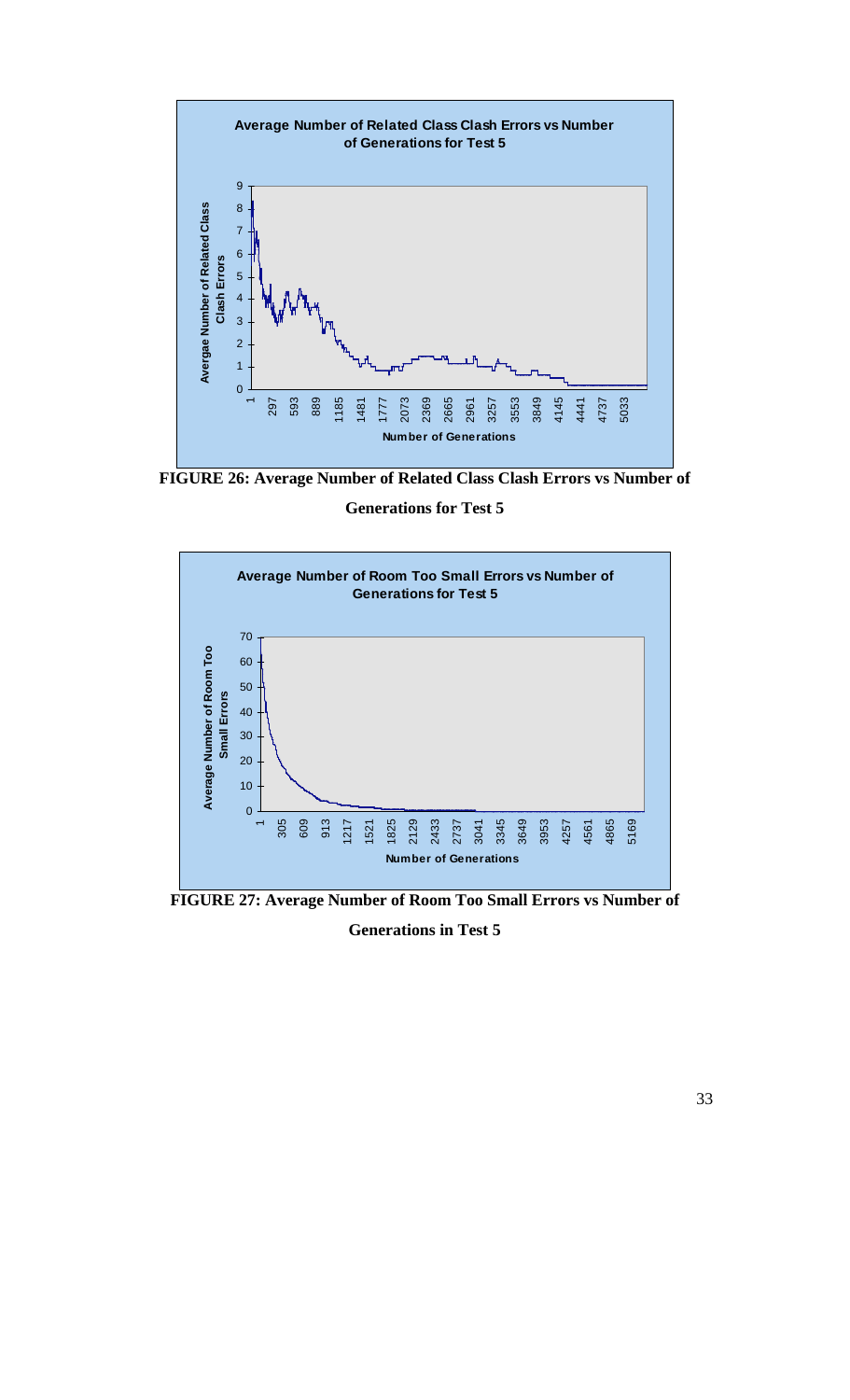

**FIGURE 28: Average Number of Lecturer Double Booked Errors vs Number of**

**Generations for Test 5**



**FIGURE 29: Average Number of Lecturer Unavailable Errors vs Number of Generations for Test 5**

The average number of Lecturer Unavailable Errors after each generation was recorded, for each iteration of the test. These results were then averaged and are displayed in FIGURE 29.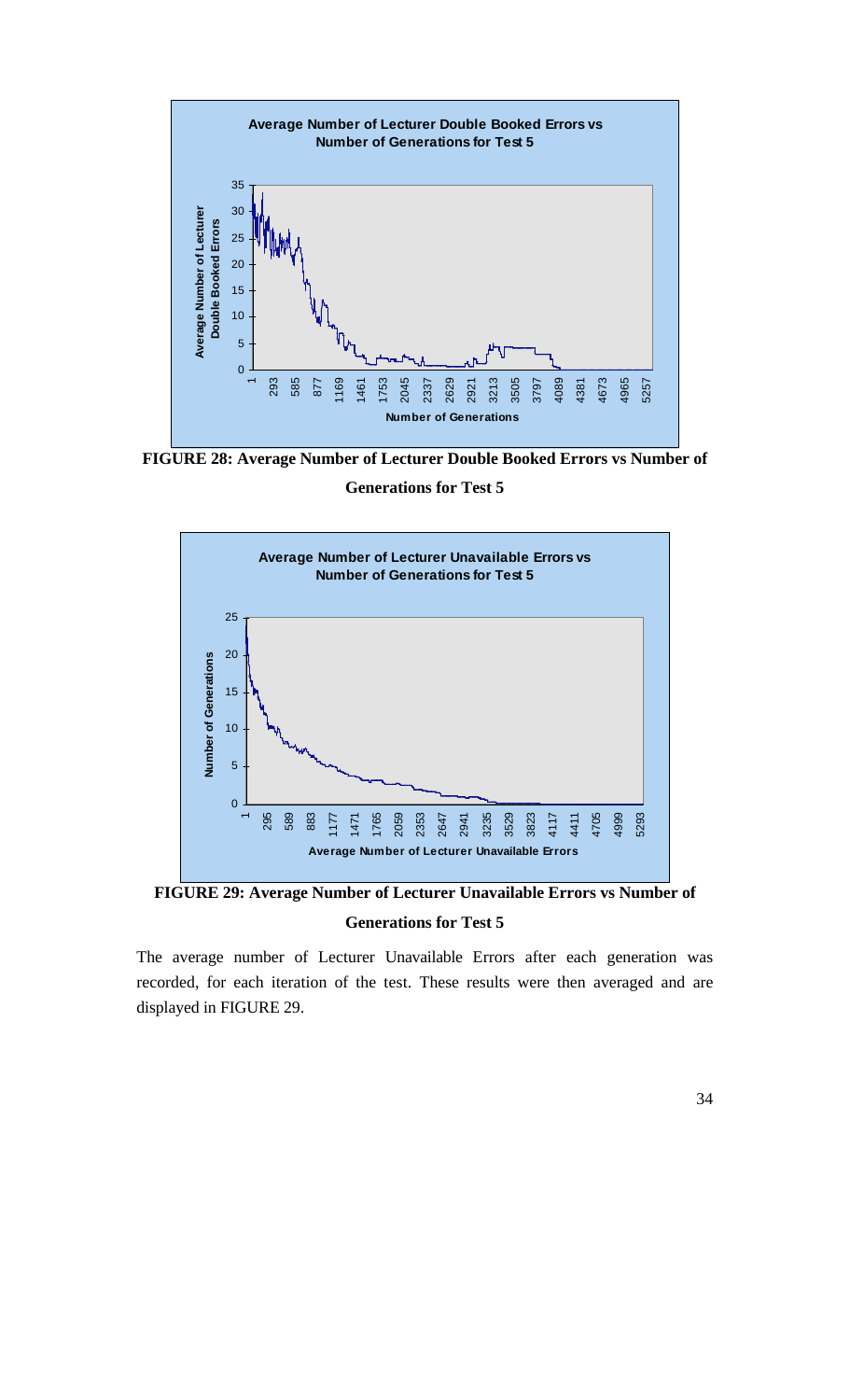Test 5 was also used to determine the speed at which generations were run. Tests were performed on a 100 MHz 5x86. The average time taken to evolve a cost free solution was thirteen minutes and eight seconds. It therefore took approximately 0.192 seconds to explore each timetable in the solution space. Note that this includes the time taken to progressively store the cost of each generation in a text file, so the performance of the GA itself would be moderately faster.

|                          | Test 1 | Test 2 | Test 3 | Test 4 | Test 5 |
|--------------------------|--------|--------|--------|--------|--------|
| Number of times test was | 15     | 11     | 16     | 12     | 6      |
| repeated                 |        |        |        |        |        |
| Mean number of           | 55.1   | 1270.6 | 59.8   | 293.1  | 4098.2 |
| Generations required to  |        |        |        |        |        |
| reach cost of 0,         |        |        |        |        |        |
| with Standard Deviation  | 24.4   | 177.9  | 39.5   | 73.0   | 606.5  |

**TABLE 2: SUMMARY OF RESULTS FROM TESTS 1 TO 5**

# **Test 6: Mutation Rate Test.**

Test 6 was performed for fifty different mutation rates ranging between zero and 500. Most of the rates tested were in the region zero to fifty, because the output from this region showed the most variation. The test was repeated four times at each mutation rate chosen. A graph of the average cost of the timetable after five hundred generations versus mutation rate is given as FIGURE 30.

### **Test 7: Population Size Test.**

Tests 7 was repeated three times for all populations from 3 to 30. Sizes outside this range could not be implemented on the current system. A graph of the average cost of the timetable after five hundred generations versus mutation rate is given as FIGURE 31.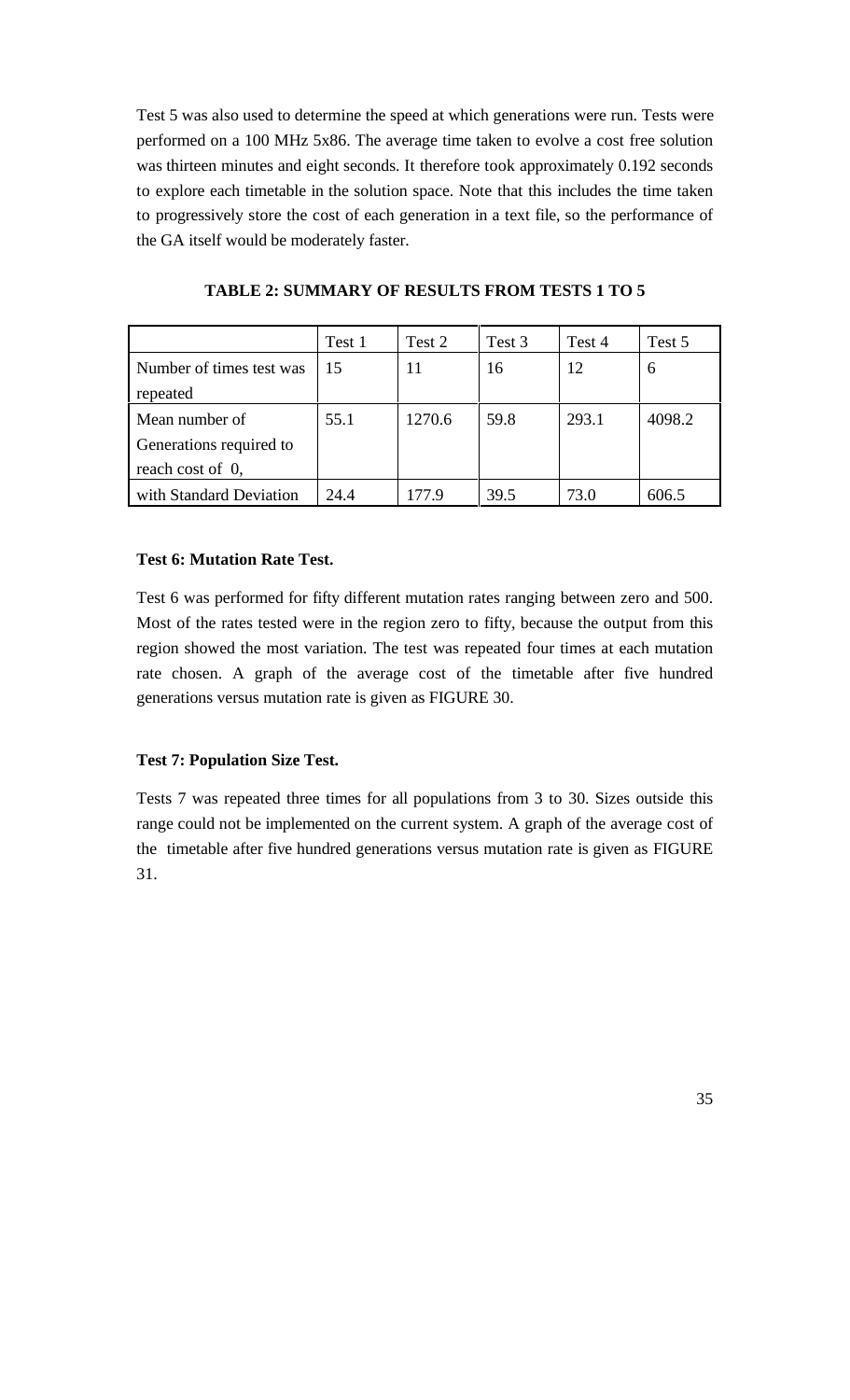

**FIGURE 30: Average Cost after 500 Generations vs Mutation Rate for Test 6**



**FIGURE 31: Average Cost after 500 Generations vs Size of Population for Test 7**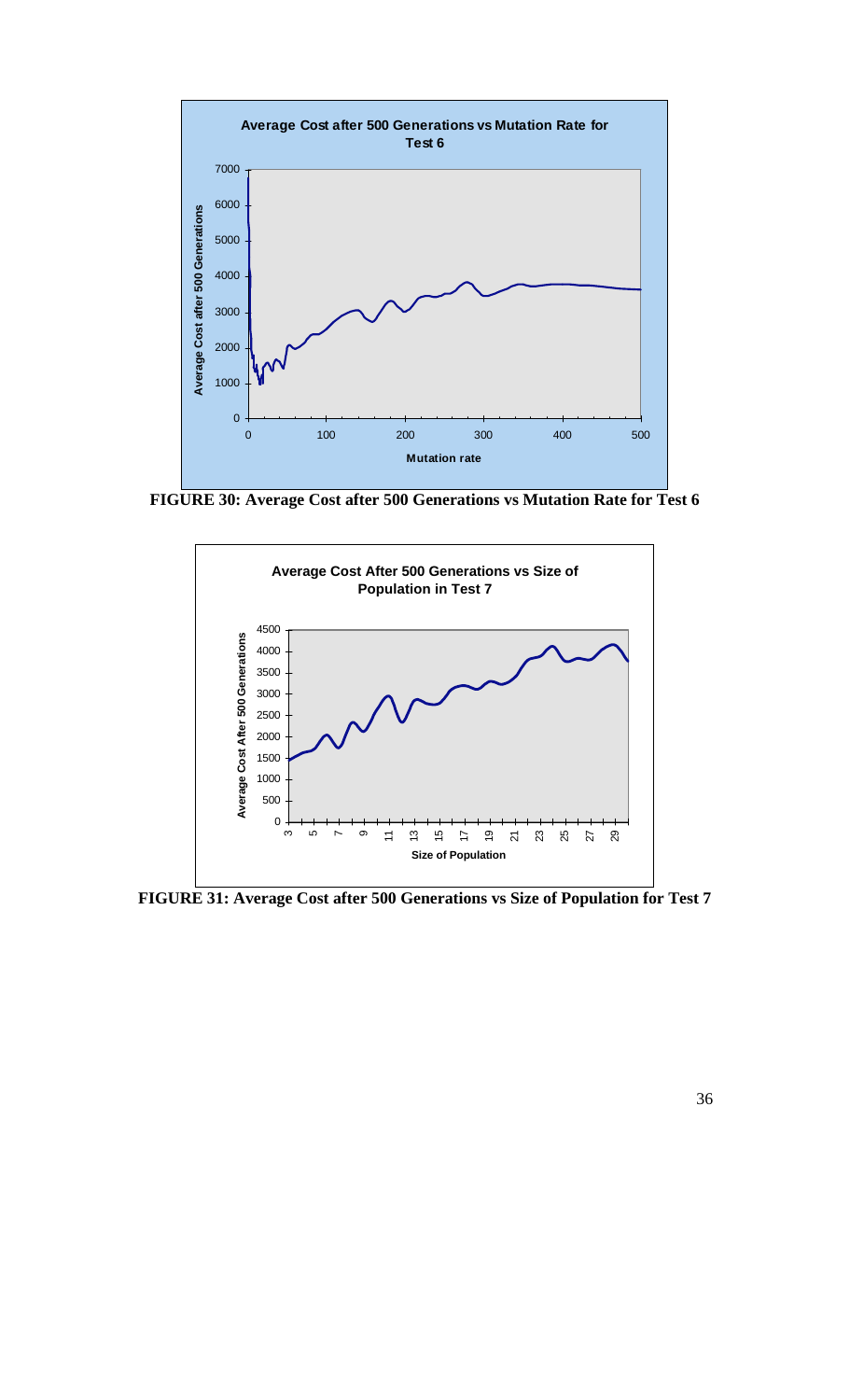# **Chapter 5: Discussion**

# **Review of performance of "gaatt.c"**

The most important question that can be asked of any Automated Timetabling system is whether or not it is capable of producing timetables completely free of hard constraint violations. The results of Test 5 showed that "gaatt.c" succeeded in this regard. In every trial the program converged on a suitable population. On average this required that 4098.2 timetables were searched. This is a pleasing result which demonstrates the power of GA techniques on Automated Timetabling Problems.

### *Performance of "gaatt.c" in Tests 1 to 4*

Tests 1 to 4 were each concerned with the reduction of one type of hard constraint violation (or "error"). In each case, "gaatt.c" successfully removed all instances of the error in question.

As can be seen in TABLE 2 this took a differing amount of generations for each type of error. Room Too Small Errors took decidedly longer to eradicate than did each of the other error types of error. Lecturer Unavailable Errors took considerably longer than did Related Class Clash Errors and Lecturer Double Booked Errors.

One possible reason for these two types of errors taking so much longer to be eradicated relates to their cause. Both Room Too Small Errors and Lecturer Unavailable Errors are single gene errors. They are caused by single alleles. Related Class Clash Errors and Lecturer Double Booked Errors, by contrast, are caused by the destructive interaction of two or more alleles.

Another reason which must be considered for why Room Too Small Errors and Lecturer Unavailable Errors took a long time to be eradicated is that this result is specific to the constraint data. The random allocation of class sizes for the constraint data, for example, allowed unrealistic class size distributions to be created. Any possible future versions of this project might be able to use constraint data from real institutions, in order to avoid any such problems. For simplified problems, such as this, constraint data could be modelled on smaller institutions such as high schools, or single faculties of a university.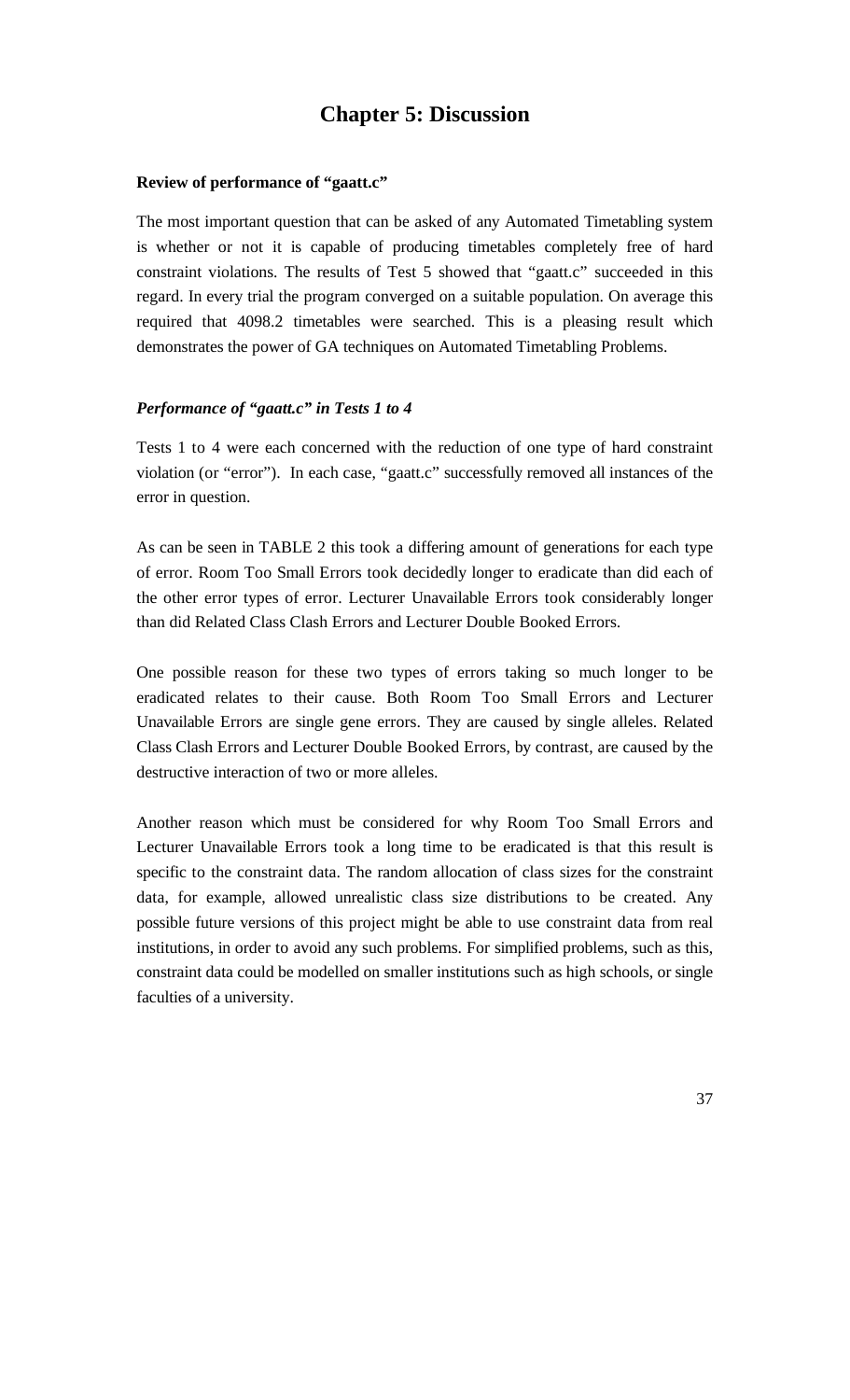# *Performance of "gaatt.c" in Test 5*

The combination of all four types of hard constraint error displayed an anti gestalt property, in that the number of generations to solve for all four constraints simultaneously was greater than to solve for the sum of each constraint individually. This is not an unexpected result. The interaction between the four type of error means that there are less directions in the cost landscape in which the population can evolve.

FIGURE 25 resembles a scaled version of FIGURE 27. The two were similar in appearance for the simple reason that Room Too Small Errors had a weighting of 100, and dominated the average cost. The extended flat region in FIGURE 25 shows that even once Room Too Small Errors were removed, "gaatt.c" took many generations to reach a cost of zero. This might be taken as an indication that Room Too Small errors were given too high a weighting in Test 5- they were not as hard to remove as the weightings would suggest.

The weightings used for the four types of hard constraint in test 5 were not tuned to provide optimal performance. From inspection of FIGURES 26 and 28 it appears that Related Class Clash Errors and Lecturer Double Booked Errors were not weighted highly enough. However, it is hard to know what the effects of such changes to constraint weightings would be, unless further tests are performed.

In order to find optimal weightings through empirical techniques a very large number of tests would need to be performed. A crude guide could be to use the average number of generations taken for each type of violation to be removed, as shown in Table 2. In this scheme the four types of error would have weightings of 55.1, 1270.6, 59.8 and 293.1 respectively. This method is crude because it fails to take into consideration interactions between the different constraints. Alternatively, many tests could be performed with different combinations of weightings in order to see which are best. A more advanced method would be to use the results of such a test to decide on which combinations are promising and then try other values in this region. Such a technique would be bordering on a metalevel optimisation strategy.

If sufficient information about the effects of hard constraint weightings was known then a weightings fine tuner could be incorporated into the GA. Ultimately, for optimal evolution, it could dynamically alter the weightings even as the algorithm was running. For example, if the number of occurrences of a particular type has become stagnant within the population then its weighting could be increased and vice versa. Tuning such as this might avoid the behaviour exhibited in FIGURE 26 and FIGURE 28 where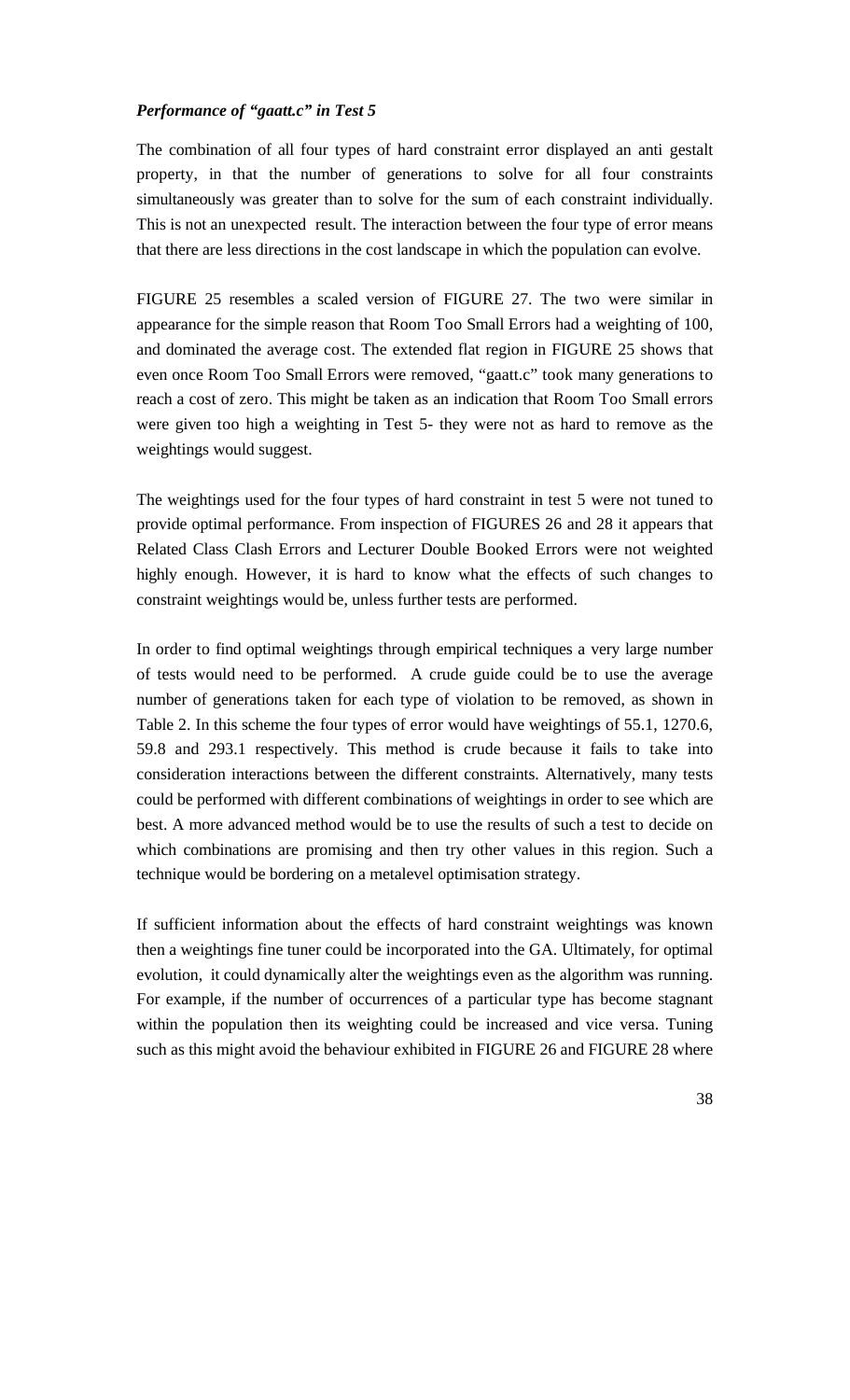the population managed to escape from regions where Related Class Clash Errors and Lecturer Double Booked Errors, respectively, had been eradicated. This would be a highly sophisticated metalevel optimisation technique. As such, its implementation is well beyond the scope of this paper.

### *Performance of "gaatt.c" in Test 6.*

The optimal mutation rate was found to be at, or near, 16. This supports the earlier statement that mutation rates must be kept low (Davis, 1991) in order to maintain a balance between exploitation and exploration (Gen and Cheng, 1997). Mutation rate values larger than this or smaller than this provided slower evolution, in an asymmetric pattern.

With the mutation rate set to zero the cost of the population stagnated. This was almost definitely because, without mutation, no new alleles were introduced into the population. For high mutation rates the evolution did not stagnate, rather it progressed only very slowly. This could be attributed to the high mutation rate causing too much exploration of the (largely unpromising) search space and not enough exploitation of the genes found within the current population at any time.

It is important to note that the Mutation Rate Test only looked at the average cost after the first 500 generations. As such, it only gave direct information about the optimal mutation rate in the early stages of evolution. It is not, therefore known if some mutation rate other than 16 would provide faster evolution to a cost of 0. To record the time taken to evolve right down to a cost of 0 for a whole range of mutation rates would have taken many times longer to test, so the current test was considered adequate.

Ultimately, it is quite possible that optimal performance of the GA would require continual fine tuning of the mutation rate. The implementation of metalevel optimisations techniques such as this, go well beyond the aims of this thesis.

# *Performance of "gaatt.c" in Test 7.*

The smallest possible population size (three) was seen to evolve quickest of all sizes tested in test seven. It is assumed that this is because "gaatt.c" was executed on a serial machine. As such, larger populations take more time in between each selection for extinction- so lower performance chromosomes are given more of a chance to breed.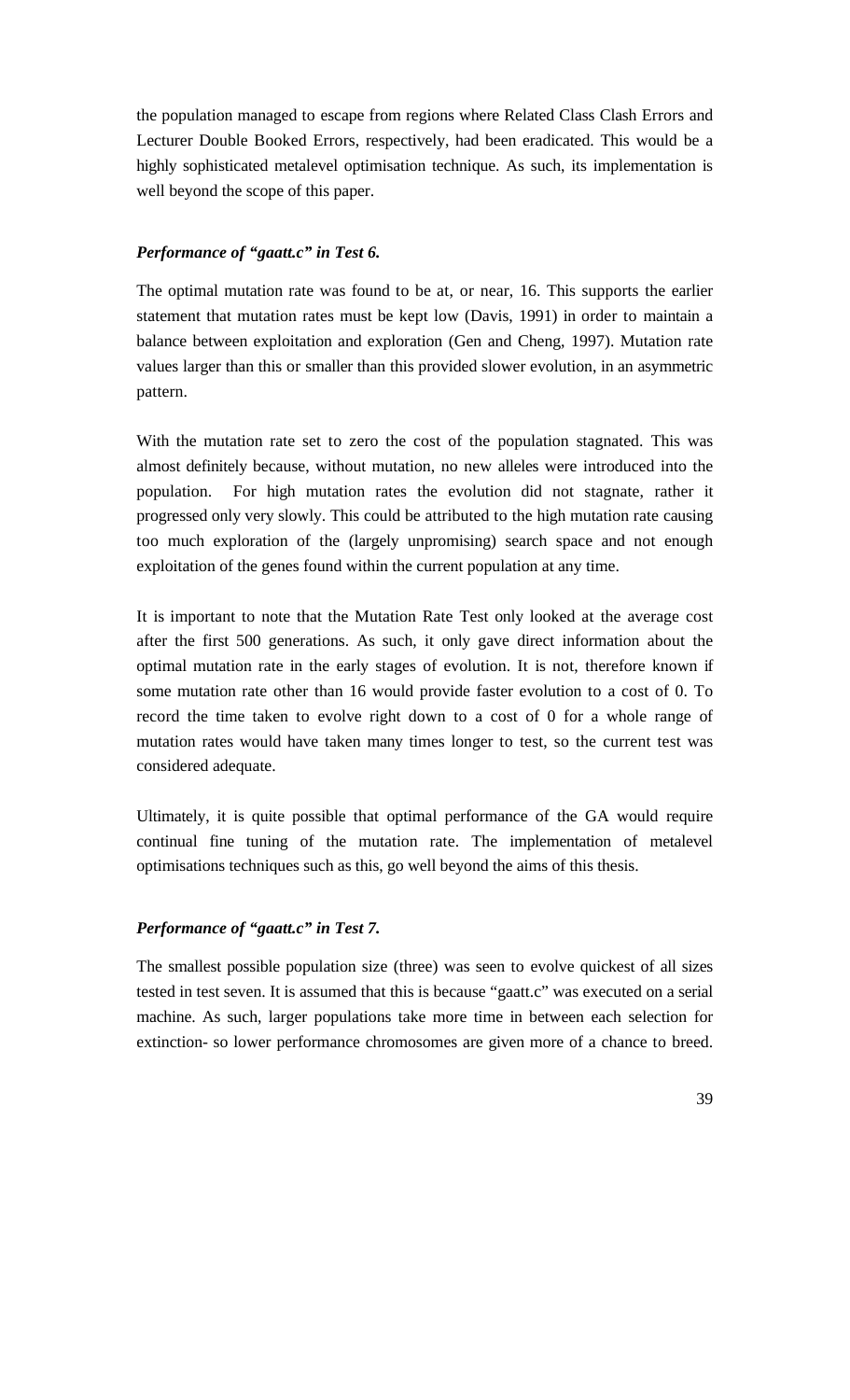On a parallel machine larger populations could be expected to perform better. It cannot be ruled out that even on the current hardware a different tuning of the GA parameters could allow larger populations to perform better than minimally small ones.

#### **Possible Improvements to "gaatt.c"**

#### *Incorporating Soft Constraints into "gaatt.c"*

As mentioned in the method section, soft constraints could be incorporated in the same way as hard constraints, though probably with smaller weightings. However, fast optimisation might require that some soft constraints be given large weightings, so as to ensure that selection pressure in their direction is sufficiently strong. In such a case, the difference between hard and soft constraints could be solely stored in the termination criteria. The GA could not terminate until all hard constraint errors were removed, though some soft constraint violations would remain. In any case, the architecture of "gaatt.c" is readily applicable to the inclusion of soft constraints.

# *Improving the existing Repair Strategy*

Each time a timetable is created it must be repaired. As such, it is important that the repair strategy perform its task as efficiently as possible. The repair strategy requires two stages. In this implementation, they are separated so that the routine will not find an impasse if, when trying to allocate an unbooked class, there are no NULL bookings available. A smarter system might be able to perform the two steps of the repair strategy together. This could represent a significant improvement in the time taken to create each timetable. However, it would not reduce the number of timetables which are evaluated before a solution is found.

#### *The Possible Incorporation of Further Repair Strategies on "gaatt.c"*

As outlined in the theory section, the performance of a GA is improved as more repair strategies are included in it. In particular, it might be beneficial to create repair strategies which either minimise or eradicate instances of any particular type of hard constraint violation. This could drastically reduce the size of the solution space, and provide faster evolution.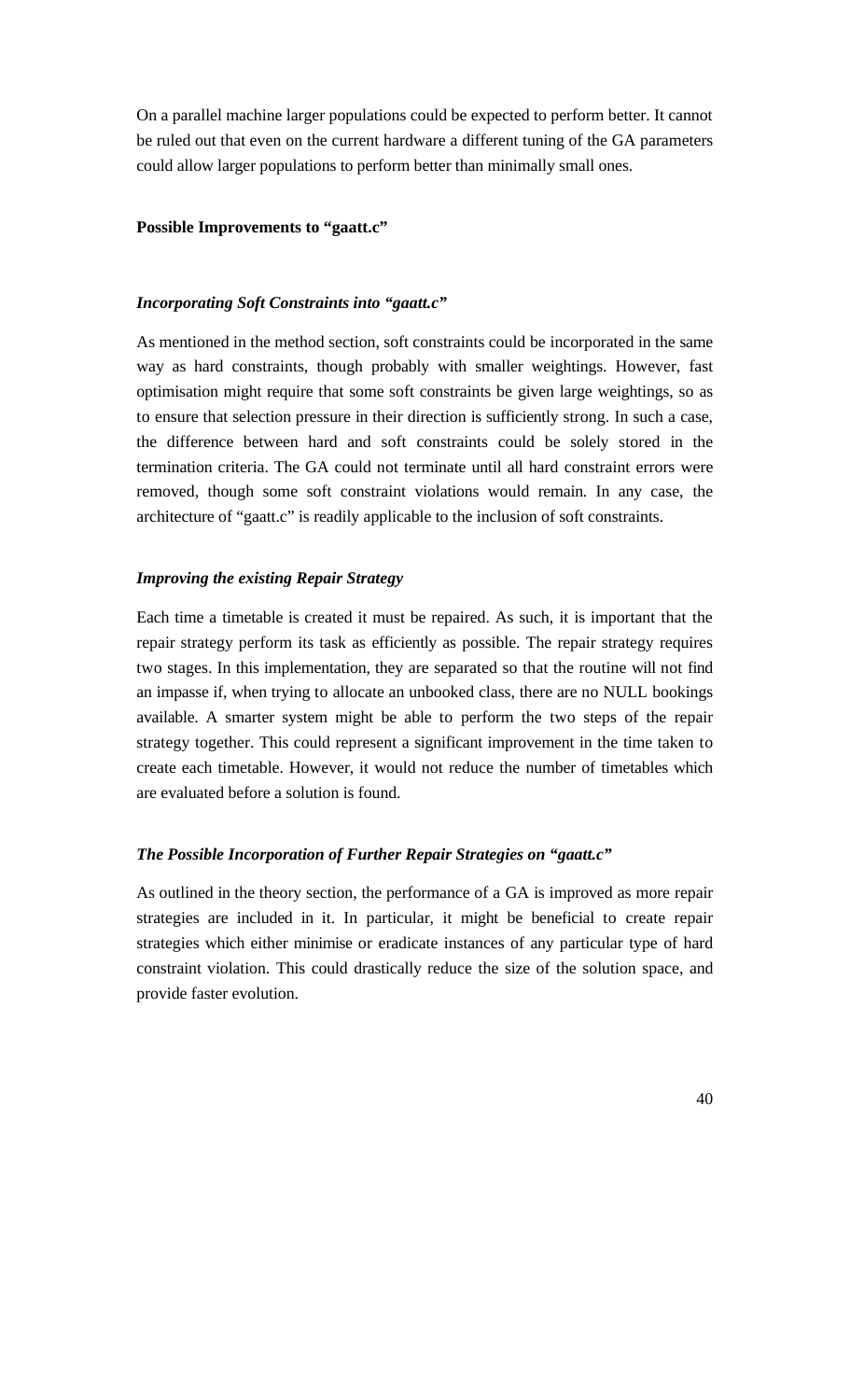Minimisation, or even removal of Room Too Small Errors appears to be a viable goal for a further repair strategy to deal with. This is true for two reasons. Firstly, because of all hard constraints violations considered in Tests 1 to 4 Room Too Small Errors took the largest number of generations to eradicate. Secondly, because existing theory of similar sorting problems might be readily applicable to their reduction. A system could be developed which sorts through a timetable ensuring that all classes booked to rooms too small for them are found suitable accommodation elsewhere. A less intelligent, though highly robust method could laboriously avoid the assigning of classes to rooms which are too small in the first place. Any repair strategy which minimises Room Too Small Errors would have the potential to greatly increase the speed of evolution.

Similarly, repair strategies could be found to minimise violations of any of the remaining types of hard constraints. Pre-existing theory relevant to any of these constraints, no matter how far removed from GAs, could be used as the basis for a repair strategy. The incorporation of further techniques for repair would be of greater importance if the magnitude of the problem was increased.

# *Initialisation of Timetables from Secondary Storage.*

A further extension to "gaatt.c" would be to include the ability to initialise the population from a secondary source. This might be particularly useful, if it is intended that a timetable be kept as similar as possible from year to year. By choosing last year's timetable as a basis for this year's, such a goal might be achieved. However, that would not be the best way to perform such a task as the breadth of the search would be considerably reduced, and unbounded deviation from the start point could still occur. A more correct method of keeping timetables similar from year to year would be to base part of the evaluation of a proposed timetable on how similar it is to the timetable of the previous year. In such a case the population could still be initialised from a random point, thus ensuring a suitably broad search.

#### *Consideration of Alternative Data Structures for Timetables.*

A timetable can be represented in any of a number of ways. Each representation has advantages and disadvantages in terms of the performance of the GA. In particular, different timetable implementations will vary in how much space (ie. memory) they occupy and how easy they are to evaluate. Consequently they will vary in how complex they are to deal with and ultimately, how quickly they converge.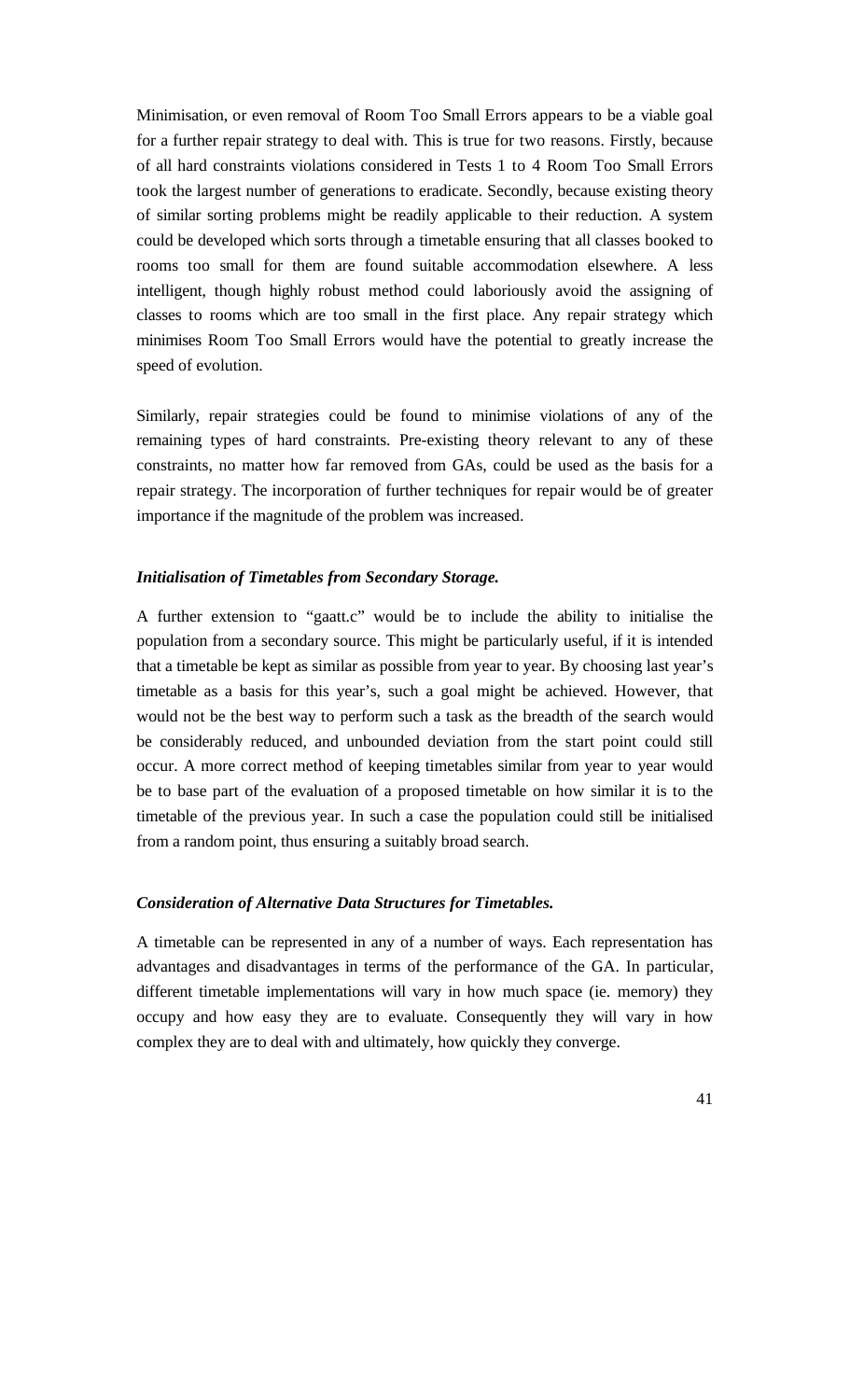The advantage of the style chosen is that it automatically eradicates the chance of a classroom being double booked, thus removing one type of hard constraint violation. Other implementations would allow this type of hard constraint to be breached, but would remove the possibility of other hard constraint violations. For example, consider a timetable as an array of classes, where each class has stored with it a room number and a time. In this case, each class will automatically appear only once, but rooms could be double booked.

The disadvantage of the data structure chosen for timetables is that, because of the space wasted in NULL bookings, all timetables are as large as can be. However, in a resource tight timetable, there are less NULL bookings. Since "gaatt.c" was created specifically to deal with resource tight situations, the disadvantage of wasted space is not of tremendous importance.

#### **Extending "gaatt.c" to the Complete Lecture Timetabling Problem.**

In order to modify "gaatt.c" to handle the complete timetabling problem, further constraints must be incorporated within it. Generally this means that extensions must be made to the constraint data. Extensions to each type of constraint data will be discussed in turn.

A more advanced model for storing Lecturer information would contain a more detailed availability timetable which shows also preferred times for lecturing, preferred days for not lecturing and so on. The location of the lecturer's office or home room needs to be stored as a grid location (Cartesian coordinates), so that the approximate distance a lecturer needs to travel can be calculated. Furthermore, a lecturer's preferred rooms or room requirements might be stored (for example, wheelchair access might be required).

In a complete timetabling problem Classes would have more fields. There might be a field indicating the preferred location for a class. In the current system, each class can have only one lecturer- this could be expandable. The home room of each class would need to be stored as a grid location so that the proximity of each class to the home department could be assessed. Also, as mentioned previously, an extended system would allow each class to belong to more than one set of related classes.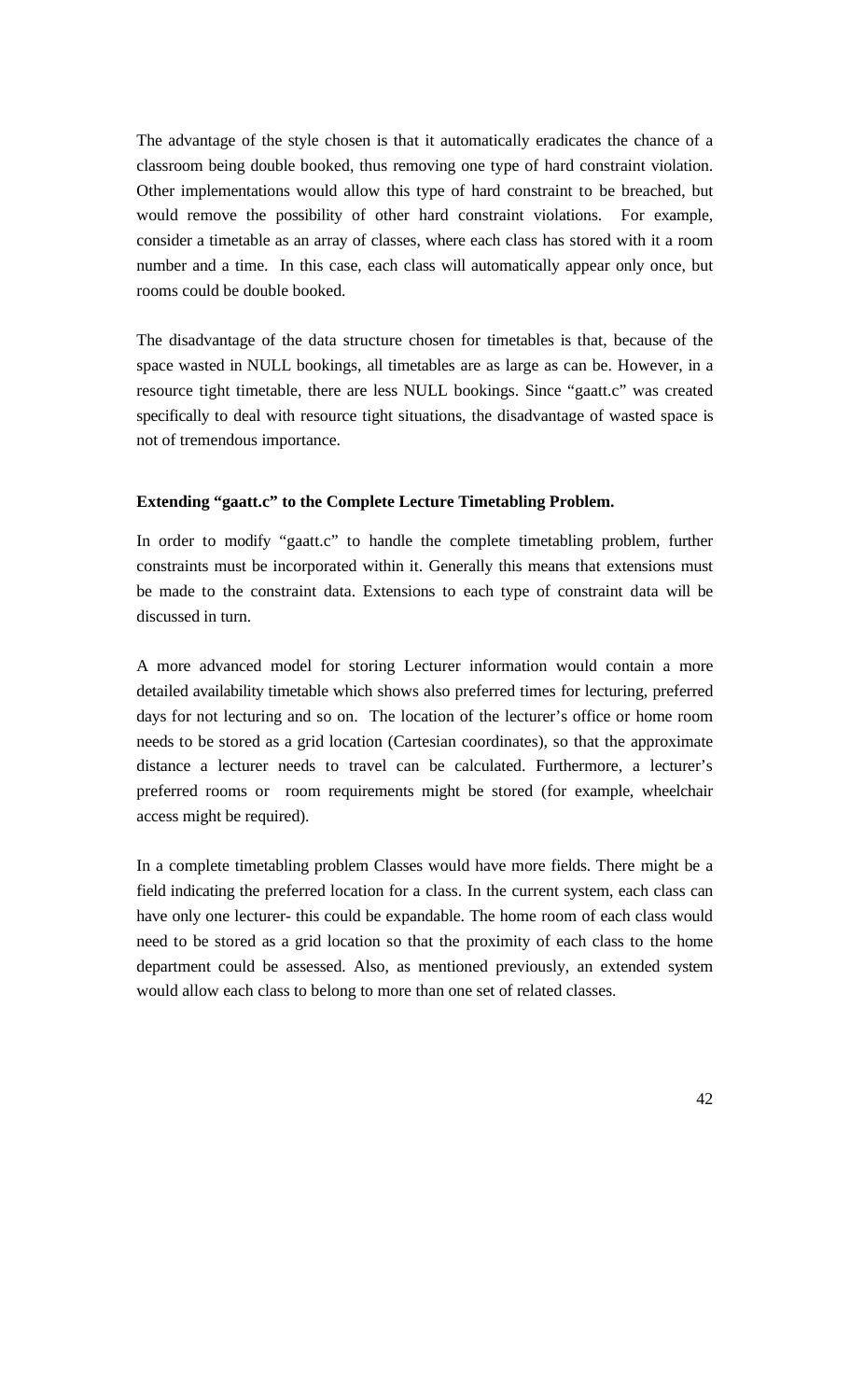More information could be stored about each Classroom. An availability timetable of the room would be stored (to take care of prior bookings, separate cleaning rosters etc) and a list of equipment which a room has (air conditioning, audio visual, laboratory equipment etc), which may be required/requested. The grid location of each classroom would need to be stored so that distances could be assessed.

The extension of the constraint data would mean that more types of constraint could be placed on the timetables. This could be expected to increase the time taken to find viable solutions. It would be reasonable to assume, for example, that doubling the number of constraints on the timetable would more than double the amount of time taken to reach a satisfactory result. However, the resultant timetable would be more applicable to real life situations. The addition of soft constraints, for example, would mean that rather than converging toward adequate timetables, the GA would converge toward excellent timetables. This flexibility of the method, whereby further constraints can be added without limit, means that almost any problem which a timetable might produce can be catered for.

In practice a Genetic Algorithm Automated Timetabling system would require an ergonomic front end, most probably of a graphical form. This would be used to enter and manipulate constraint data, and to extract proposed timetables. The operator of such a program could ultimately be a person with little or no knowledge of the underlying GA.

### **A Brief Discussion of Genetic Algorithms**

The incorporation of intelligent methods- whether they are Lamarckian, Memetic, Repair strategies, or any other, into Genetic Algorithms can provide gestalt effects. The depth of one can be added to the breadth of the other, as the case may be. This ensures that a well constructed GA can always perform at least almost as well as any techniques which might rival it. This is true for the simple reason that a GA can incorporate its rivals within it, thus creating a hybridised GA.

Furthermore, unlike many of the techniques that humans have created for solving problems, GAs are readily applicable to highly parallel architectures. It is in this direction that GA are widely expected to excel.

Since their conception in 1975 GAs have undergone a great many changes. In particular they are no longer so closely comparable to biological evolution. The use of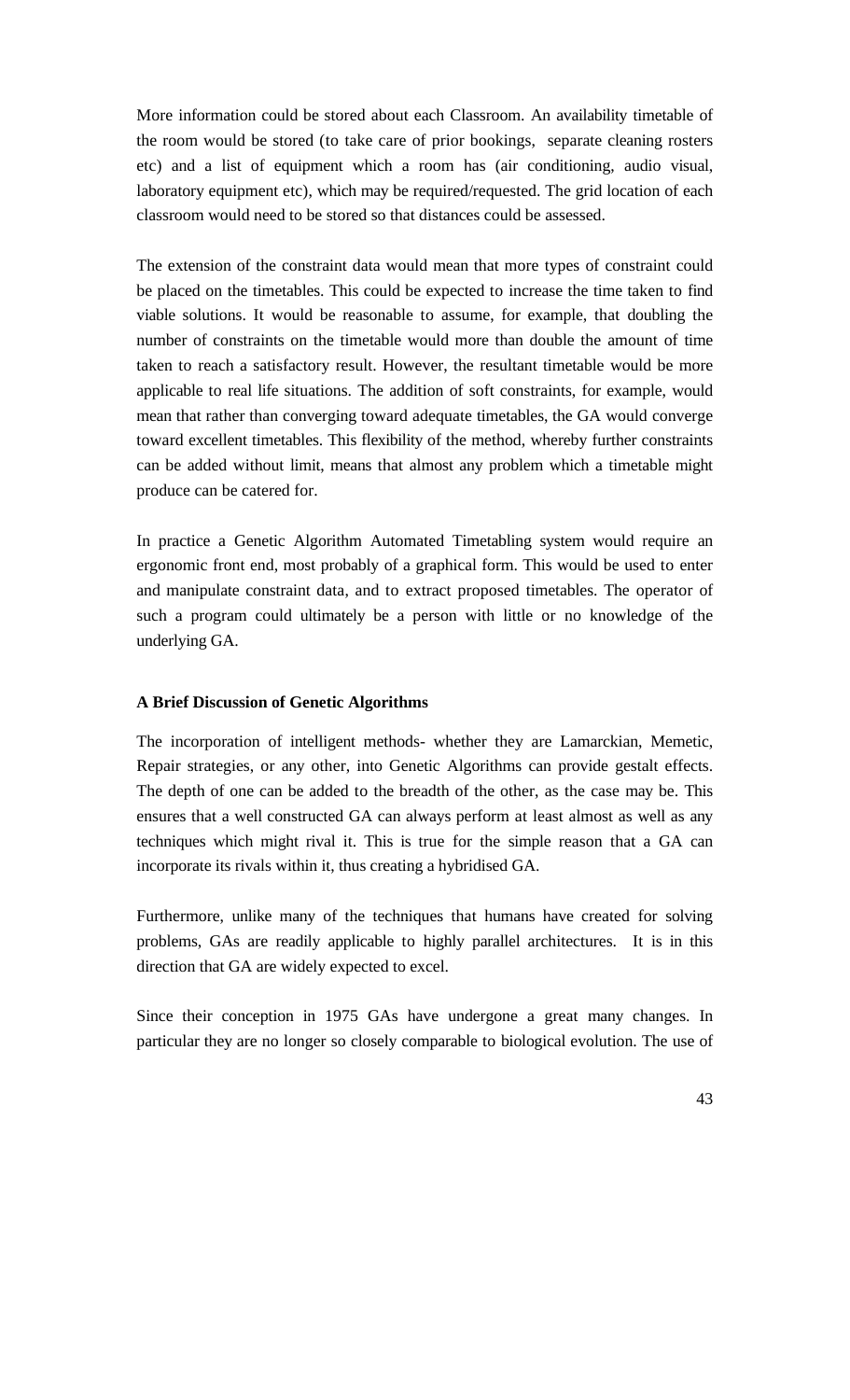more complex data types means that in many cases the "genes" of the GA hardly resemble biological genes at all. Similarly, methods of mutation are no longer so closely paralleled with those in nature. Rather, any mutation methods which perform well on the given problem are used, regardless of a lack of biological counterpart. In ways such as this GA no longer imitate the specific methods of evolution observable in nature, rather, they encapsulate its essence.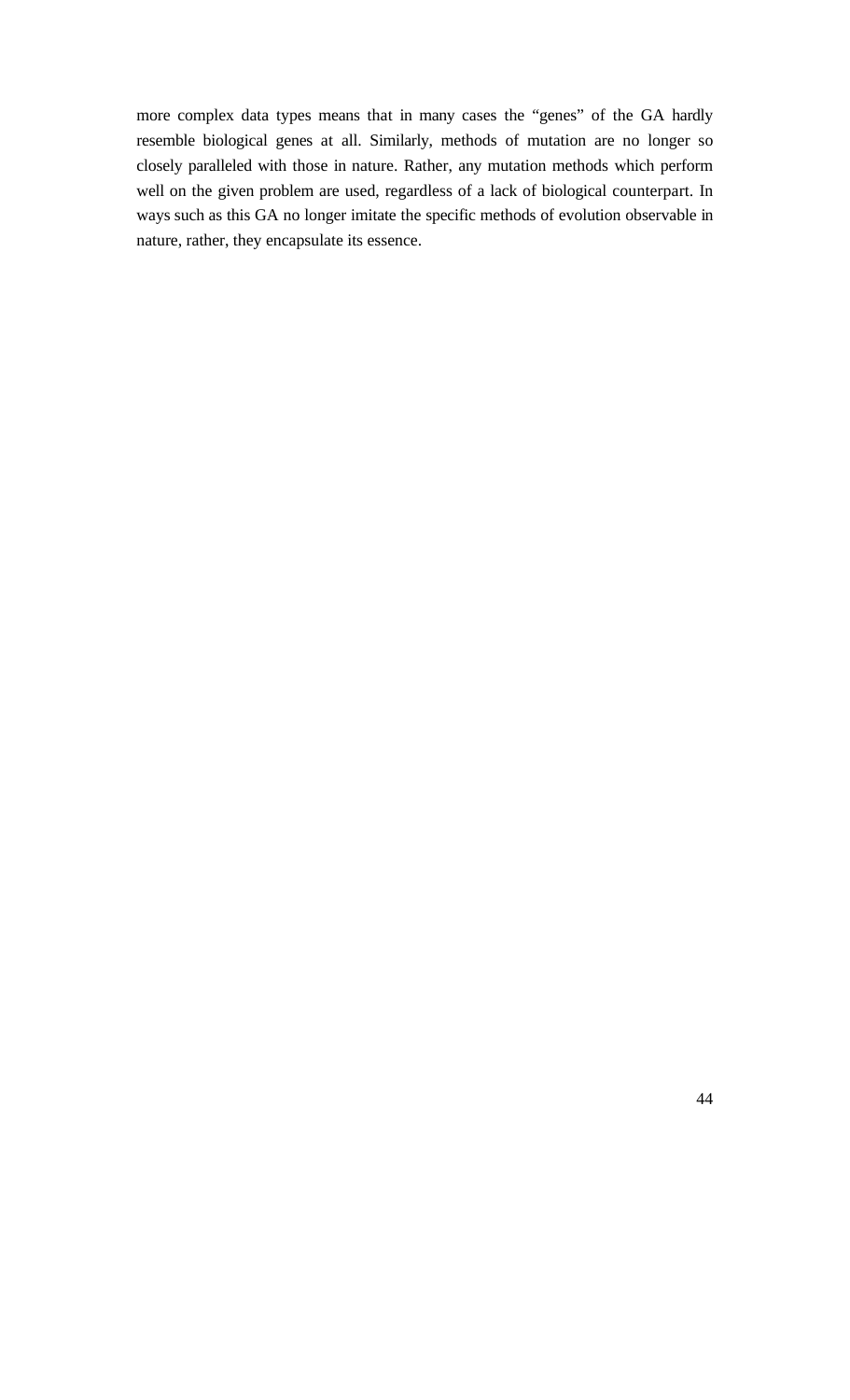# **Chapter 6: Conclusions.**

It has been seen that "gaatt.c" performed directed evolution on a simplified Lecture Timetabling problem, and produced timetables void of hard constraint violations. These results were very promising.

The major improvement that could be made to its performance on the Simplified Lecture Timetabling Problem would be the further inclusion of Repair Strategies. Also, the fine tuning of its performance parameters could provide faster evolution.

The program was seen to be readily scalable to the Complete Lecture Timetabling Problem. This would be achieved by increasing the size of the University and by incorporating further constraints on the timetable.

GAs effectively demonstrated an ability to solve complex optimisation problems. Notably, this served to provide a very thorough introduction to the techniques employed and incorporated by Genetic Algorithms.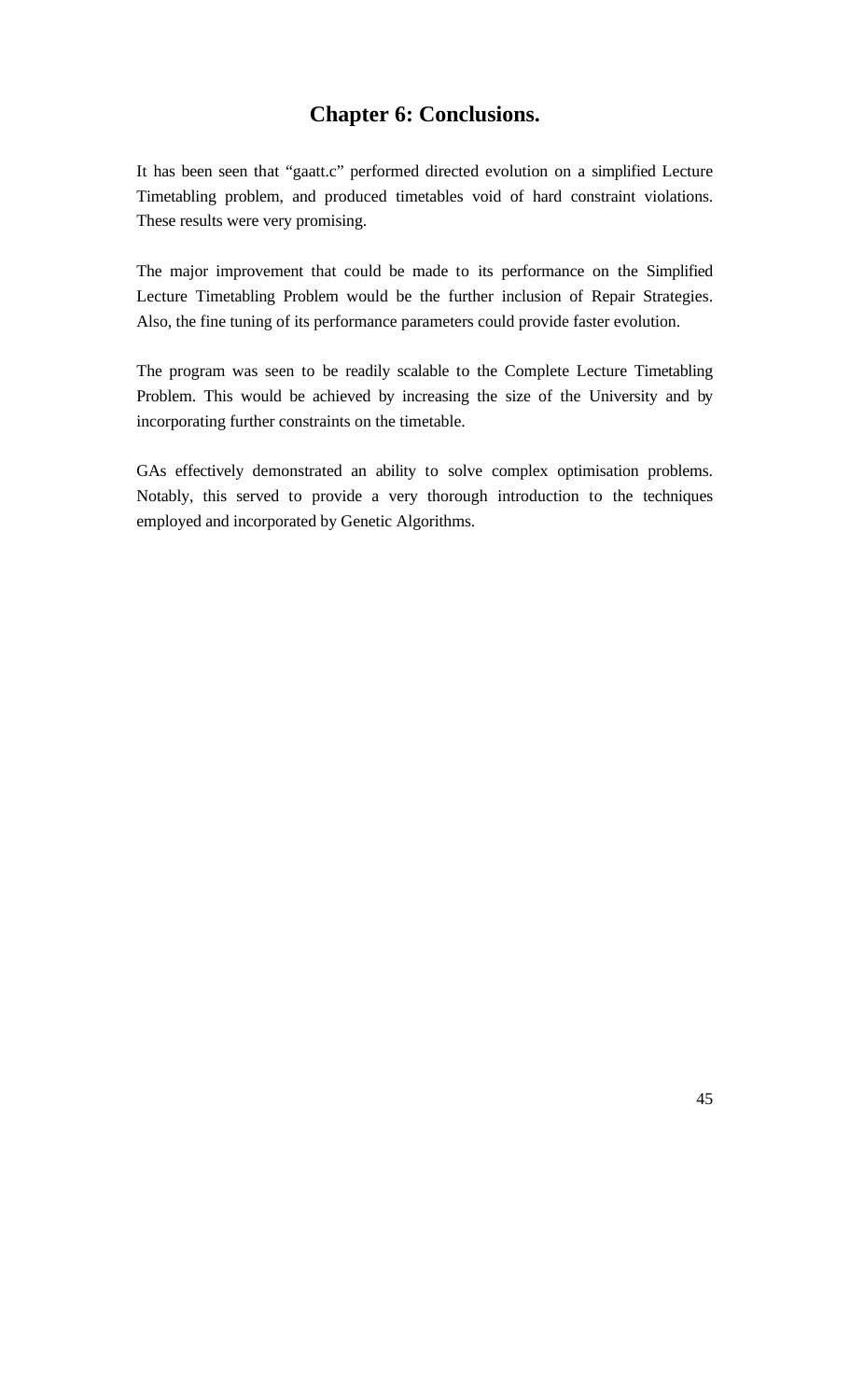# **Appendix A: Reference List.**

- Anderson A and Simpson AR (1996): *Genetic Algorithm Optimisation Software in FORTRAN Research Report No. R136.* Department of Civil and Environmental Engineering, The University of Adelaide.
- Buckles BP and Petry FE (1992): *Genetic Algorithms.* Los Alamitos : The IEEE Computer Society Press.
- Burke EK, Newall JP and Weare RF(1995) : A Memetic Algorithm for University Exam Timetabling. In Burke E and Ross P (Eds): *Lecture Notes in Computer Science 1153 Practice and Theory of Automated Timetabling First International Conference, Edinburgh, U.K., August/September 1995, Selected Papers.* New York: Springer-Verlag Berlin Heidelberg. pp 241-250.
- Burke E and Ross P (Eds) (1996): *Lecture Notes in Computer Science 1153 Practice and Theory of Automated Timetabling First International Conference, Edinburgh, U.K., August/September 1995, Selected Papers .* New York: Springer-Verlag Berlin Heidelberg*.*
- Carter MW and Laporte G (1995): Recent Developments in Practical Timetabling. In Burke E and Ross P (Eds): *Lecture Notes in Computer Science 1153 Practice and Theory of Automated Timetabling First International Conference, Edinburgh, U.K., August/September 1995, Selected Papers.* New York: Springer-Verlag Berlin Heidelberg. pp 3-21.
- Cooper TB and Kingston JH (1995): The Complexity of Timetable Construction Problems. In Burke E and Ross P (Eds): *Lecture Notes in Computer Science 1153 Practice and Theory of Automated Timetabling First International Conference, Edinburgh, U.K., August/September 1995, Selected Papers.* New York: Springer-Verlag Berlin Heidelberg. pp 283-295.
- Corne D and Ross P (1995): Peckish Initialisation Strategies for Evolutionary Timetabling. In Burke E and Ross P (Eds): *Lecture Notes in Computer Science 1153 Practice and Theory of Automated Timetabling First International Conference, Edinburgh, U.K., August/September 1995, Selected Papers.* New York: Springer-Verlag Berlin Heidelberg. pp 227-240.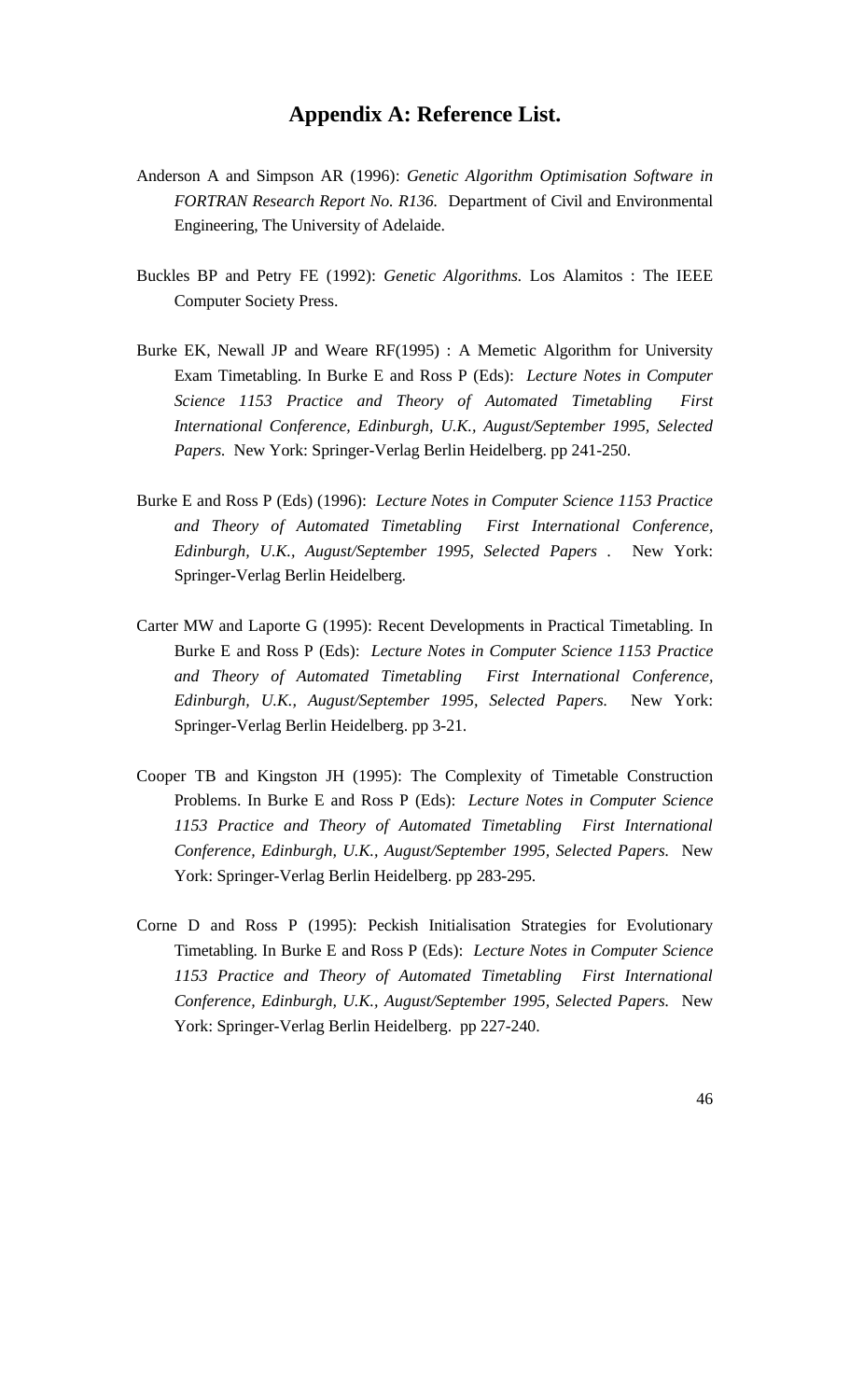- Davis L (Ed) (1991): *Handbook of Genetic Algorithms.* New York: Van Nostrand Reinhold.
- de Werra D (1995): Some Combinatorial Models for Course Scheduling. In Burke E and Ross P (Eds): *Lecture Notes in Computer Science 1153 Practice and Theory of Automated Timetabling First International Conference, Edinburgh, U.K., August/September 1995, Selected Papers.* New York: Springer-Verlag Berlin Heidelberg. pp 296-308.
- Erben W and Keppler J (1995): A Genetic Algorithm Solving a Weekly Course-Timetabling Problem. In Burke E and Ross P (Eds): *Lecture Notes in Computer Science 1153 Practice and Theory of Automated Timetabling First International Conference, Edinburgh, U.K., August/September 1995, Selected Papers.* New York: Springer-Verlag Berlin Heidelberg. pp 198-211.
- Ergul A (1995): GA-based Examination Scheduling Experience at Middle East Technical University. In Burke E and Ross P (Eds): *Lecture Notes in Computer Science 1153 Practice and Theory of Automated Timetabling First International Conference, Edinburgh, U.K., August/September 1995, Selected Papers.* New York: Springer-Verlag Berlin Heidelberg. pp 212-226.
- Gell-Mann M (1994*): The Quark and the Jaguar adventures in the simple and the complex.* London: Little, Brown and Company Limited.
- Gen M and Cheng R (1997): *Genetic Algorithms and Engineering Design.* New York: John Wiley & Sons, Inc.
- Goldberg DE (1989): Sizing Populations for Serial and Parallel Genetic Algorithms. In Buckles BP and Petry FE (1994): *Genetic Algorithms.* Los Alamitos: The IEEE Computer Society Press. pp 20-29.
- Grefenstette J (1986): Optimisation of Control Parameters for Genetic Algorithms. In Buckles BP and Petry FE (1994): *Genetic Algorithms.* Los Alamitos : The IEEE Computer Society Press. pp 5-11.
- Heitkoetter J (1993): *FAQ for comp.ai.genetic Usenet newsgroup*. Available from The Sante Fe Institute on the WWW at "http://alife.santafe.edu/~joke/encore/www/"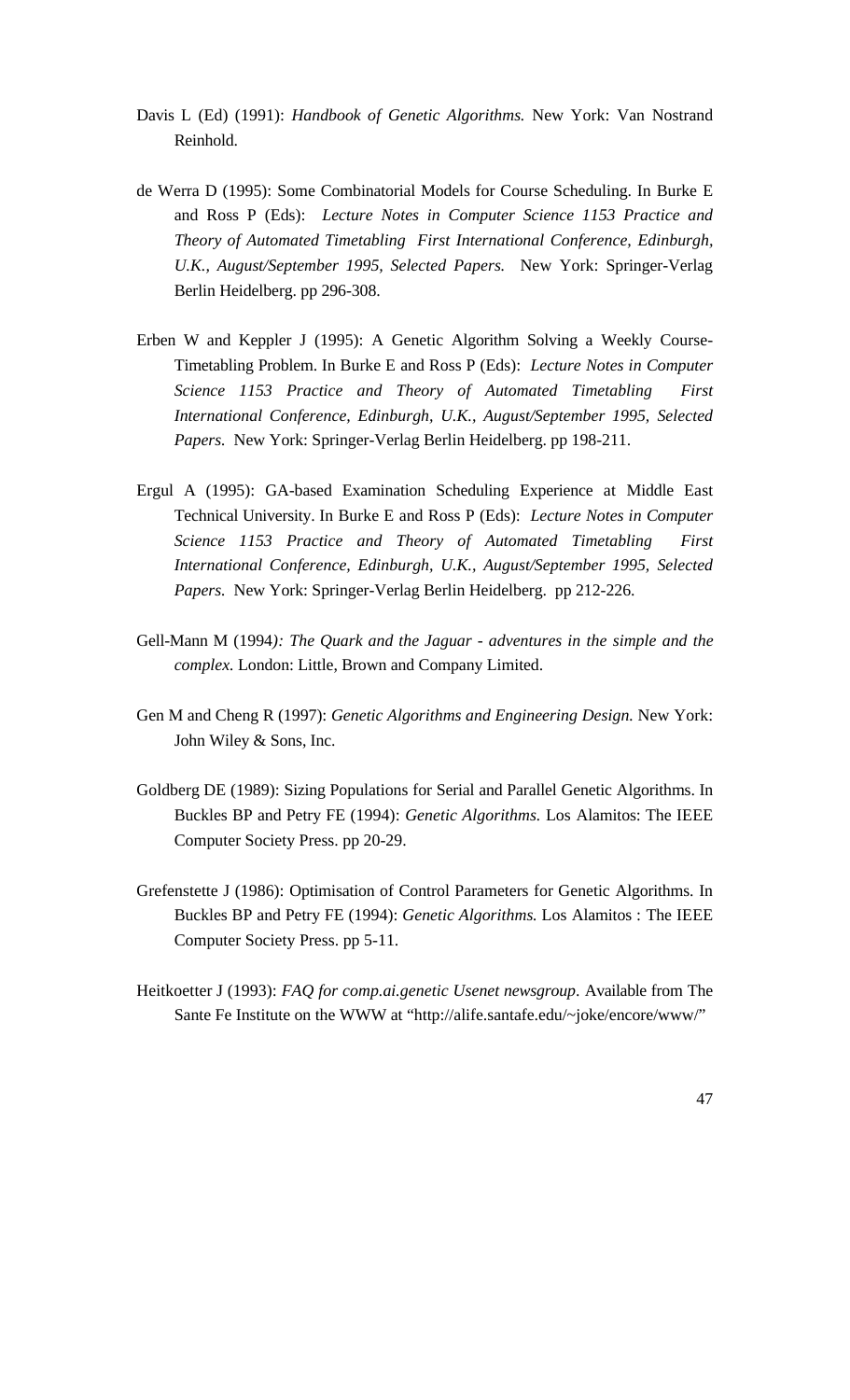- Hoener H (1996): *Genetic Programming Kernel*. Available on the WWW at "http://aif.wu-wien.ac.at/~geyers/archive/gpk/Dok/kurz/kurz.html"
- NovaGenetica (1997): *Nova Genetica- Your #1 source for information on evolutionary algorithms*. Available on the WWW at "http://www.aracnet.com/~wwir/NovaGenetica"
- Opcom (1996): *TIARA Timetabling and Room Allocation Software System FACT SHEET.* Toowong: Opcom.
- Paechter B, Cumming A, Norman MG and Luchian H (1995): Extensions to a Memetic Timetabling System. In Burke E and Ross P (Eds): *Lecture Notes in Computer Science 1153 Practice and Theory of Automated Timetabling First International Conference, Edinburgh, U.K., August/September 1995, Selected Papers.* New York: Springer-Verlag Berlin Heidelberg. pp 251-265.
- Rankin RC (1995): Automatic Timetabling in Practice. In Burke E and Ross P (Eds): *Lecture Notes in Computer Science 1153 Practice and Theory of Automated Timetabling First International Conference, Edinburgh, U.K., August/September 1995, Selected Papers.* New York: Springer-Verlag Berlin Heidelberg. pp 266-279.
- Ravise C, Serbag M and Schoenauer M (1995): Induction-based Control of Genetic Algorithms. In Alliot J-M, Lutton E, Ronald E, Schoenauer M and Snyers D (Eds): *Lecture Notes in Computer Science 1063 Artificial Evolution European Conference, AE 95 Brest, France, September 1995, Selected Papers.* New York: Springer-Verlag Berlin Heidelberg. pp 100-119.
- Rich DC (1995): A Smart Genetic Algorithm for University Timetabling. In Burke E and Ross P (Eds): *Lecture Notes in Computer Science 1153 Practice and Theory of Automated Timetabling First International Conference, Edinburgh, U.K., August/September 1995, Selected Papers.* New York: Springer-Verlag Berlin Heidelberg. pp 181-197.
- Shaffer R (1996): *Practical Guide to Genetic Algorithms*. Available on the WWW at "http://chem1.nrl/navy.mil/~shaffer/chemoweb.html"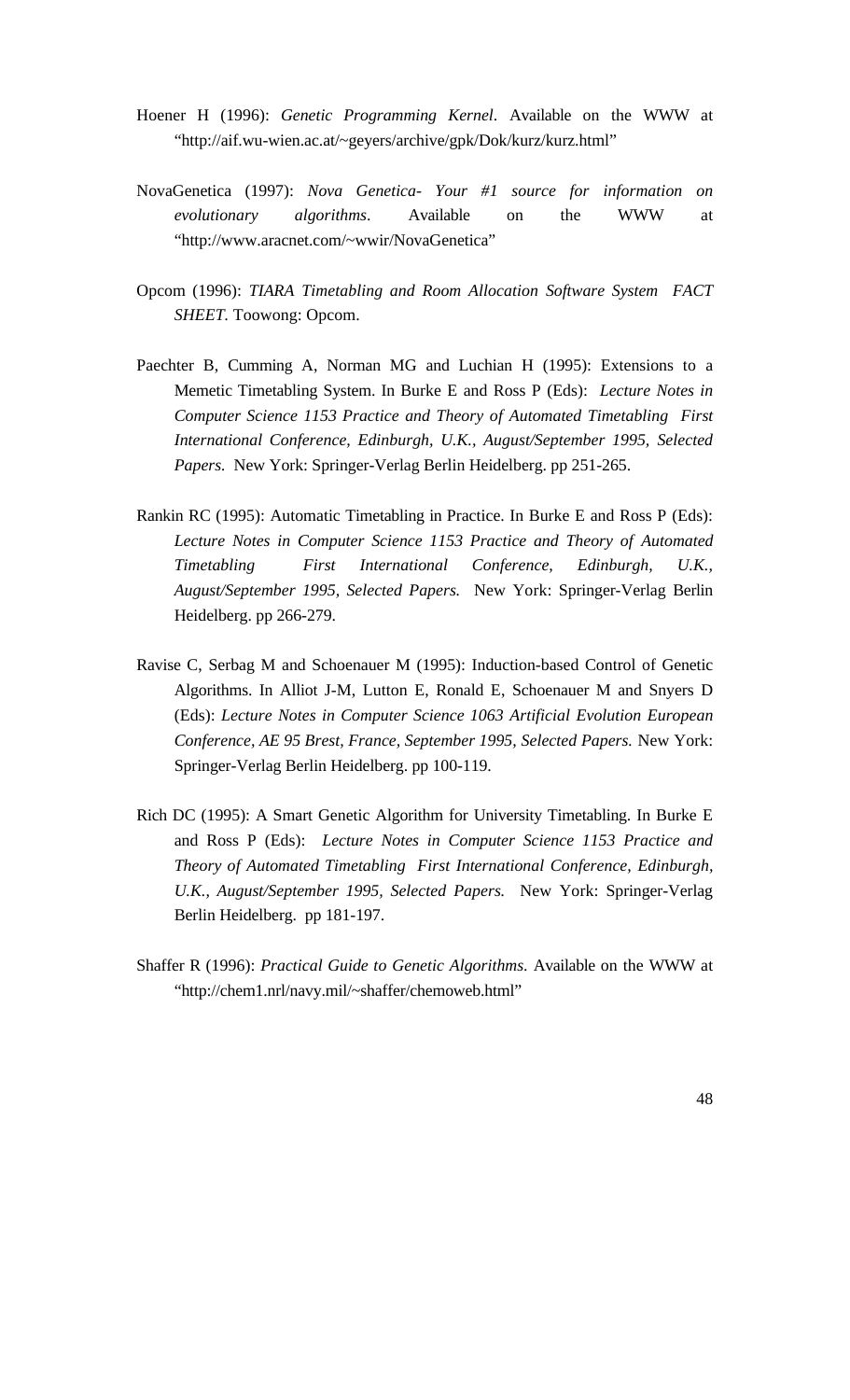- Sherwood L (1993): *Human Physiology: from Cells to Systems* (2nd ed) USA: West Publishing Company.
- Syswerda G (1991): Schedule Optimisation Using Genetic Algorithms. In Davis L (Ed): *Handbook of Genetic Algorithms.* New York: Van Nostrand Reinhold. pp 332-349.
- University of Queensland (1997): *The University of Queensland General Class Timetable St Lucia Campus 1997.* St Lucia: The Academic Registrar, The University of Queensland.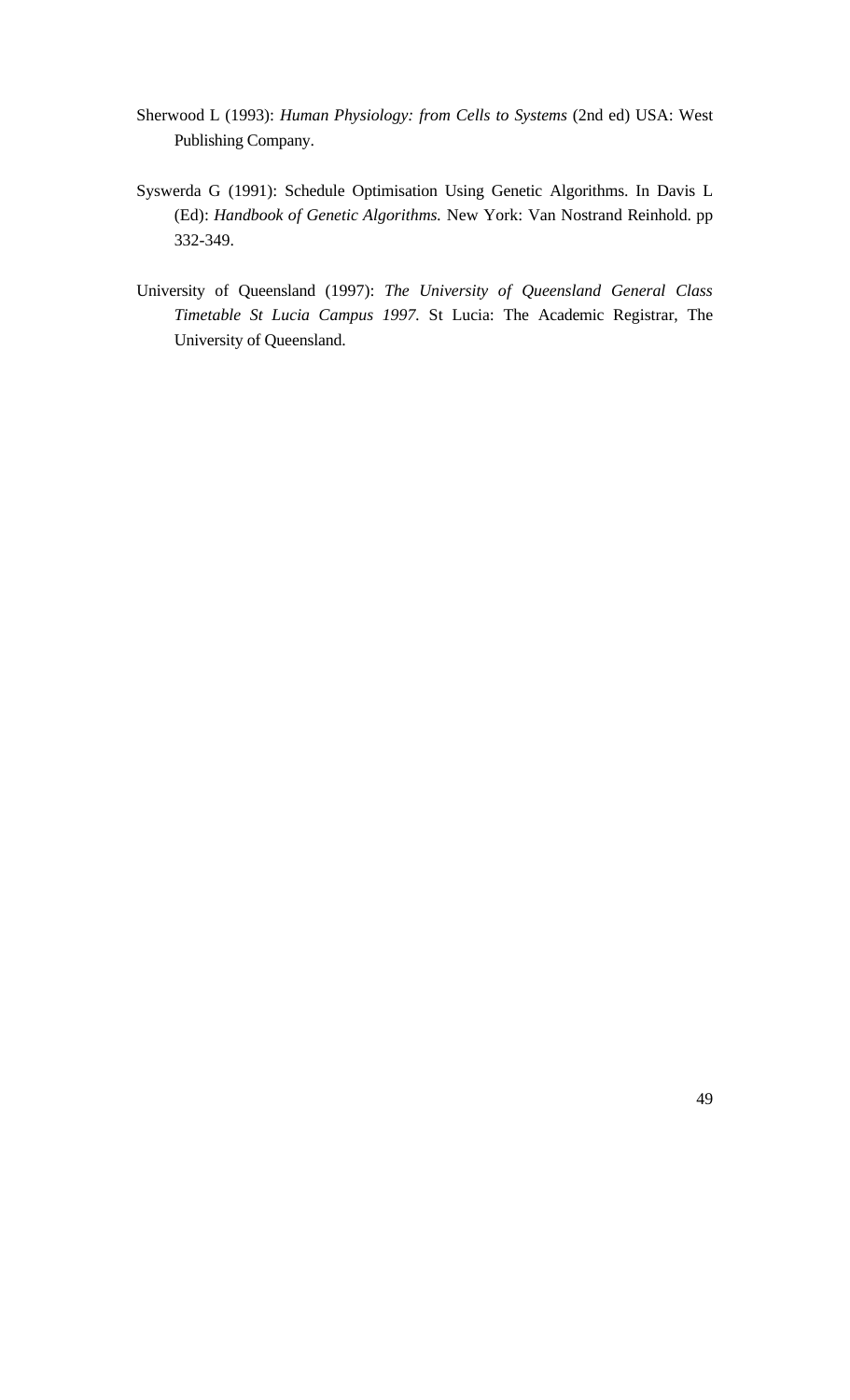# **Appendix B: C code for "gaatt.c"**

| /*                                                                                                                                                                                                                                                        |                                                                                                                                                                                                                                                         |  |  |  |  |
|-----------------------------------------------------------------------------------------------------------------------------------------------------------------------------------------------------------------------------------------------------------|---------------------------------------------------------------------------------------------------------------------------------------------------------------------------------------------------------------------------------------------------------|--|--|--|--|
| $*$ FILE:                                                                                                                                                                                                                                                 | gaatt.c                                                                                                                                                                                                                                                 |  |  |  |  |
| ∗<br>∗                                                                                                                                                                                                                                                    |                                                                                                                                                                                                                                                         |  |  |  |  |
| TOPIC:<br>∗<br>∗<br>∗                                                                                                                                                                                                                                     | Genetic Algorithm solution to lecture timetabling<br>problems.                                                                                                                                                                                          |  |  |  |  |
| * METHOD:<br>∗<br>∗<br>∗                                                                                                                                                                                                                                  | Maintains a population of timetables. Timetables<br>are bred, and evluated. Evaluation uses constraint<br>data loaded from a file.                                                                                                                      |  |  |  |  |
| <b>CAVEAT:</b><br>∗<br>∗<br>∗<br>∗<br>∗<br>∗                                                                                                                                                                                                              | The need for an excessive amount of nested statements<br>makes this code particularly difficult to read.<br>Pseudo code provided in the method section of the thesis<br>"LECTURE TIMETABLING USING GENETIC ALGORITHMS"<br>should help clarify the code. |  |  |  |  |
| <b>WRITTEN BY:</b><br>∗                                                                                                                                                                                                                                   | LEON BAMBIRICK, Jan 1997 - Oct 1997.                                                                                                                                                                                                                    |  |  |  |  |
| ∗<br>* STUDENT NO:<br>∗<br>$*$ /                                                                                                                                                                                                                          | 328 828 944.                                                                                                                                                                                                                                            |  |  |  |  |
| #include $\lt$ stdio.h $>$<br>#include <dos.h><br/>#include<br/>#include <math>\langle \text{math.h}\rangle</math><br/><math>\#</math>include <math>\lt</math>stdlib.h<math>&gt;</math><br/>#include <math>\langle</math>alloc.h<math>&gt;</math></dos.h> | <conio.h></conio.h>                                                                                                                                                                                                                                     |  |  |  |  |
| #define max_population_size<br>#define max_num_of_lecturers<br>#define max_num_of_classes<br>#define max_room_num<br>#define days_in_week<br>#define hours_in_day                                                                                         | 3<br>52<br>202<br>15<br>5<br>10                                                                                                                                                                                                                         |  |  |  |  |
| #define class_num                                                                                                                                                                                                                                         | int                                                                                                                                                                                                                                                     |  |  |  |  |
| const<br>const<br>const<br>const                                                                                                                                                                                                                          | cost_of_related_class_clash<br>1;<br>$=$<br>cost_of_room_too_small<br>100;<br>$=$<br>cost_of_lecturer_double_booked<br>1;<br>$=$<br>cost_of_unavailable_lecturer<br>20;<br>$=$                                                                          |  |  |  |  |
| /*<br>∗<br>$*$ /<br>typedef long cost_type;<br>typedef int coordinate_type;<br>typedef char<br>typedef int                                                                                                                                                | Type declarations.<br>typedef coordinate_type room_location_type[2];<br>class_name_type[6];<br>associated_class_code_type;                                                                                                                              |  |  |  |  |

50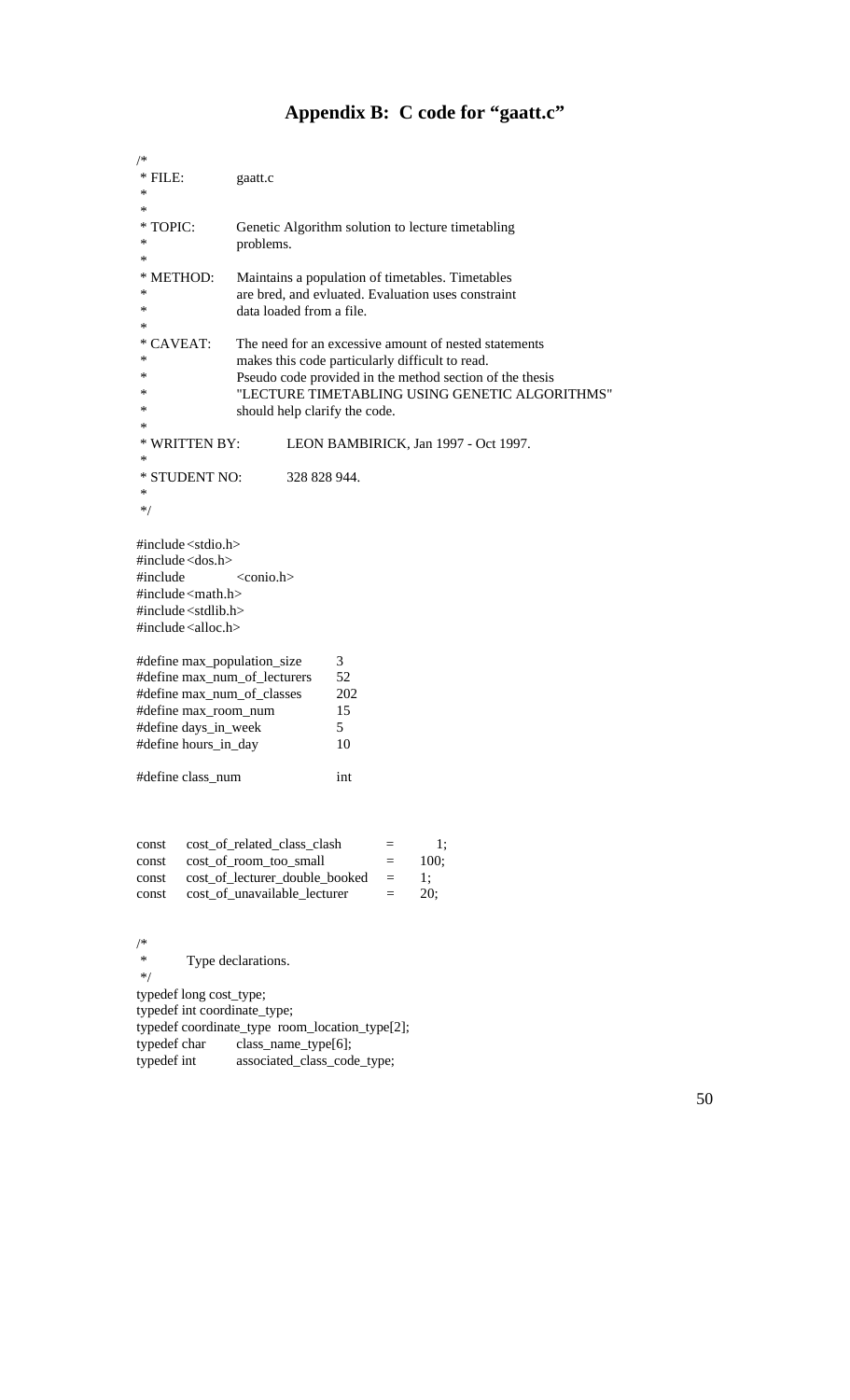```
typedef char lecturer_name_type[30];
typedef int lecturer_code_type;
typedef int reference_num_of_lecturer_type;
typedef int class_size_type;
typedef int availability_time_table [days_in_week] [hours_in_day];
typedef struct lecturer {
       lecturer_name_type name_of_lecturer;
        lecturer_code_type code_of_lecturer;
        room_location_type home_office_location_of_lecturer;
       availability_time_table availability_time_table_of_lecturer;
};
struct collection_of_lecturers {
        struct lecturer lecturers [max_num_of_lecturers];
       int num_of_lecturers;
} lecturer_constraints;
typedef struct class{
       class_name_type name_of_class;
       reference_num_of_lecturer_type reference_num_of_lecturer;
        class_size_type size_of_class;<br>associated_class_code_type associated_class_code;
        associated_class_code_type
        room_location_type home_office_location_of_class;
};
struct collection_of_classes {
       struct class classes [max_num_of_classes];
       int num_of_classes;
       int num_of_class_associations;
} class_constraints;
typedef char room_name_type[10];
typedef int room_capacity_type;
typedef struct room{
       room_name_type name_of_room ;
       room_capacity_type capacity_of_room;
       room_location_type location_of_room;
       availability_time_table availability_time_table_of_room;
};
struct collection_of_rooms {
        struct room rooms [max_room_num];
       int num_of_rooms;
} room_constraints;
typedef struct time_table {
        struct time_table *next;
       class_num huge bookings [max_room_num] [days_in_week] [hours_in_day];
       cost_type cost;
       cost_type rcc_error_count;
       cost_type rts_error_count;
       cost_type ldb_error_count;
       cost_type lua_error_count;
};
typedef int population_size_type;
typedef char colony_name_type[80];
```

```
struct colony {
```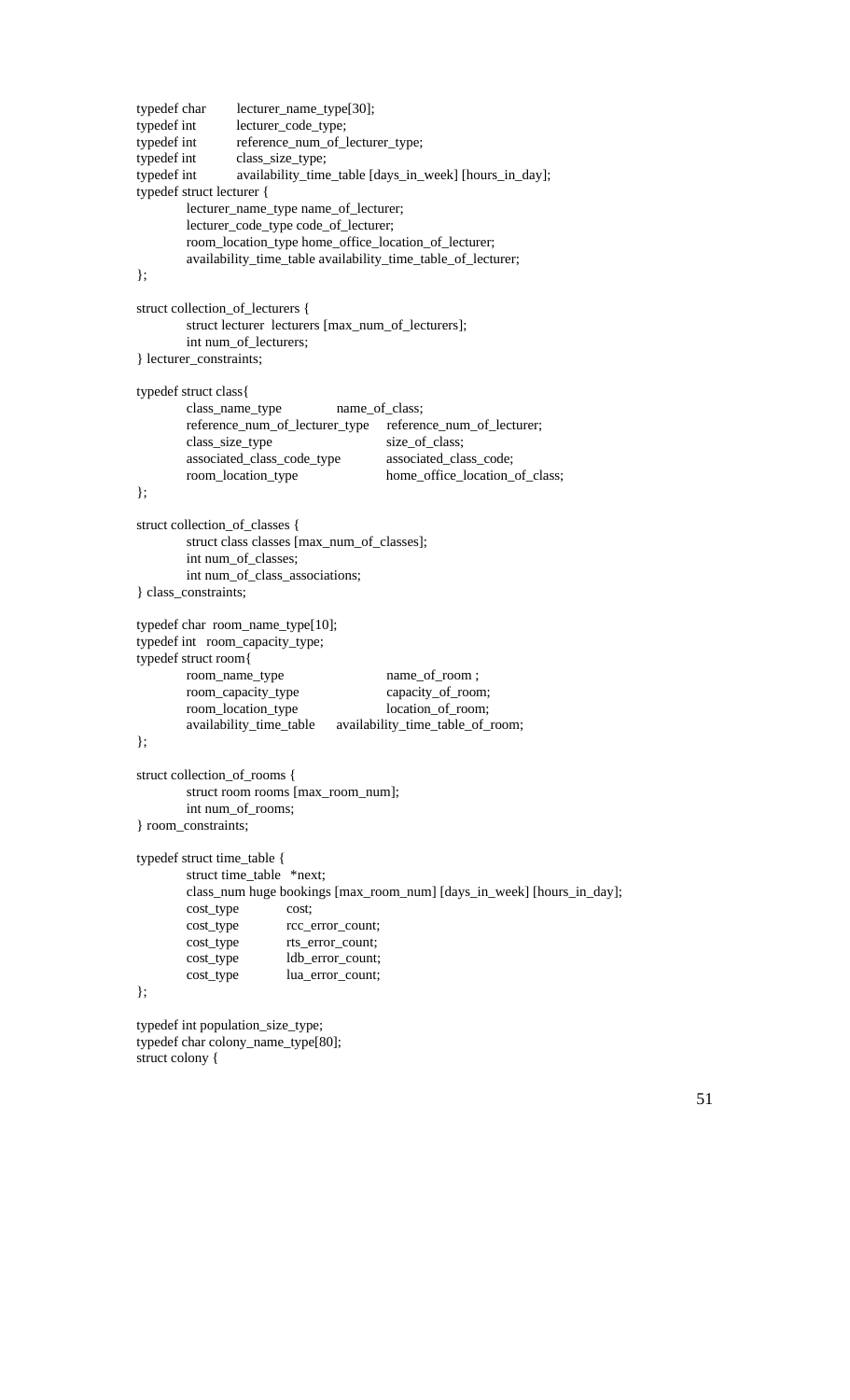```
colony_name_type name_of_colony;
        struct time_table *first_time_table;
        struct time_table *last_time_table;<br>population_size_type population_size;
        population_size_type
        cost_type average_cost;
        cost_type rcc_error_count;
        cost_type rts_error_count;
        cost_type ldb_error_count;
        cost_type lua_error_count;
} solution_colony;
typedef char file_name_type[12];
/*
 * Prototypes
 */
int main(void);
int initialise_constraints(file_name_type constraint_file_name);
int repair_strategy(struct time_table *curr_ptr);
int repair_strategy_0(struct time_table *curr_ptr);
int calculate_cost(struct time_table *curr_ptr);
int initialise_colony(void);
int kill_costly_colony_members(void);
int breed_colony(void);
int output_colony(file_name_type out_file_name);
int mutate(struct time_table *curr_ptr);
int pop_size(void);
int population_size;
long related_classes(struct time_table *curr_ptr);
long room_too_small(struct time_table * curr_ptr);
long lecturer_unavailable(struct time_table * curr_ptr);
int fget_string(FILE *in, char wordy[80]);
int value_of(char wordy[80]);
int fget_line_value(FILE *in);
int fgetc_value(FILE *in);
void fputn(int number, FILE *fp);
/*
 * Global variables
 */
int mutation_rate = 16;
int num_of_trials = 0;
/*
 * main -
 *
 * evolves timetables in the direction of minimum number of breaches
 * of all constraints included.
 *
 * Terminates when one perfect timetable has been created.
 *
 *
 */
int main(void)
\{int generations = 0;
        int num_of_generation = 0;
        cost_type maximum_allowed_cost = 0;
```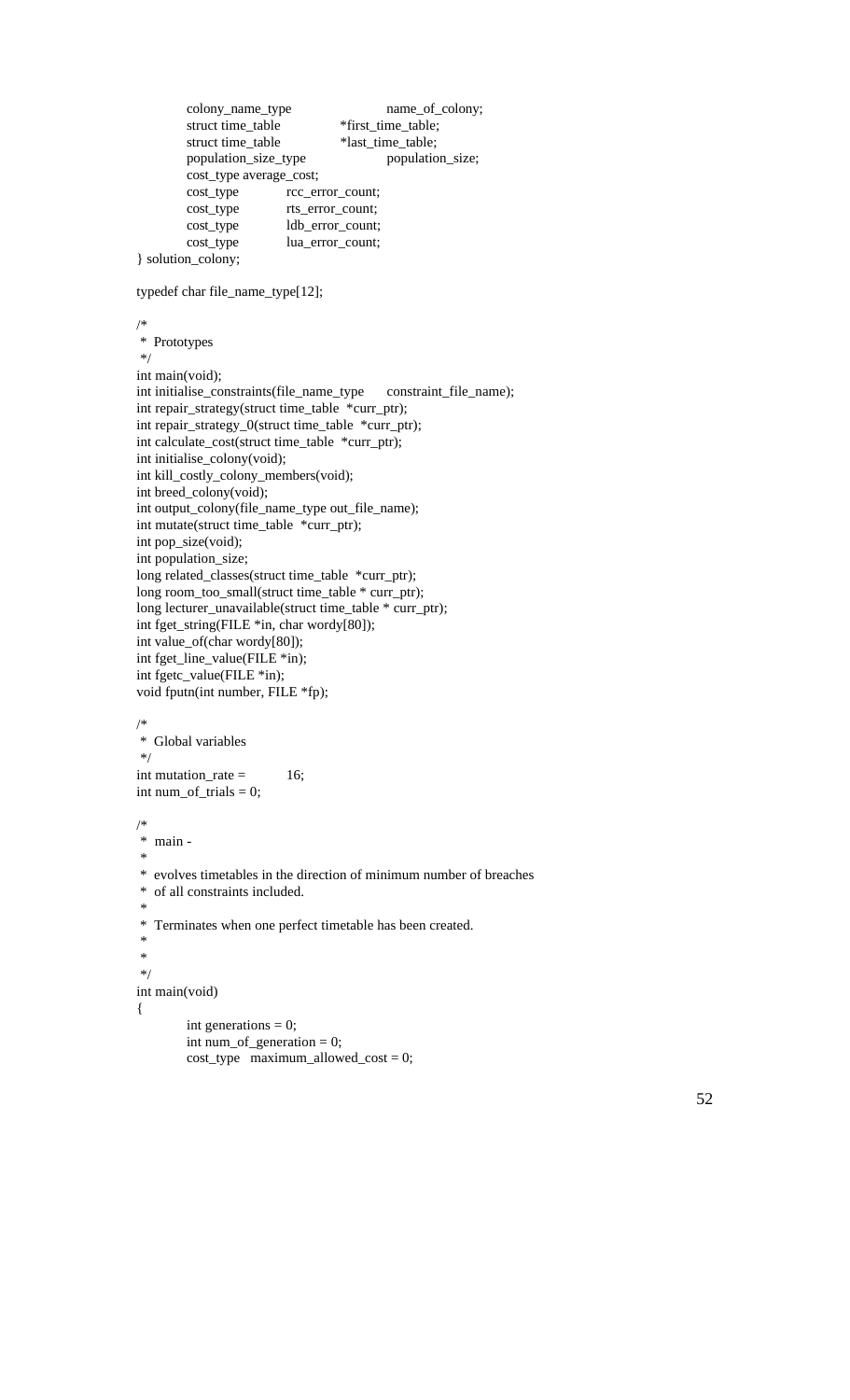```
char constraint_file_name[] = "c:\\tcc\\thesis\\constr3.ctr";
char out_file_name[] = "c:\\tcc\\thesis\\out.pop";
if (initialise_constraints(constraint_file_name)!=0)
         exit(1);randomize();
population_size = max_population_size;
if (initialise_colony()!=0)
        exit(1);if (find_average_cost()!=0)
        exit(1);/*
 * repeat until a perfect time table is found.
 */
while (solution_colony.first_time_table -> cost
        > maximum_allowed_cost) {
         /*
          * kill off the costliest half of the population
          */
         if (kill_costly_colony_members()!=0)
                  exit(1);/*
          * find the average cost of the population.
          */
         if (find_average_cost()!=0)
                 exit(1);/*
          * breed the population back up to full size.
          */
         while (solution_colony.population_size <
                          max_population_size){
                  num_of_trials= num_of_trials +1;
                  if (breed_colony()!=0)
                          exit(1);}
         num_of_generation++;
         /*
                  Output the current status to the screen.
          */
         printf(" %d ",(solution_colony.average_cost));
         printf(" %d ",num_of_trials);
         printf(" %d ",num_of_generation);
         printf(" (\% d) \n",
                  solution_colony.first_time_table -> cost);
         num_of_trials = 0;
}
/*
 * output the colony to a ".pop" text file
 */
if (output_colony(out_file_name) !=0)
         exit(1);printf("\nfinished after %d generations.\n",generations);
```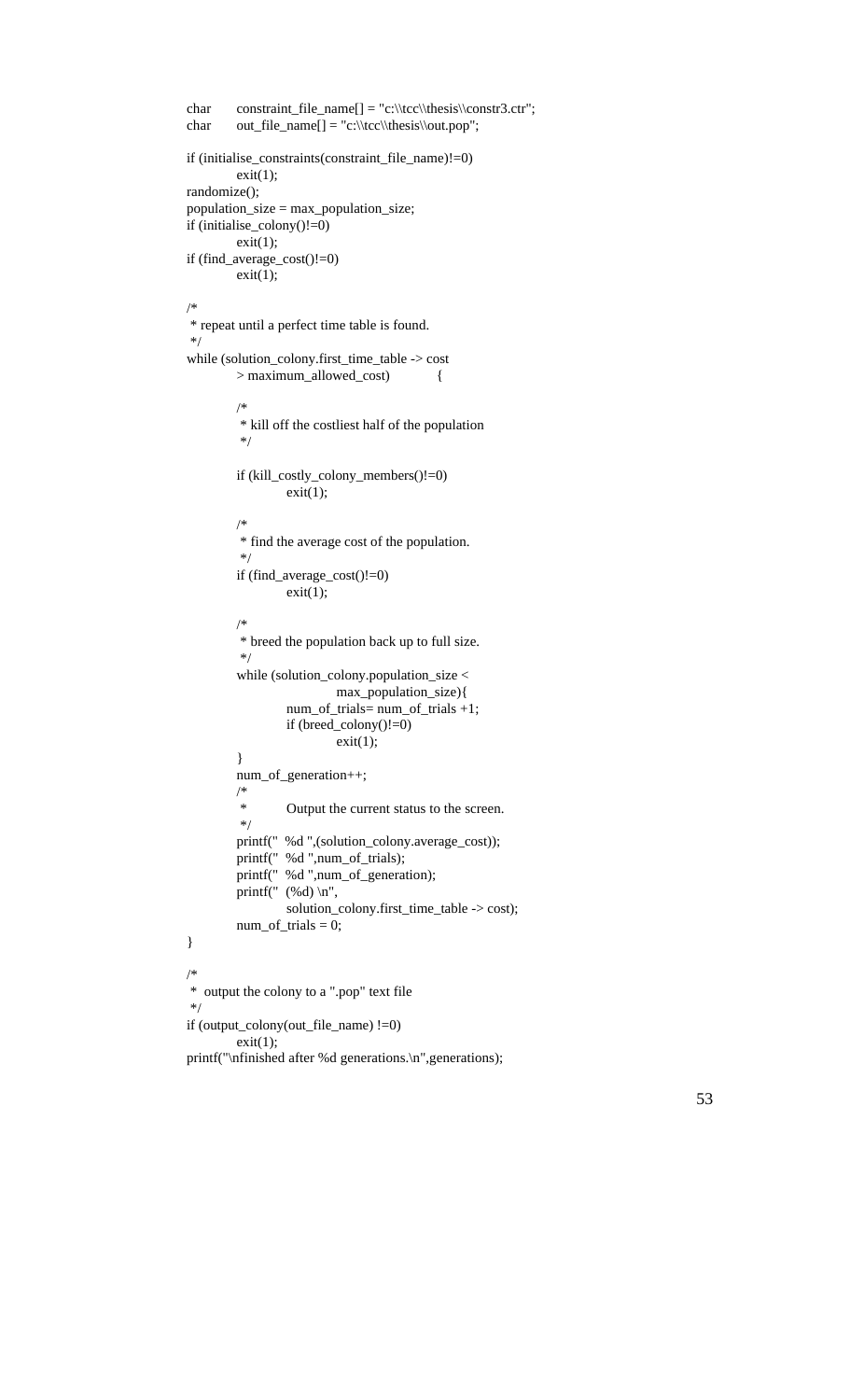```
return(0);
}
/*
 * fget_string-
 *
 * used for getting a string from a file
 *
 */
int fget_string(FILE *in, char wordy[80])
{
        int prevcha = 'a';
        int count = 0;
         while ((prevcha != '\n') && (!feof(in))) {
                 prevcha = fgetc(in);if (prevcha != '\n') {
                          wordy[count]=prevcha;
                          count++;
                  }
         }
        wordy[count] = NULL;
        return 0;
}
/*
 * value_of-
 *
 * returns the integer values of a string.
 */
int value_of(char wordy[80])
{
        int a;
        int count = 0;
        int val = 0;
        int row = 0;
        while(wordy[count] != NULL) count++;
        for (a=0; a<count; a++){
                 val += (wordy[count-a-1]-'0') *pow(10, row);
                 row++;
         }
        return val;
}
int fget_line_value(FILE *in)
{
        char wordy[80];
         fget_string(in, wordy);
        return value_of(wordy);
}
```

```
int fgetc_value(FILE *in)
{
        char ch;
```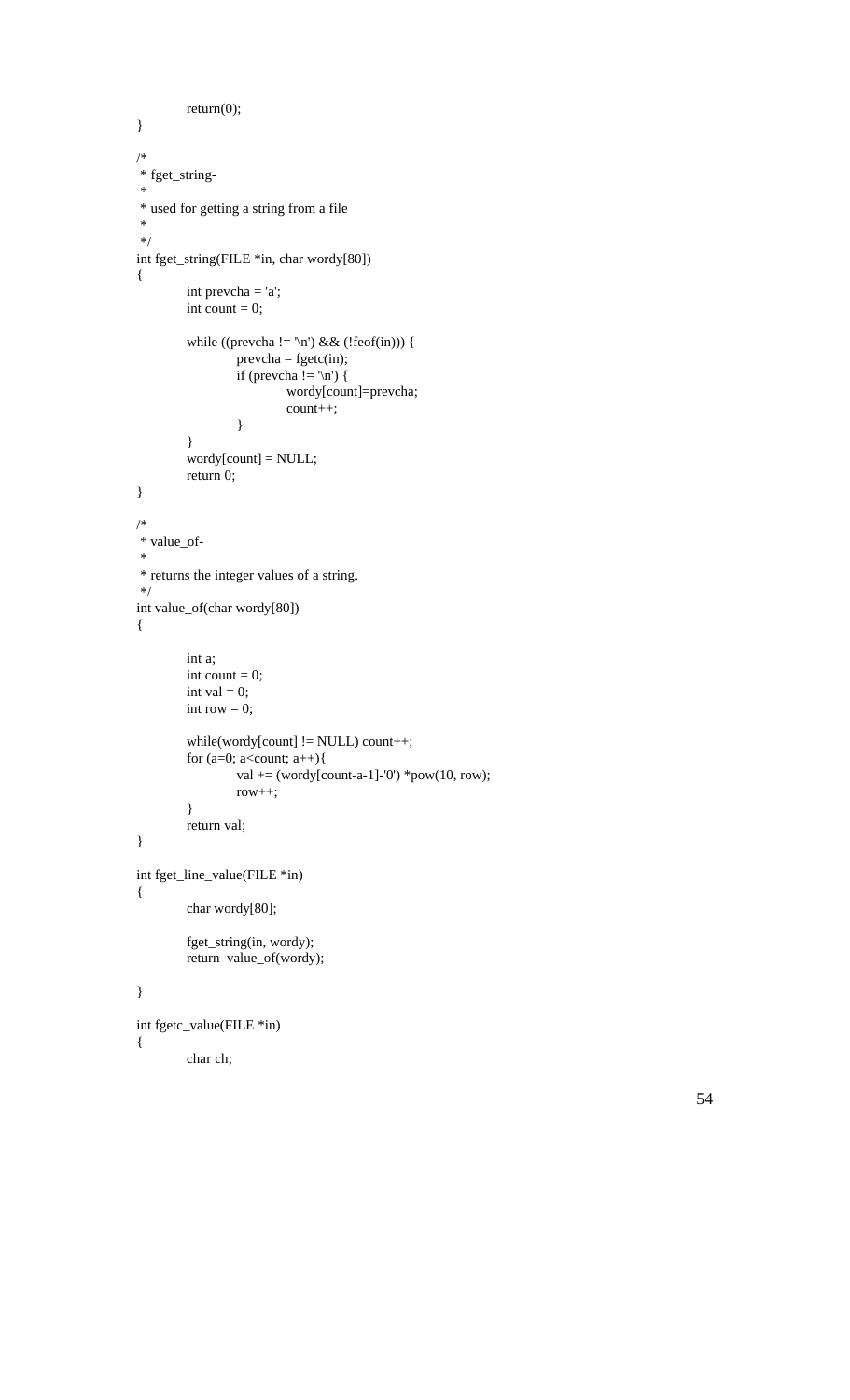```
ch = fgetc(in);return (ch - '0');
}
/*
 * initialise_constraints-
 *
 *
 * PRE: the file references by file_name_type contains valid constraint
 * data
 *
 * POST: All class constraints, lecturer constraints and room
      constraints are loaded from the file.
 *
 */
int initialise_constraints(file_name_type constraint_file_name)
{
         FILE *in;
        char wordy[80];
         char prevcha;
        int a = 0;
         int day, hour;
        if ((in = fopen(constraint_file_name, "rt")) == NULL)
         {
                  fprintf(stderr, "Cannot open input file.\n");
                  return 1;
         }
         fget_string(in,wordy);
         fget_string(in,wordy);
         class_constraints.num_of_classes = fget_line_value(in);
        class_constraints.num_of_class_associations = fget_line_value(in);
        /*
          * read all data about class constraints from the file.
          */
         for (a = 1; a \leq ((class\_constraints.num_of_classes)); a++) {
                  fget_string(in,class_constraints.classes[a].name_of_class);
                  class_constraints.classes[a].reference_num_of_lecturer
                           = fget_line_value(in);
                  class_constraints.classes[a].size_of_class
                           = fget_line_value(in);
                  class_constraints.classes[a].home_office_location_of_class[1]
                          = fget_line_value(in);
                  class_constraints.classes[a].home_office_location_of_class[2]
                          = fget_line_value(in);
                  class_constraints.classes[a].associated_class_code
                          = fget_line_value(in);
         }
         class_constraints.classes[0].reference_num_of_lecturer = 0;
         class_constraints.classes[0].size_of_class = 0;
        class_constraints.classes[0].associated_class_code = 0;
         lecturer_constraints.num_of_lecturers = fget_line_value(in);
         for (a = 0; a < lecturer_constraints.num_of_lecturers; a++) {
                  fget_string(in,lecturer_constraints.
                          lecturers[a].name_of_lecturer);
```
lecturer\_constraints.lecturers[a].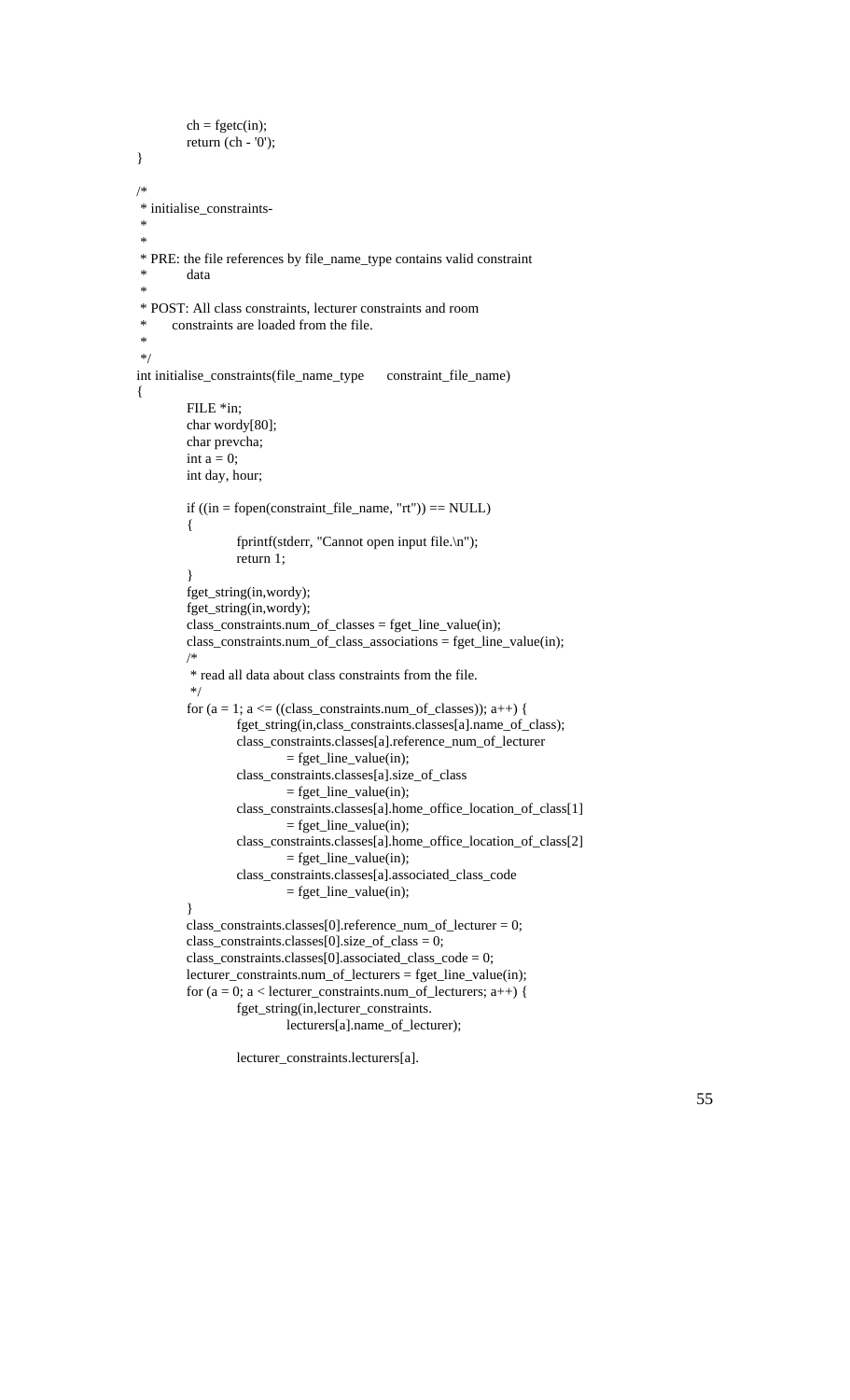```
home_office_location_of_lecturer[1]
                                      = fget_line_value(in);
                   lecturer_constraints.lecturers[a].
                            home_office_location_of_lecturer[2]
                                      = fget_line_value(in);
                   for (\text{day} = 0; \text{day} < \text{days} \cdot \text{in} \cdot \text{week}; \text{day++}) {
                            for (hour=0; hour<hours_in_day; hour++) {
                                      lecturer_constraints.lecturers[a].
                                                availability_time_table_of_lecturer
                                                [day][hour]
                                      = fgetc_value(in);
                             }
                            fget_string(in,wordy);
                   }
         }
         room_constraints.num_of_rooms = fget_line_value(in);
         for (a = 0; a <room_constraints.num_of_rooms; a++) {
                   fget_string(in, room_constraints.rooms[a].name_of_room);
                   room_constraints.rooms[a].capacity_of_room =
                            fget_line_value(in);
                   room_constraints.rooms[a].location_of_room[1] =
                            fget_line_value(in);
                   room_constraints.rooms[a].location_of_room[2] =
                            fget_line_value(in);
                   for (\text{day} = 0; \text{day} < \text{days} \cdot \text{in} \cdot \text{week}; \text{day++}) {
                            for (hour = 0; hour<hours_in_day; hour++) {
                                      room_constraints.rooms[a].
                                      availability_time_table_of_room[day][hour]
                                      = fgetc_value(in);
                             }
                            fget_string(in,wordy);
                   }
          }
         fclose(in);
         return(0);
}
/*
  * repair_strategy-
 *
 * Performs the second stage of repair to the timetable pointed to
 * by curr_ptr
 *
 * PRE: Each class is booked zero or more times
 *
 * POST: Each class is booked either zero times or one time.
 *
 */
int repair_strategy(struct time_table *curr_ptr)
{
/*
```
 PRE: Each class can appear 0 times, 1 time or 2 times in a timetable POSSIBLE PRE: Maybe a class can appear more than twice- two reasons: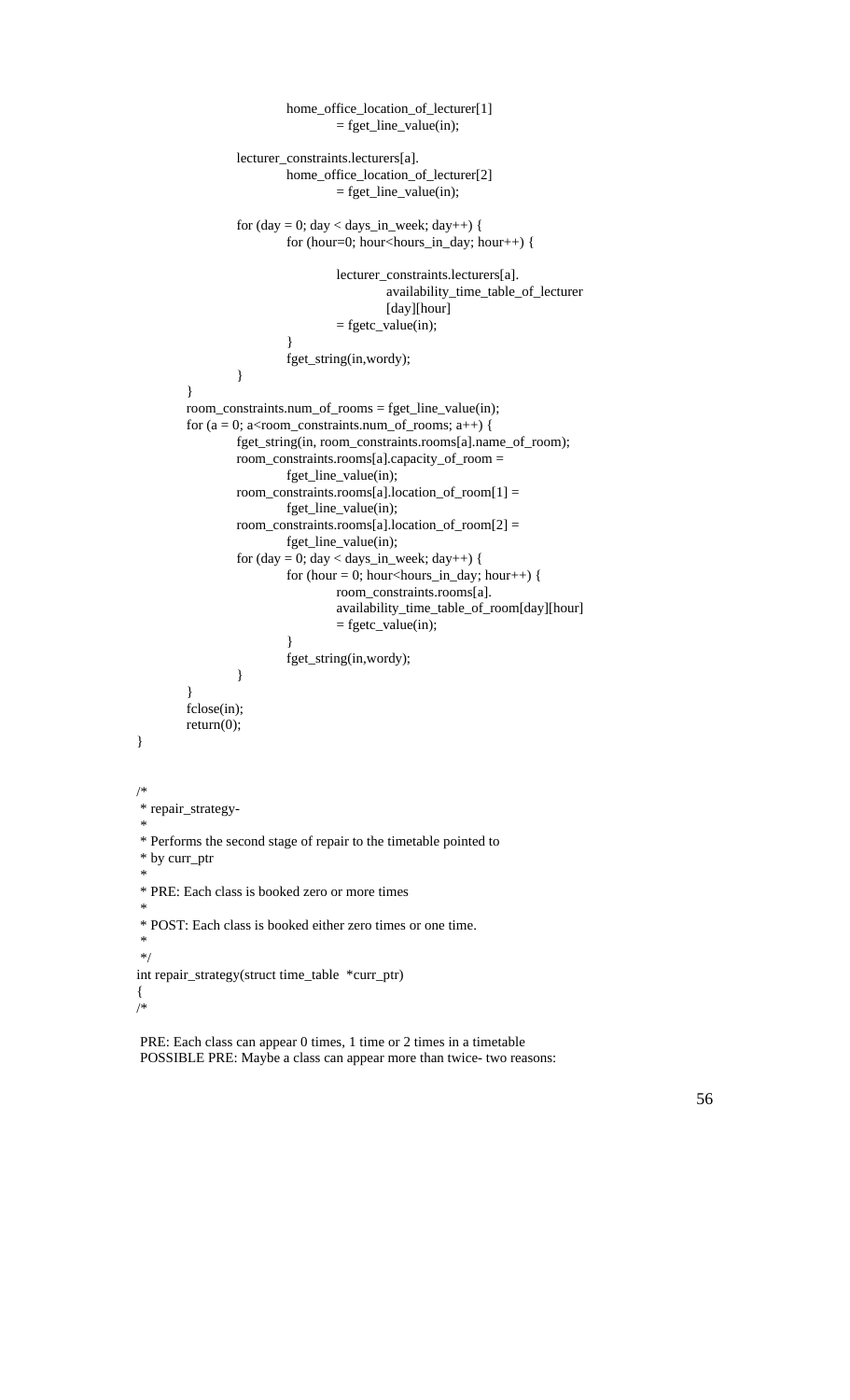may want to have more than two parents. May help in making this a simple "random population" high cost time table generator.

 POST: It must be true that for each class there is one and only one booking for it in a week.

Any class which is not booked exactly once must be corrected.

 A suggested style for doing this is as follows: \*/

```
struct booking_location {
        int which_room;
        int which_day;
        int which_hour;
        struct booking_location *next;
```
};

}

```
struct booking_location *first;
         struct booking_location *curr_booking;
         struct booking_location *booking_to_remove;
         int cur_class;
         int class_occurred;
         int cur_room;
         int day;
         int hour;
         int one_to_remove;
         char chr;
         int a = 0;
         for (cur_class=1; cur_class<max_num_of_classes; cur_class++) {
                  class_occurred = 0;
                  for (cur\_room = 0; cur\_room<max\_room\_num;cur\_room++)for (\text{day} = 0; \text{day}<\text{days} \cdot \text{in} \cdot \text{week}; \text{day++})for (hour = 0; hour<hours_in_day; hour++){
                                             if (curr_ptr -> bookings
                                                [cur_room][day][hour] ==
                                                 cur_class) {
                                                      class_occurred++;
if (class_occurred == 1) {
         if (( (first) =
         (struct booking_location *)malloc(sizeof(struct booking_location)))
         == NULL) {
                  printf("\n insufficient memory for this booking\n");
                  exit(1);}
         curr_booking = first;
else {
         if (( (curr_booking->next) =
         (struct booking_location *)malloc(sizeof(struct booking_location)))
         == NULL) {
                  printf("\n insufficient memory for booking allocation \n");
                  exit(1);}
```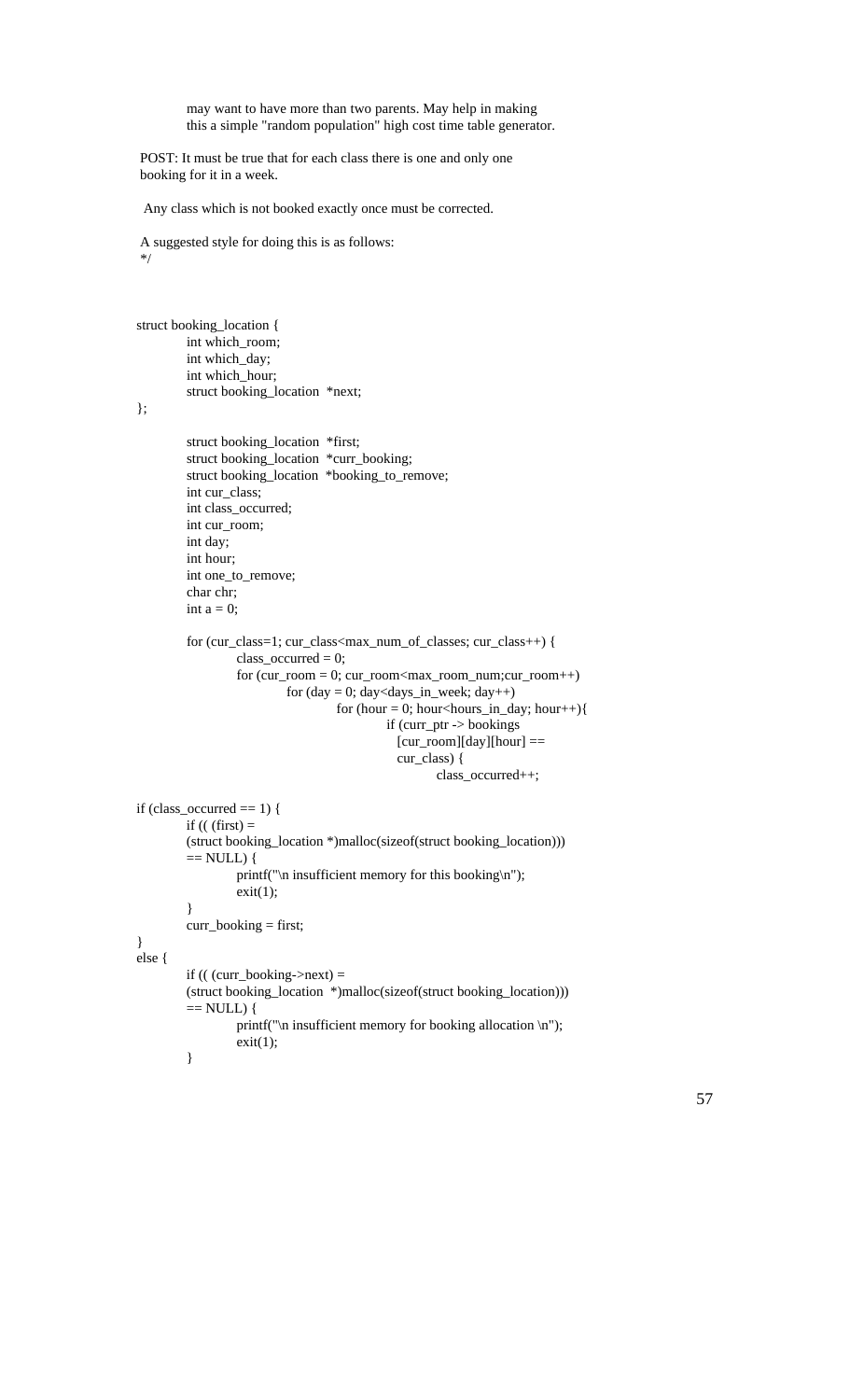```
curr_booking = curr_booking -> next;
}
curr_booking -> which_room = cur_room;
curr_booking -> which_day = day;
curr\_booking \rightarrow which\_hour = hour;}
         }
        if (class_occurred == 1) {
                  free(first);
         } else
                  if (class_occurred > 1 ) {
                           while (class_occurred > 1) {
                                    curr_booking = first;
                                    one_to_remove = random(class_occurred);
                                    for (a=0; a<sub>one_to_remove; a++) {
                                             curr_booking = curr_booking -> next;
                                    }
                           cur_room = curr_booking -> which_room;
                           day = curr\_booking \rightarrow which_day;hour = curr_booking -> which_hour;
                           if (curr_ptr -> bookings [cur_room] [day] [hour]
                                    == cur_class) {
                           curr_ptr -> bookings [cur_room] [day] [hour] = 0;
                  if (one_to_remove == 0) {
                           booking_to_remove = first;
                           first = first \rightarrow next;}
                  else
                  if (one_to_remove != class_occurred)
                     {
                           curr_booking = first;
                           for (a=0; a<sub>0</sub>(one_to_remove-1); a++)curr_booking = curr_booking -> next;
                           }
                           booking_to_remove = curr_booking -> next;
                           curr_booking -> next = (curr_booking -> next)-> next;
                     }
                  free(booking_to_remove);
                  class_occurred --;
            }
                  free(first);
                           }
                  }
         }
        return(0);
}
/*
 * repair_strategy_0-
 *
 * Performs the second stage of repair to the timetable pointed to
 * by curr_ptr
 *
 * PRE: Each class is booked either zero times or one time
 *
```

```
 * POST: Each class is booked precisely once.
```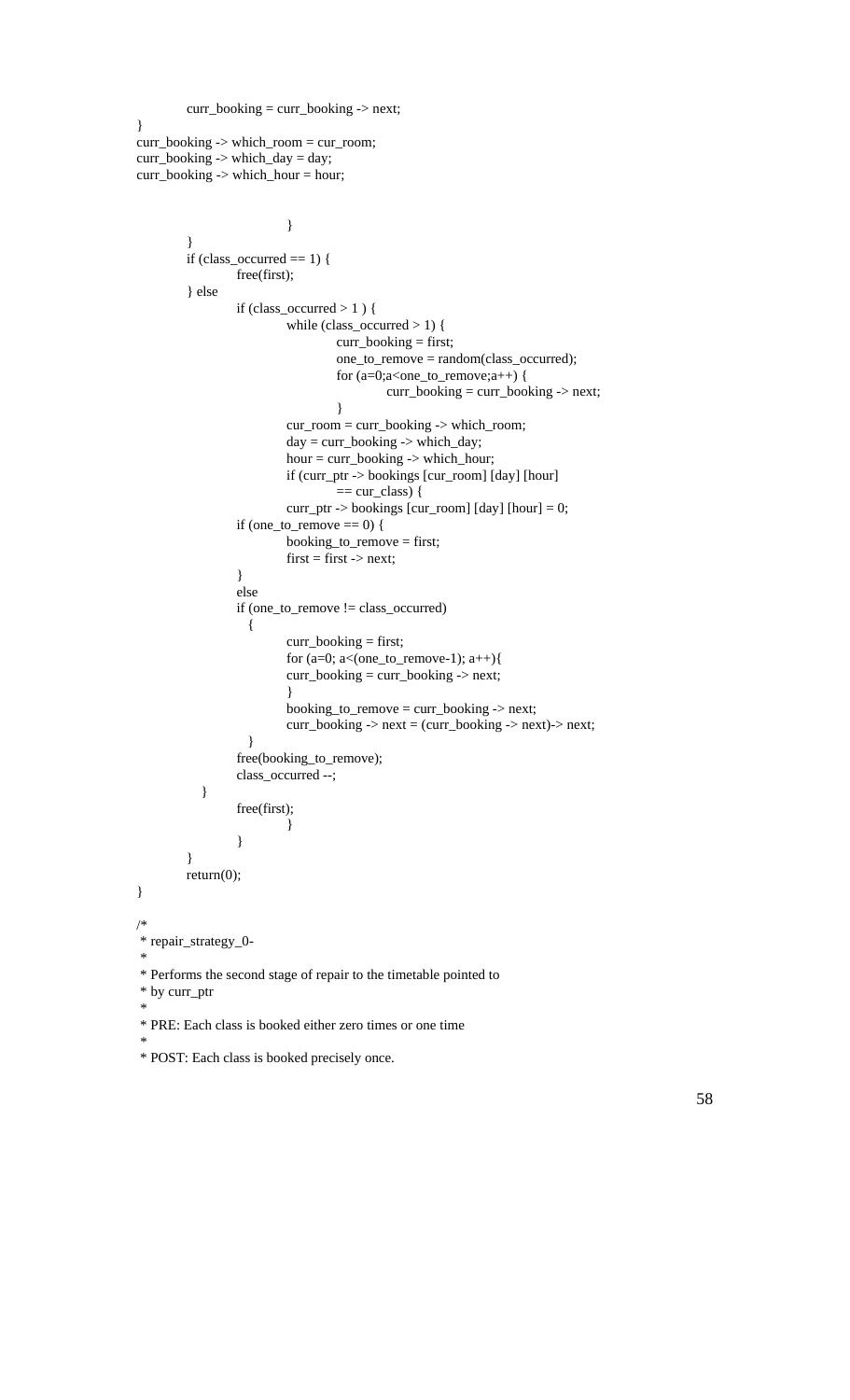```
 *
 */
int repair_strategy_0(struct time_table *curr_ptr)
{
        int cur_class;
        int class_occurred;
        int cur_room;
        int day;
        int hour;
 int one_to_remove;
 char chr;
 for (cur_class=1; cur_class<class_constraints.num_of_classes; cur_class++) {
    class_occurred = 0;
   for (cur\_room = 0; cur\_room<max\_room\_num;cur\_room++)for (\text{day} = 0; \text{day}<\text{days} \text{in} \text{—week}; \text{day++})for (hour = 0; hour<hours_in_day; hour++) {
                                   if (curr_ptr ->
                                            bookings [cur_room][day][hour]
                                            == cur_class) {
                                            class_occurred++;
                                    }
                          }
        if (class_occurred == 0) {
                 while (class_occurred == 0) {
                          cur_room = random(max_room_num);
                          day = random(days_in_week);
                          hour = random(hours_in_day);
                          if (curr_ptr ->
                                   bookings [cur_room] [day] [hour] == 0) {
                                   curr_ptr ->
                                            bookings [cur_room] [day] [hour]
                                                     = cur_class;
                                   class_occurred ++;
                                    }
          }
                  }
         }
        return(0);
}
/*
 * related classes-
 *
 * counts the number of times that related classes are booked
 * at the same time in the timetable pointed to by curr_ptr
 *
 */
long related_classes(struct time_table *curr_ptr)
{
        int num_of_occurrences=0;
        int curr_class_group = 0;
        int this_group_has_occurred = 0;
        int curr_room;
        int curr_day;
```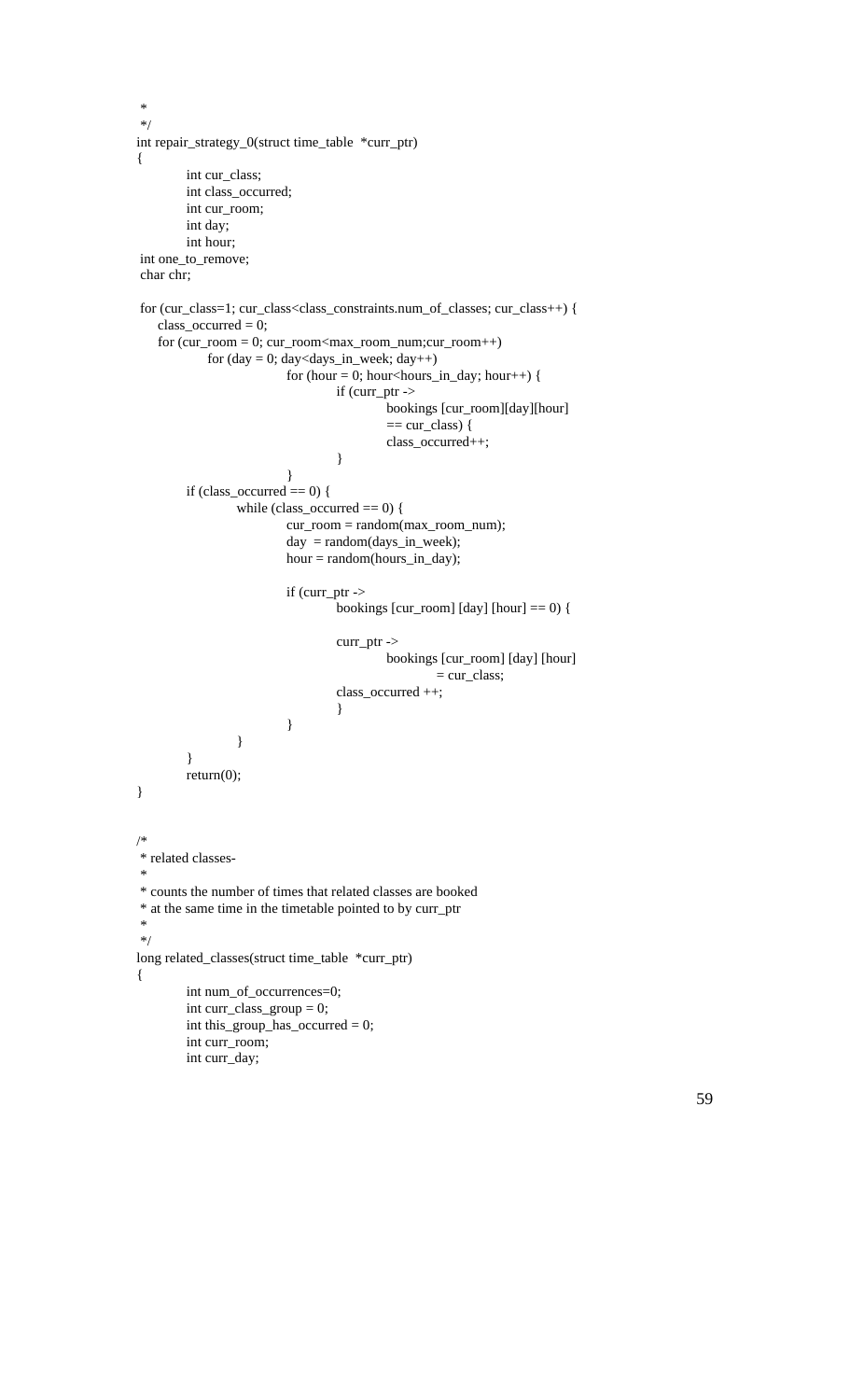```
int hour;
        int this_class_group;
        int this_class_num;
        for (curr_class_group = 1;
                 curr_class_group <=
                 class_constraints.num_of_class_associations;
                 curr_class_group ++) {
                 for (curr_day=0; curr_day < days_in_week; curr_day++) {
                          for (hour=0; hour< hours_in_day; hour++) {
                                  this_group_has_occurred = 0;
                                   for \text{(curr\_room = 0)};
                                           curr_room < max_room_num;
                                           curr_room ++) {
                                                    this_class_num =(curr_ptr ->
                                                    bookings
                                                    [curr_room][curr_day][hour]);
                                                    if (this_class_num!=0) {
                                                         this_class_group =
                                                         class_constraints.
                                                         classes
                                                        [this_class_num].
                                                         associated_class_code;
                                                         if
                                                         (this_class_group
                                                         == curr_class_group) {
                                                    this_group_has_occurred ++;
                                                             }
                                                    }
                                           }
                                  if (this_group_has_occurred>1) {
                                           num_of_occurrences +=
                                                    (this_group_has_occurred-1);
                                   }
                          }
                 }
        }
        return num_of_occurrences;
}
/*
 * room_too_small-
 *
 * counts the number of times a class is booked to a room which is
 * too small for it in the timetable pointed to by curr_ptr
 *
 */
long room_too_small(struct time_table *curr_ptr)
{
        int num_of_occurrences=0;
```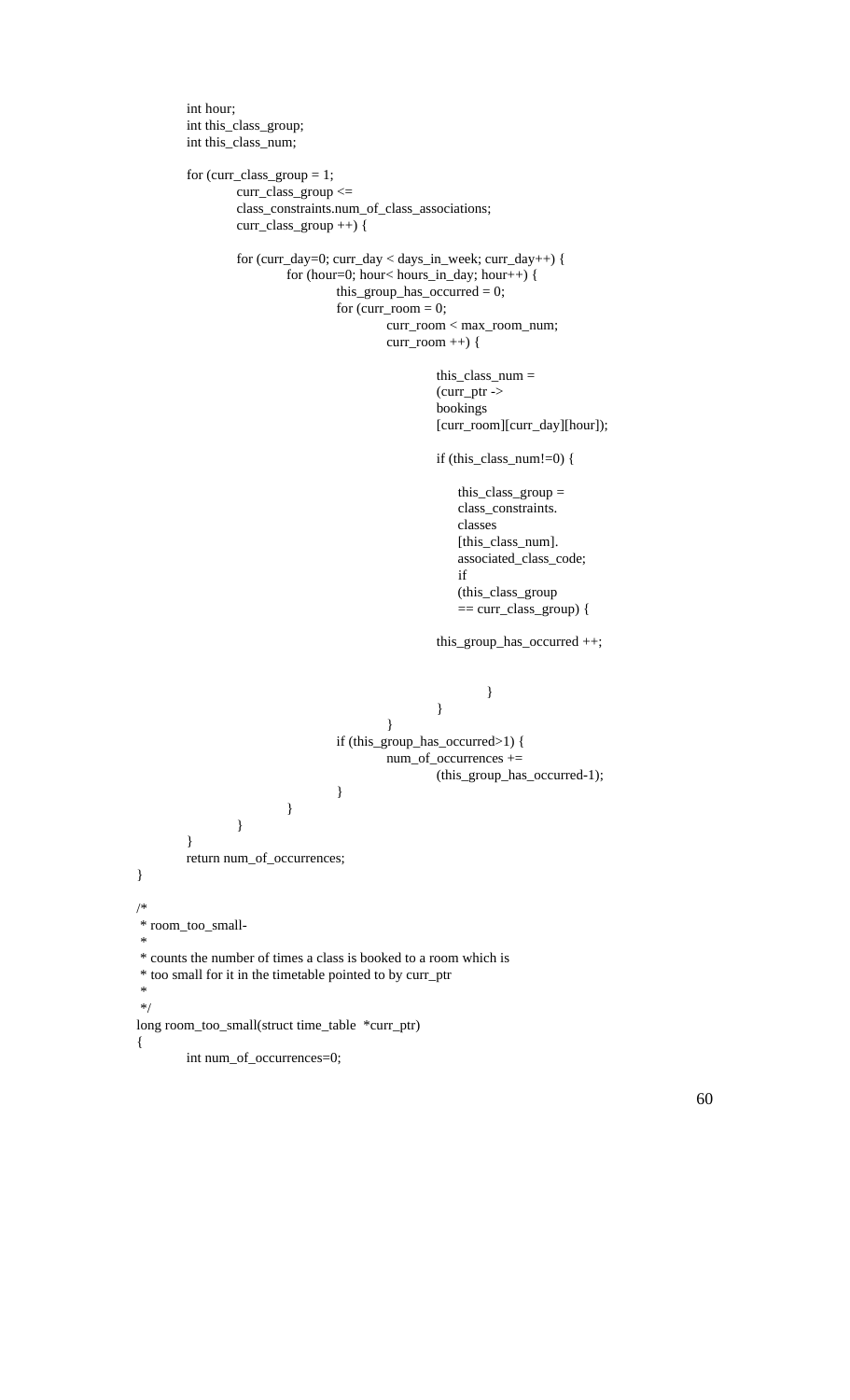```
int curr_room;
        class_size_type curr_size_available;
        class_size_type curr_size_allocated;
        int curr_day;
        class_num curr_class;
        int hour;
        for (curr_room=0;
            curr_room < room_constraints.num_of_rooms; curr_room ++){
                 curr_size_available =
                          room_constraints.rooms[curr_room].capacity_of_room;
                 for (curr_day=0; curr_day < days_in_week; curr_day++)
                          for (hour=0; hour< hours_in_day; hour++){
                                  curr\_class = curr\_ptr ->
                                  bookings [curr_room][curr_day][hour];
                                  if (curr_class != 0) {
                                           curr_size_allocated =
                                           class_constraints.
                                           classes[curr_class].
                                           size_of_class;
                                           if (curr_size_available
                                              < curr_size_allocated) {
                                                    num_of_occurrences ++;
                                           }
                                   }
                          }
        }
        return num_of_occurrences;
/*
 * lecturer_double_booked-
 *
 * counts the number of times a lecturer is double booked in the
 * timetable pointed to by curr_ptr
 *
 */
long lecturer_double_booked(struct time_table *curr_ptr)
        int num_of_occurrences=0;
        int curr_room;
        int lecturer_num;
        int curr_lecturer;
        int num_of_bookings_at_this_time;
        int current_lecturer_is;
        struct class current_class_is;
        int curr_class;
        int curr_class_num;
        int curr_day;
```
}

 $\{$ 

int hour;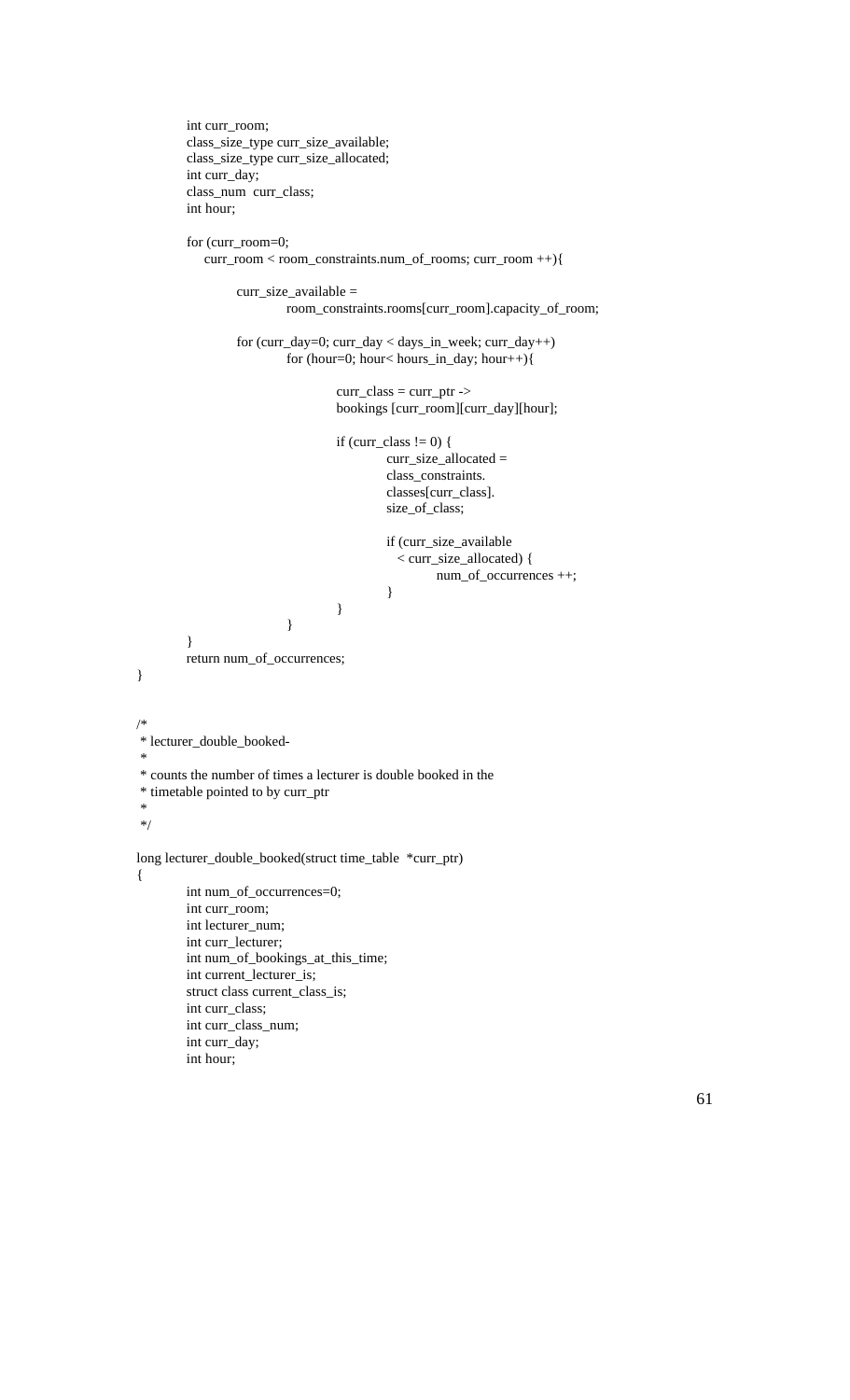```
for (lecturer_num = 0; lecturer_num < lecturer_constraints.
                         num_of_lecturers; lecturer_num++) {
                 for (curr_day = 0; curr_day < days_in-week; curr_day++)for (hour = 0; hour< hours_in_day; hour++){
                                  num_of_bookings_at_this_time = 0;
                                  for curr\_room = 0;
                                      curr_room < max_room_num;
                                     curr\_room ++)\{curr_class_num =
                                                    (curr_ptr ->
                                                    bookings
                                                    [curr_room][curr_day][hour]);
                                           if (curr_class_num!=0){
                                                    curr_lecturer =
                                                    class_constraints.
                                                    classes[curr_class_num].
                                                    reference_num_of_lecturer;
                                                    if (curr_class_num != 0) {
                                                            if (lecturer_num ==
                                                            curr_lecturer) {
                                            num_of_bookings_at_this_time++;
                                                             }
                                                    }
                                           }
                                           if (num_of_bookings_at_this_time>1) {
                                           num_of_occurrences
                                           +=(num_of_bookings_at_this_time-1);
                                           }
                                  }
                          }
        }
        return num_of_occurrences;
}
/*
 * lecturer_unavailable -
 *
 * returns the number of violations of the constraint
 * "Lecturer's cannot be booked when they have prior commitments."
 * in the timetable pointed to by curr_ptr.
 *
 */
long lecturer_unavailable(struct time_table *curr_ptr)
{
        int num_of_occurrences=0;
        int curr_room;
        int lecturer_num;
        int curr_lecturer;
        int current_lecturer_is;
        struct class current_class_is;
```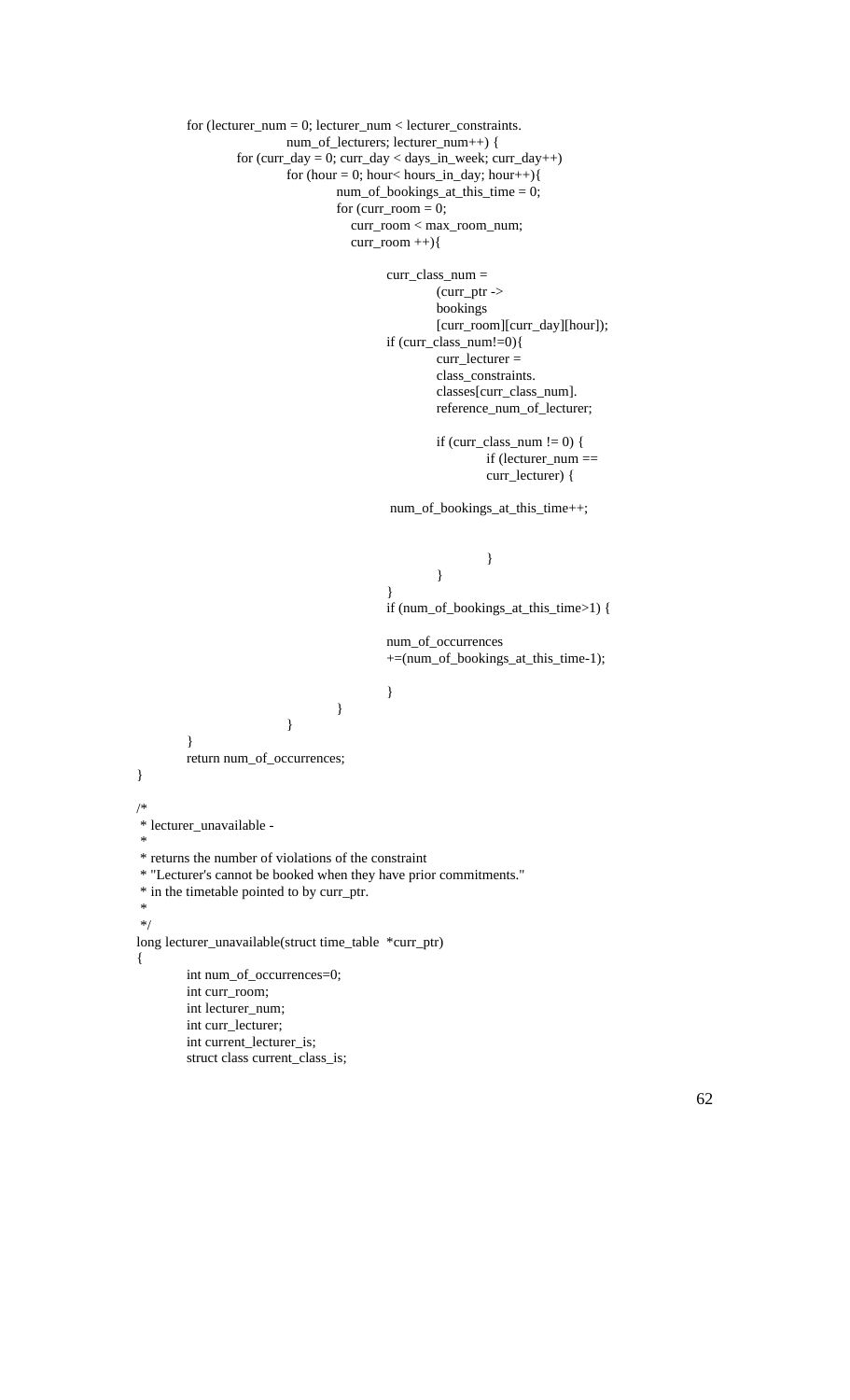```
int curr_class;
         int curr_class_num;
         int curr_day;
         int hour;
         for (curr_day=0; curr_day < days_in_week; curr_day++)
                  for (hour=0; hour< hours_in_day; hour++){
                           for (curr_room=0; curr_room
                                    < max_room_num; curr_room ++){
                                    curr_class_num
                                             = (curr_ptr -> bookings
                                             [curr_room][curr_day][hour]);
                                    if (curr_class_num != 0) {
                                             curr_lecturer =
                                                      class_constraints.
                                                      classes[curr_class_num].
                                                      reference_num_of_lecturer;
                                             if (lecturer_constraints.
                                                      lecturers[curr_lecturer].
                                             availability_time_table_of_lecturer
                                             \left[ \text{curr\_day}\right]   <br>[[hour] == 0)   <br>{
                                                      num_of_occurrences++;
                                             }
                                    }
                           }
                  }
        return num_of_occurrences;
}
/*
 * calculate_cost-
 *
 * calculate_cost determines the cost of the timetable pointed to
 * by curr_ptr. The number of violations of each constraint is
 * multiplied by the weighting for that constraint and added to
 * the total.
 *
 */
int calculate_cost(struct time_table *curr_ptr)
{
         cost\_type thecost = 0;
        cost_type problem1;
        cost_type problem2;
         cost_type problem3;
         cost_type problem4;
         struct time_table *spare_ptr;
         space\_ptr = curr\_ptr;space\_ptr \rightarrow cost = 0;curr_ptr -> rcc_error_count = related_classes(curr_ptr);
        curr_ptr -> rts_error_count = room_too_small(curr_ptr);
         curr_ptr -> ldb_error_count = lecturer_double_booked(curr_ptr);
         curr_ptr -> lua_error_count = lecturer_unavailable(curr_ptr);
        problem1 = (curr\_ptr ->
```

```
rcc_error_count * cost_of_related_class_clash);
```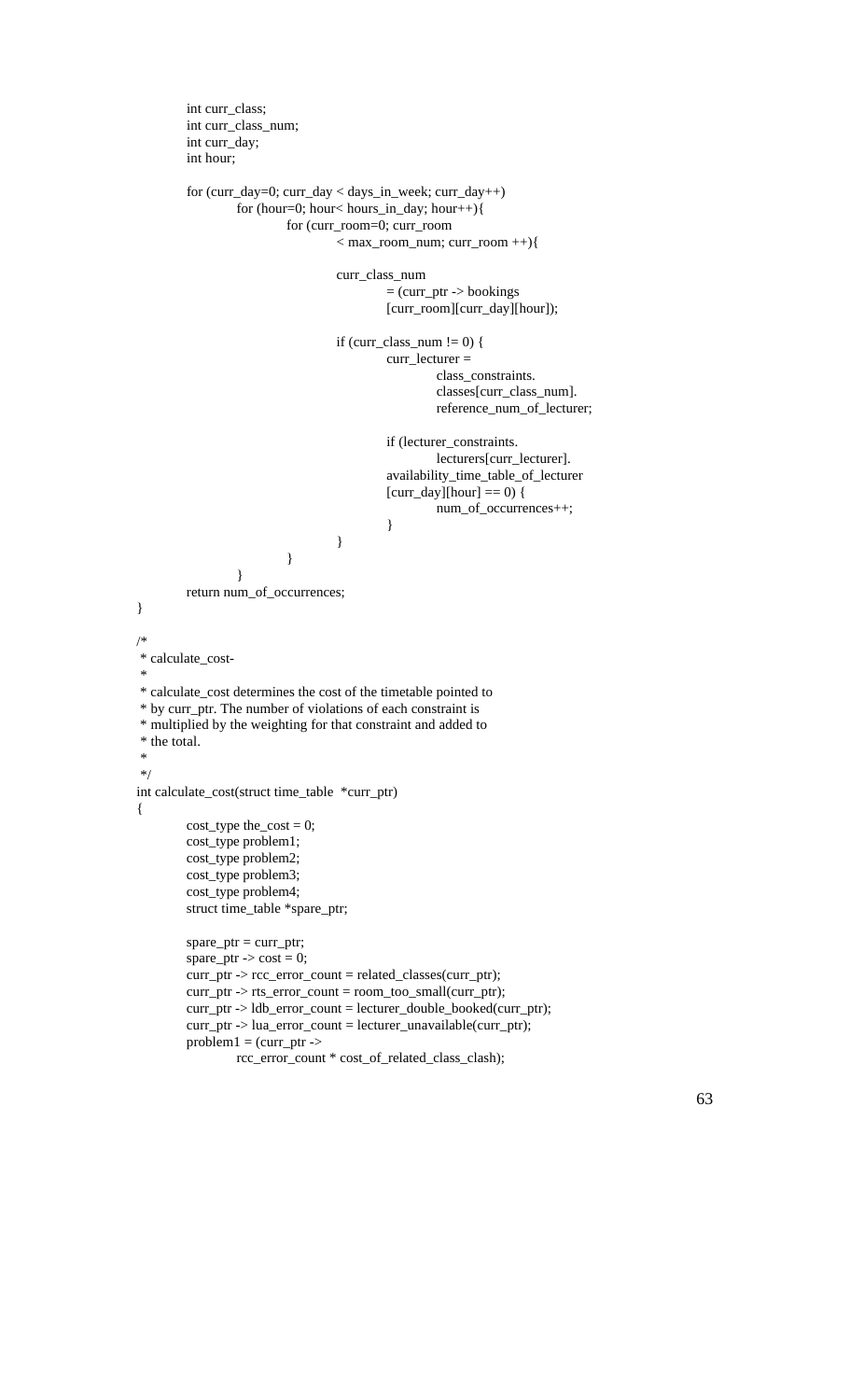```
problem2 = (curr\_ptr ->rts_error_count * cost_of_room_too_small);
        problem3 = (curr\_ptr ->ldb_error_count * cost_of_lecturer_double_booked);
        problem4 = (curr\_ptr ->lua_error_count * cost_of_unavailable_lecturer);
         printf(" ");
         printf(" %4d", problem1);
         printf(" %5d", problem2);
         printf(" %5d", problem3);
        printf(" %5d", problem4);
        the_cost = problem1 + problem2 + problem3 + problem4;
        space\_ptr -> cost = the\_cost;
        return(0);
}
/*
 * fputn -
 *
 * used for writing an integer from 0 to 999 into a file.
 *
 */
void fputn(int a, FILE *fp)
{
        int b;
        b=a;
        if (b > 99) {
                 b = b \, \% \, 100;b = (a-b) / 100;fputc(b+48, fp);
                 b = a - (b * 100);} else
                 fputc(48, fp);
        if (b>9) {
                 a = b;
                 b = b \, \% \, 10;b = (a - b) / 10;
                 fputc(b+48, fp);
                 b = a - (b*10);} else
                 fputc(48, fp);
         fputc(b+48, fp);
         fputc(\ln, fp);}
/*
 * initialise_colony -
 *
 * creates a random population by repairing NULL timetables.
 *
 */
int initialise_colony(void)
{
        struct time_table *curr_ptr;
        struct time_table *lagging_ptr;
```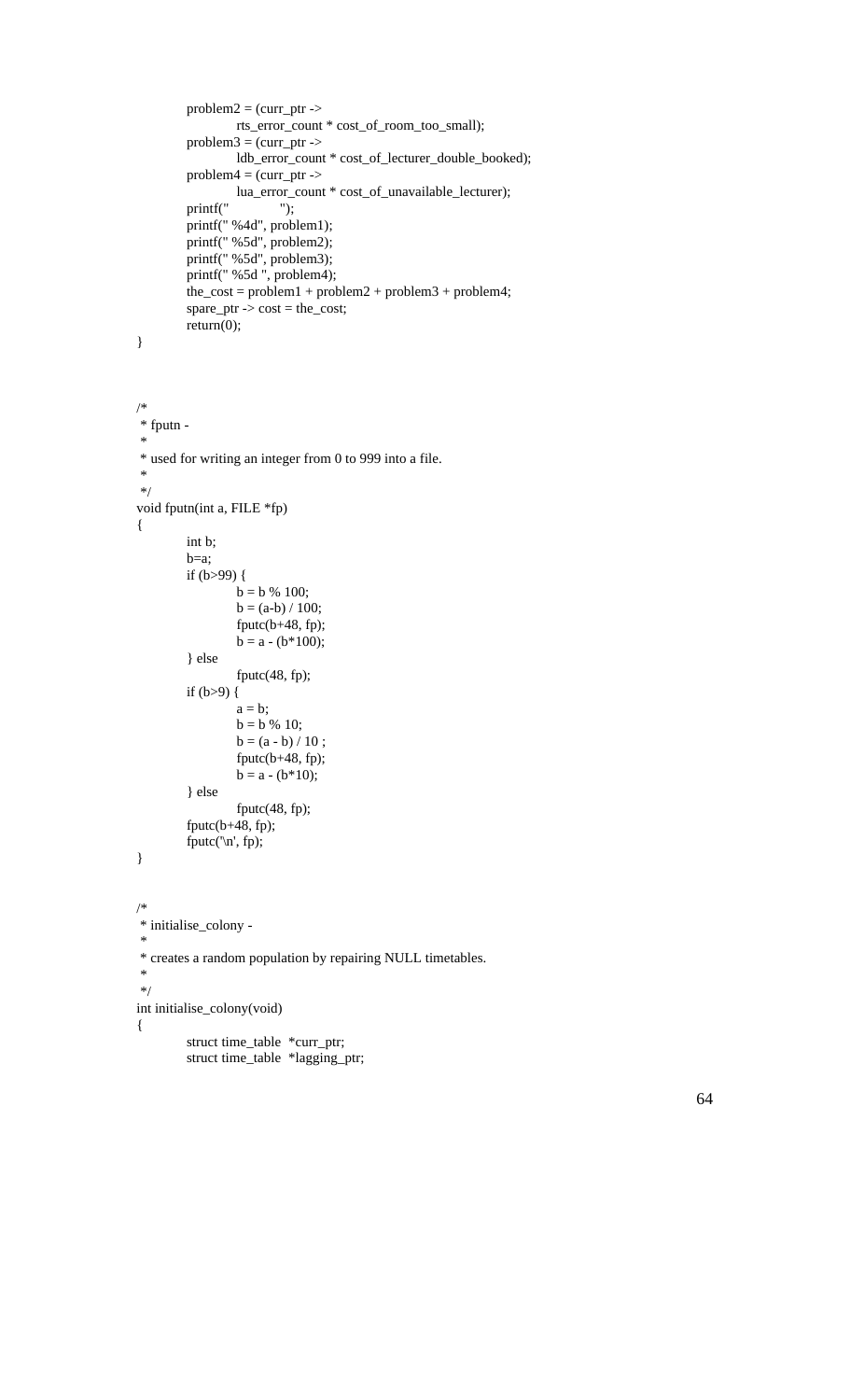```
struct time_table *test_tube;
char wordy[80];
int solution, cur_room,day,hour;
int final_population_size;
solution_colony.population_size = 0;
final_population_size = population_size;
while (solution_colony.population_size < final_population_size) {
         if (( (test_tube) =
         (struct time_table *)malloc(sizeof(struct time_table)))
         == NULL) {
                  printf("\ninsufficient memory for TT allocation \n");
                  exit(1);}
         if (test_tube -> next != NULL) {
                  test\_tube \rightarrow next = NULL;}
         if (solution_colony.last_time_table -> next != NULL ) {
                  solution_colony.last_time_table -> next = NULL;
         }
for (cur\_room = 0; cur\_room < max\_room\_num; cur\_room++)for (day = 0; day < day < jn</math> , week; day++)for (hour = 0; hour < hours_in_day; hour++)
                            (test_tube ->
                                     bookings[cur_room][day][hour]) = 0;
repair_strategy_0(test_tube);
calculate_cost(test_tube);
if (solution_colony.population_size == 0) {
         solution_colony.first_time_table = test_tube;
         solution_colony.last_time_table = test_tube;
         solution_colony.population_size++;
} else {
         curr_ptr = solution_colony.first_time_table;
         if (curr_ptr -> cost >= test_tube -> cost) {
                  test\_tube \rightarrow next = curr\_ptr;solution_colony.first_time_table = test_tube;
                   solution_colony.population_size++;
         } else {
                  curr_ptr = solution_colony.first_time_table;
                   while ((\text{curr\_ptr} > \text{next} > \text{cost} \leq \text{test\_tube} \rightarrow \text{cost})&\& (curr_ptr -> next != NULL)){
                                     if (curr_ptr -> next != NULL) {
                                              curr\_ptr = curr\_ptr \rightarrow next;}
                            };
                            if (curr_ptr ==
                                     solution_colony.last_time_table) {
                                     solution_colony.last_time_table
                                              = test_tube;
                                     test\_tube \rightarrow next = NULL;} else test_tube -> next = curr_ptr -> next;
                            curr\_ptr\geq next = test\_tube;solution_colony.population_size++;
                   }
         }
         solution_colony.last_time_table -> next = NULL;
         curr_ptr = solution_colony.first_time_table;
```

```
while (curr_ptr != NULL) {
```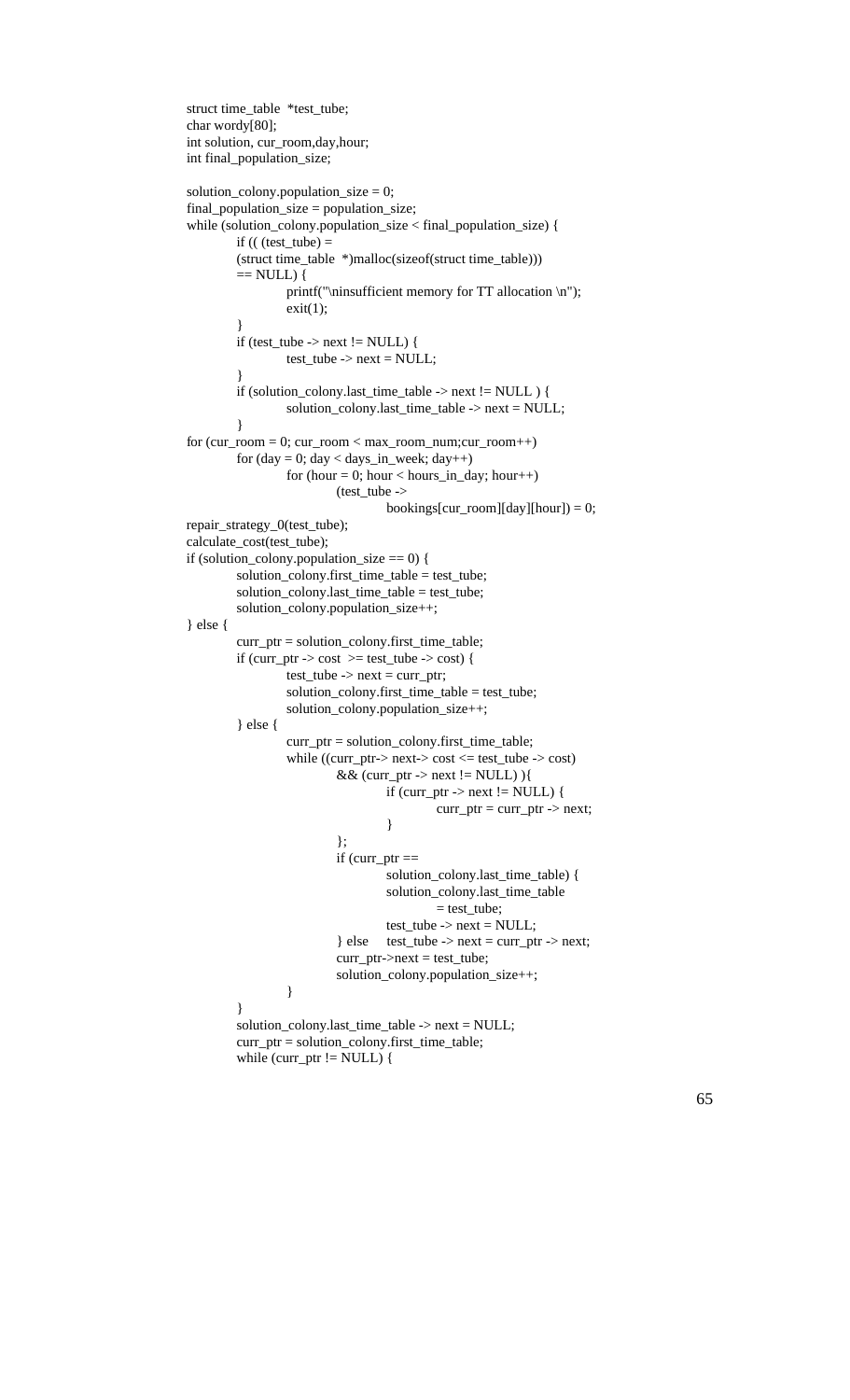```
curr\_ptr = curr\_ptr - next;
                 }
        test_tube = NULL;
        free(test_tube);
         }
 return(0);
}
/*
 * find_average_cost -
 *
 * Finds mean of the cost of each timetable
 * The result is entered in the colonies average cost field.
 *
 *
 */
int find_average_cost()
{
        cost_type sum_of\_costs = 0;cost\_type \ sum\_of\_error1 = 0;cost_type sum_of_error2 = 0;cost_type sum_of_error3 = 0;cost_type sum_of_error4 = 0;
        struct time_table *curr_ptr;
        long a;
        curr_ptr = solution_colony.first_time_table;
        a=0;
        while (curr_ptr != NULL) {
                 a++;
                 sum_of\_costs += curr\_ptr -> cost;sum_of_error1 += curr_ptr -> rcc_error_count;
                 sum_of_error2 += curr_ptr -> rts_error_count;
                 sum_of_error3 += curr_ptr -> ldb_error_count;
                 sum_of_error4 += curr_ptr -> lua_error_count;
                 curr\_ptr = curr\_ptr > next;}
         solution_colony.average_cost =
                 (sum_of_costs / (solution_colony.population_size));
         solution_colony.rcc_error_count =
                 (sum_of_error1 / (solution_colony.population_size));
         solution_colony.rts_error_count =
                 (sum_of_error2 / (solution_colony.population_size));
         solution_colony.ldb_error_count =
                 (sum_of_error3 / (solution_colony.population_size));
         solution_colony.lua_error_count =
                 (sum_of_error4 / (solution_colony.population_size));
        return(0);
}
```

```
typedef struct colony_cost_statistics {
        cost_type costs[max_population_size];
        cost_type average_cost;
        cost_type median_cost;
        cost_type fatal_cost;
```

```
};
```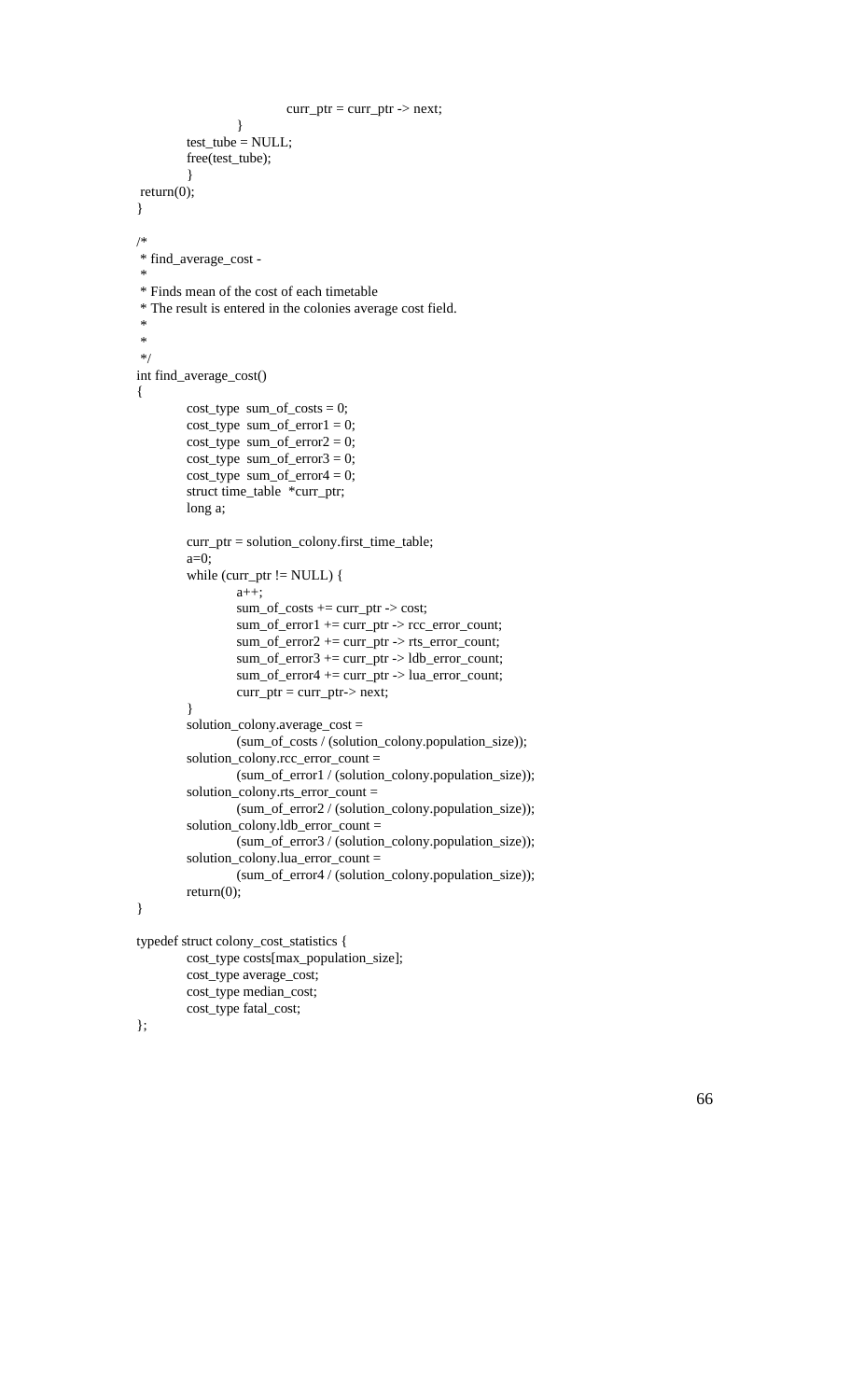```
/*
 * kill_costly_colony_members -
 *
 * The colony is already order from least costly to most costly.
 * Decide what number of people to kill (x).
 * find the (pop-x)th creature. Make them the "last" in line.
 * free each creature after that.
 *
 */
int kill_costly_colony_members()
{
         int amount_to_kill;
         float kill_ratio = 0.5; //need not be integer.
         struct time_table *curr_ptr;
         struct time_table *lagging_ptr;
        int a;
         amount_to_kill = (solution_colony.population_size * kill_ratio);
         while (solution_colony.population_size-amount_to_kill < 2) {
                  amount_to_kill--;
         }
         curr_ptr = solution_colony.first_time_table;
         for (a=0; a<(solution_colony.population_size-amount_to_kill)-1;a++){
                  curr\_ptr = curr\_ptr ->next;}
        solution_colony.last_time_table = curr_ptr;
        curr\_ptr = curr\_ptr - next;
         solution_colony.last_time_table -> next = NULL;
         do {
                  lagging_ptr = curr_ptr;curr\_ptr = curr\_ptr \rightarrow next;free(lagging_ptr);
                  solution_colony.population_size--;
         } while (curr_ptr != NULL);
        return(0);
}
/*
 * pop_size -
 *
 * used for verifying that the population's size is correctly recorded.
 */
int pop_size()
{
         int a=0;
        struct time_table *curr_ptr;
         curr_ptr = solution_colony.first_time_table;
         while (curr_ptr != NULL) {
                  a++;
                  curr\_ptr = curr\_ptr - next;
         }
        return a;
}
/*
```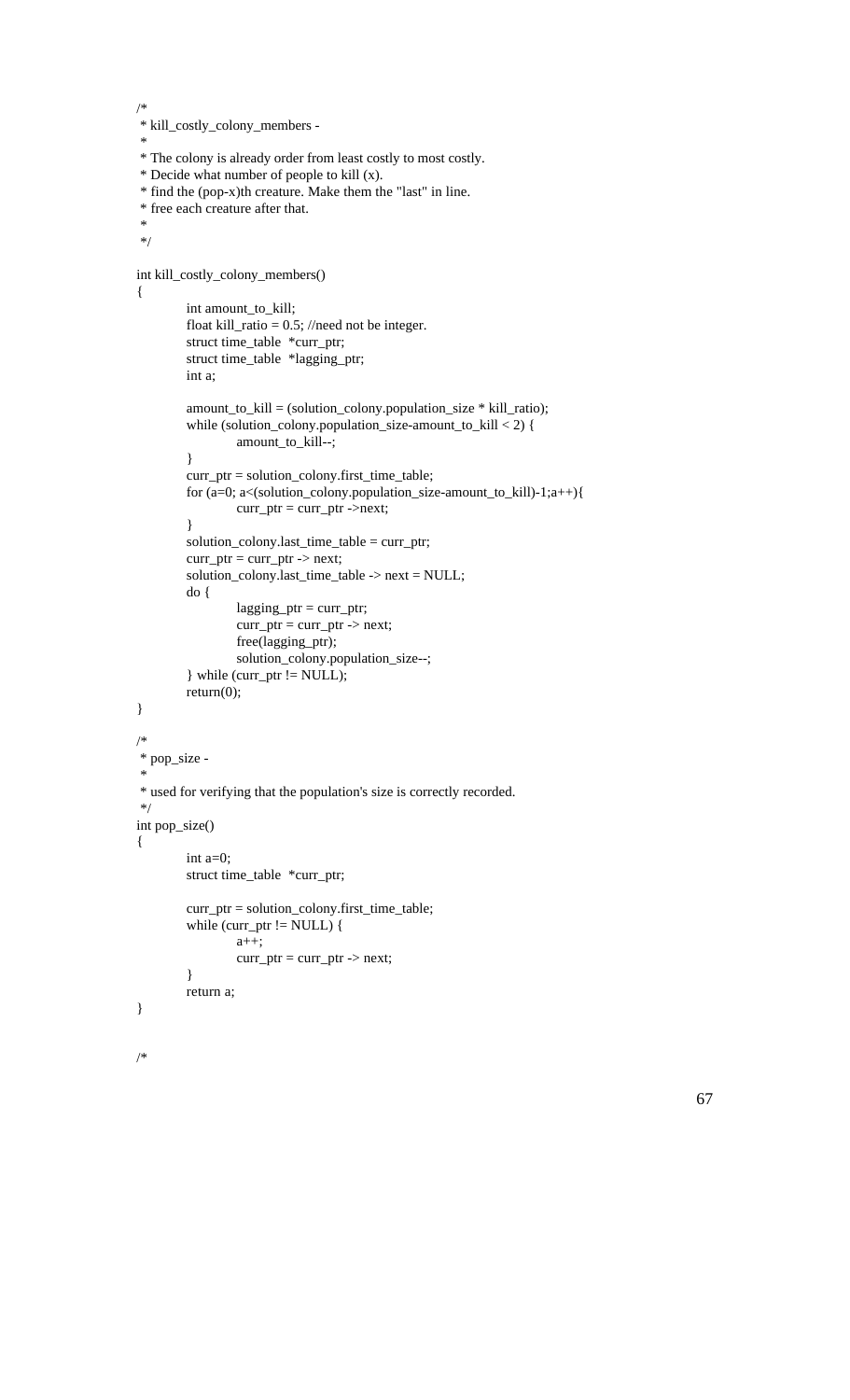```
 * mutate -
 *
 * Performs mutations on a child.
 * Probability that a gene will undergo mutation is (2*mutation_rate)/1000
 * Method of mutation is to randomly switch any two genes.
 *
 */
int mutate(struct time_table *curr_ptr)
{
        class_num temporary;
        int cur_room;
        int cur_day;
        int cur_hour;
        int random_room;
        int random_day;
        int random_hour;
        for (cur\_room = 0; cur\_room<max\_room_number;cur\_room++)for (cur_day = 0; cur_day <days_in_week; cur_day++)
                         for cur\_hour = 0;
                                 cur_hour < hours_in_day; cur_hour++){
                                 if (random(1000)<mutation_rate) {
                                          temporary =
                                                  curr_ptr -> bookings
                                                  [cur_room] [cur_day]
                                                  [cur_hour];
                                          random_room = random(max_room_num);
                                          random_day = random(days_in_week);
                                          random\_hour = random(hours_in\_day);curr_ptr -> bookings
                                          [cur_room][cur_day]
                                          [cur\_hour] =curr_ptr -> bookings
                                          [random_room][random_day]
                                          [random_hour];
                                          curr_ptr -> bookings
                                          [random_room][random_day]
                                          [random_hour]=
                                          temporary;
                                 }
                         }
        return(0);
}
```
/\*

\* breed\_colony -

\*

\* selects two members of the population, at random, to act as

\* parents.

\* Their genetic makeup using cross over, to produce a child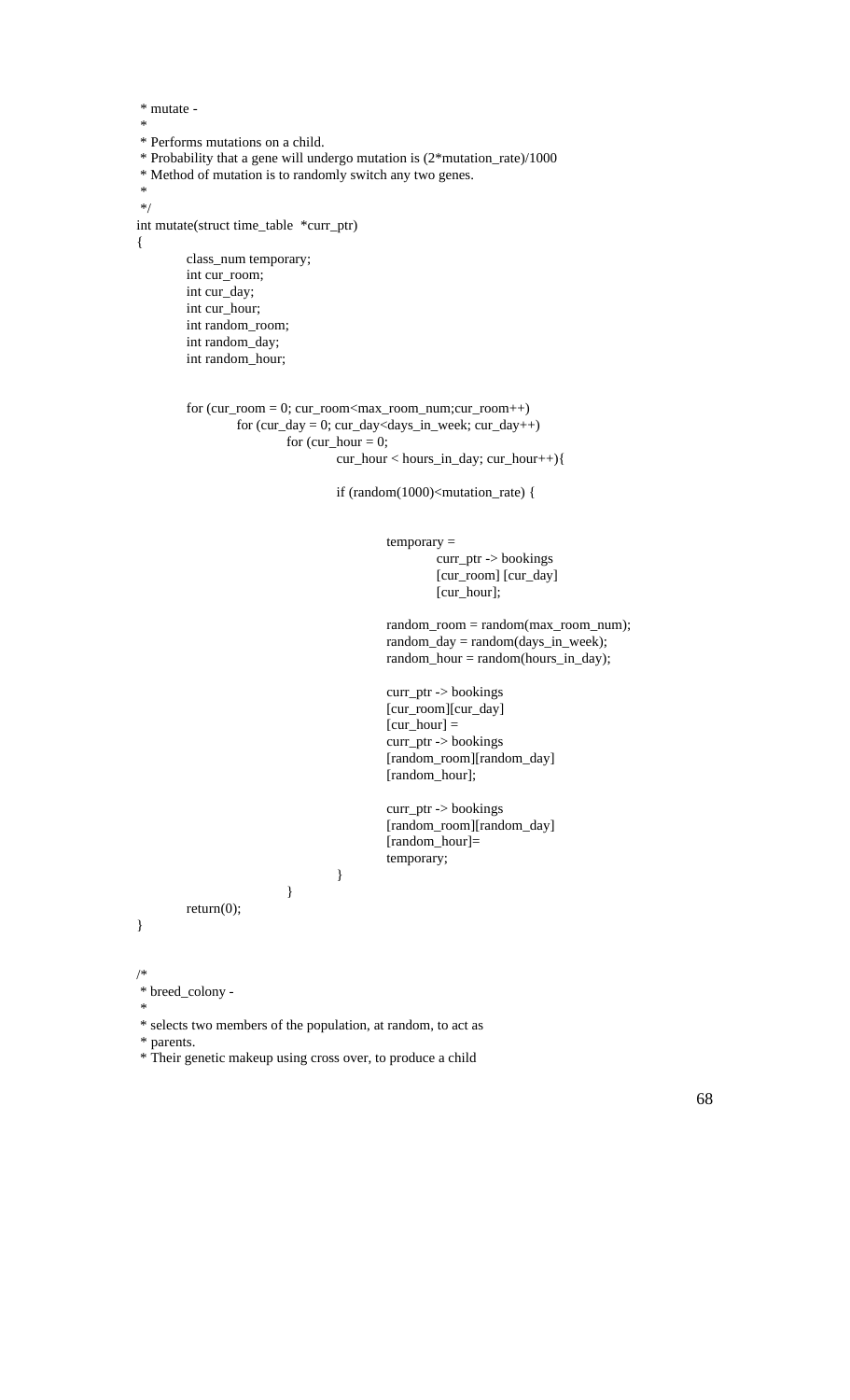```
 * The child is mutated, repaired and evaluated before being placed
 * in the populatio.
 */
int breed_colony()
         int cross_over_rate = 2;
         struct time_table *mother;
         struct time_table *father;
         struct time_table *test_tube;
         struct time_table *curr_ptr;
         int mother_pos;
         int father_pos;
         int a;
         int cur_room;
         int day;
         int hour;
         int state=0;
         printf("* %3d", num_of_trials);
         mother_pos = random(solution_colony.population_size);
         do {
                  father_pos = random(solution_colony.population_size);
         }
         while (mother_pos == father_pos);
         mother = solution_colony.first_time_table;
         for (a=0; a\text{1}) a\text{1}mother = mother \rightarrow next;}
         father = solution_colony.first_time_table;
         for (a=0; a <father_pos; a++){
                  father = father \rightarrow next;}
         if (( test_tube = (struct time_table
                  *)malloc(sizeof(struct time_table))) == NULL) {
                  printf("\n insufficient memory for TT \n");
                  exit(1);}
         state=random(2)+1;
         for (\text{day} = 0; \text{day} < \text{days} \cdot \text{in} \cdot \text{week}; \text{day++}) {
                  for (hour = 0; hour<hours_in_day; hour++) {
                           for (cur\_room = 0; cur\_room<max\_room\_num;cur\_room++){
                                     if (state==1) {
                                              test_tube ->
                                              bookings [cur_room] [day] [hour] =
                                              mother ->
                                              bookings [cur_room] [day] [hour];
                                              if (random(cross_over_rate)==0) {
                                                        state = 2;
                                               }
                                     } else {
                                              test_tube ->
                                              bookings [cur_room] [day] [hour] =
                                              father ->
```
\*

{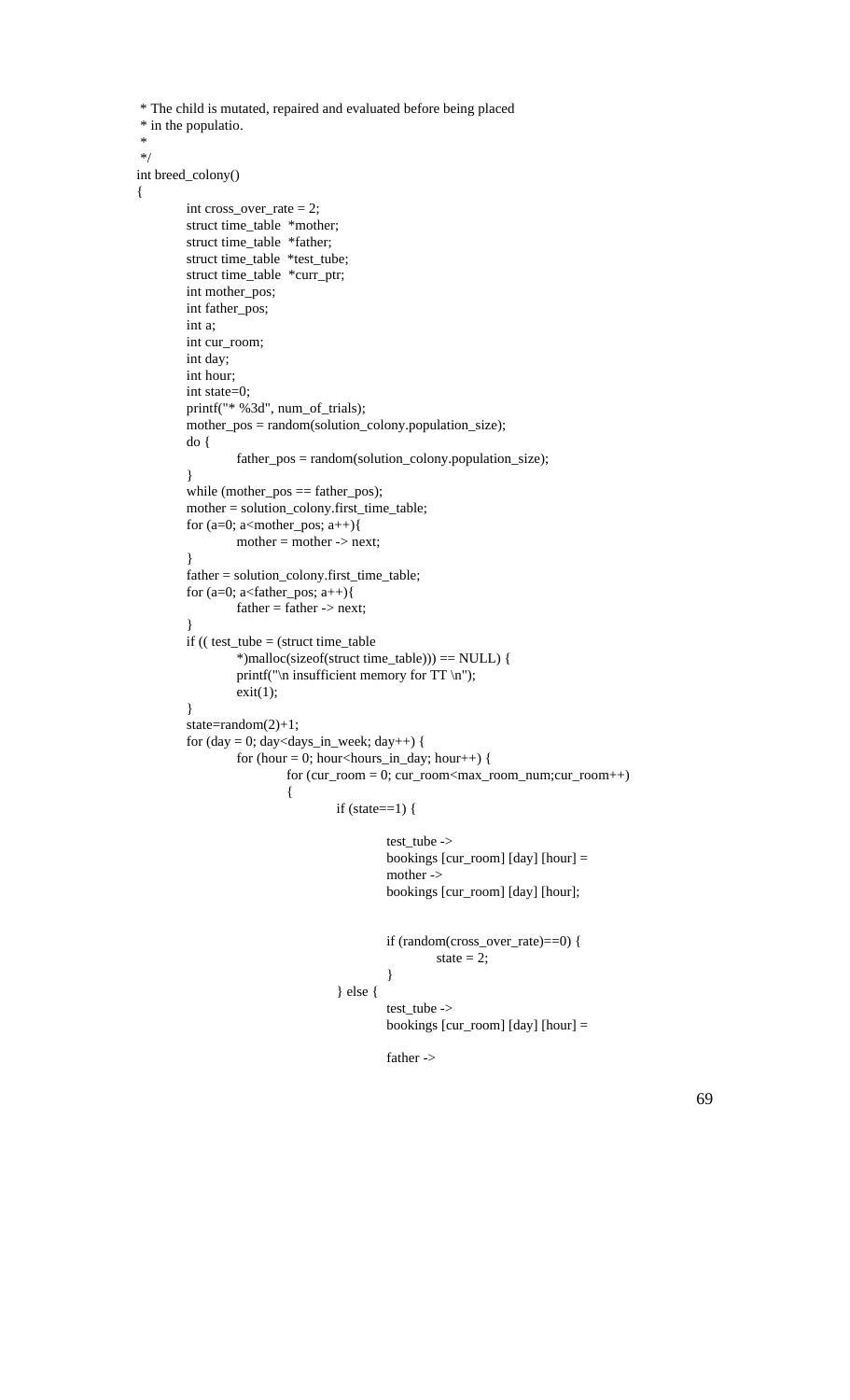```
bookings [cur_room] [day] [hour];
                                              if (random(cross_over_rate)==0) {
                                                       state = 1;
                                              }
                                     }
                           }
                  }
         }
         mutate(test_tube);
         repair_strategy(test_tube);
         repair_strategy_0(test_tube);
         calculate_cost(test_tube);
         {
                  printf(" .....cost= %8d\n", test_tube -> cost);
                  curr_ptr = solution_colony.first_time_table;
                  if (curr_ptr -> cost >= test_tube -> cost) {
                           test\_tube \rightarrow next = curr\_ptr;solution_colony.first_time_table = test_tube;
                           solution_colony.population_size++;
                  } else {
                           curr_ptr = solution_colony.first_time_table;
                           while ((curr_ptr-> next-> cost <= test_tube -> cost)
                                    && (curr_ptr -> next != NULL) ){
                                    if (curr_ptr -> next != NULL) {
                                             curr\_ptr = curr\_ptr - next;
                                     }
                           };
                           if (curr_ptr == solution_colony.last_time_table) {
                                    solution_colony.last_time_table = test_tube;
                                    test\_tube \rightarrow next = NULL;} else test_tube -> next = curr_ptr -> next;
                           curr\_ptr > next = test_tube;
                           solution_colony.population_size++;
                  }
         }
         return(0);
 * output_colony -
 * Outputs all genes of all creatures to a ".pop" text file.
 * They can be later retrieved and used as an initialisation point.
int output_colony(file_name_type out_file_name)
         FILE *out;
         struct time_table *curr_ptr;
         int cur_room, day, hour;
         if ((out = fopen(out_file_name, "w")) == NULL) {
                  fprintf(stderr, "Cannot open output file.\n");
                  return 1;
         }
         curr_ptr = solution_colony.first_time_table;
         while ((\text{curr\_ptr} > \text{next}) != NULL) {
```
}

/\*

\*

 \* \*/

{